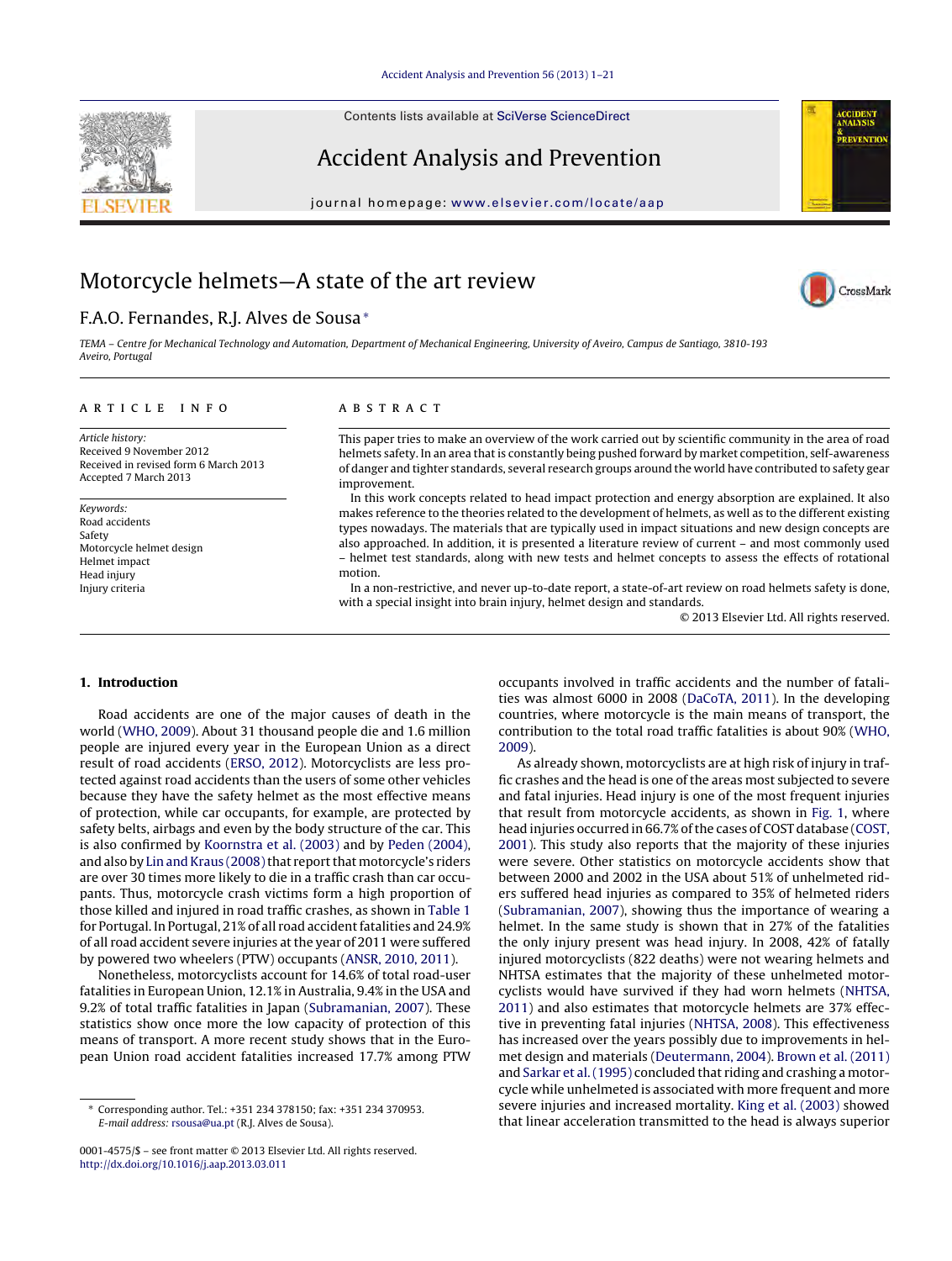#### <span id="page-1-0"></span>**Table 1**

Number of fatalities and injuries suffered by PTW occupants in Portugal at the years of 2010 and 2011 [\(ANSR,](#page-17-0) [2010,](#page-17-0) [2011\).](#page-17-0)

| Year | Total | Minor<br>injuries | Severe<br>injuries | <b>Fatalities</b> |
|------|-------|-------------------|--------------------|-------------------|
| 2010 | 7603  | 6844              | 556                | 203               |
| 2011 | 7454  | 6703              | 564                | 187               |

in unhelmeted cases. However, the authors stated the same degree of angular acceleration for helmed or unhelmeted head.

Other studies show that helmets reduce the risk of death in motorcycle collisions by approximately 42% and reduce the risk of head injury by 69% [\(Liu](#page-19-0) et [al.,](#page-19-0) [2008;](#page-19-0) [MAIDS,](#page-19-0) [2004\).](#page-19-0)

As a result of motorcycle accidents, head injury is considered a major cause of death, accounting for 70% of the total deaths where helmet usage is the most important factor in preventing it and in reducing the risk of head injuries in motorcycle crashes [\(Abbas](#page-17-0) et [al.,](#page-17-0) [2012;](#page-17-0) [Liu](#page-17-0) et [al.,](#page-17-0) [2008;](#page-17-0) [Servadei](#page-17-0) et [al.,](#page-17-0) [2003;](#page-17-0) [WHO,](#page-17-0) [2009\).](#page-17-0) Hence, a motorcycle helmet is the best protective gear that is possible to wear while riding a motorcycle, being the most effective means of protection offered to motorcyclists.

Although some issues can be pointed out about motorcycle helmets, like the fact that their usage decreases motorcyclist vision and increases neck injuries, motorcycle helmets were found to reduce the risk of death and head injury in motorcyclists that crashed, therefore helmet's benefits and its usage is advised by several studies [\(Abbas](#page-17-0) et [al.,](#page-17-0) [2012;](#page-17-0) [Brown](#page-17-0) et [al.,](#page-17-0) [2011;](#page-17-0) [Deutermann,](#page-17-0) [2004;](#page-17-0) [Forman](#page-17-0) et [al.,](#page-17-0) [2012;](#page-17-0) [Liu](#page-17-0) et [al.,](#page-17-0) [2008;](#page-17-0) [NHTSA,](#page-17-0) [2008,](#page-17-0) [2011;](#page-17-0) [Sarkar](#page-17-0) et [al.,](#page-17-0) [1995;](#page-17-0) [Subramanian,](#page-17-0) [2007;](#page-17-0) [WHO,](#page-17-0) [2009\).](#page-17-0)

The following sessions will give a detailed overview on the developments carried out so far on the content of helmet safety technology. Firstly, a brief and chronological introduction about motorcycle helmet origins and evolution is presented, followed by an explanation of how a helmet system works under an impact to protect the head of the user. After explaining helmet functions, the helmet main components design (shell and liner designs) influence on the helmet behaviour under impact is discussed, from geometry to materials, their properties and thicknesses. A similar but less extended analysis is done for the rest of helmet components.

The roles of the main motorcycle helmets standards namely helmets design, manufacture and test are explained, and a summarized comparison between them is done. The standards reviewed are ECE R22.05, Snell M2010, DOT FMVSS 218 and BSI 6658. In current helmet standards tests no rotational effects are measured in the headform, despite the fact that the most frequent severe injuries in motorcycle crashes are head injuries mainly caused by rotational forces that are most commonly generated as a result of oblique



**Fig. 1.** Injured body regions of motorcyclists [\(COST,](#page-17-0) [2001\).](#page-17-0)



**Fig. 2.** Ancient Greek Corinthian bronze helmet – 5th century B.C. [\(The](#page-20-0) [Greek](#page-20-0) [Gold\).](#page-20-0)

impacts. Proposed oblique impact tests and rigs are analysed as well as new motorcycle helmet solutions designed to reduce the rotational acceleration that reaches the head.

In the end, the Finite Element Method is presented as a powerful tool. Finite Element Analysis is used to investigate and optimize helmets and it is possible to vary and study a great number of parameters using the experimental procedure. Thus, once a functioning and validated numerical helmet model is created, a great variety of information can be obtained.

# **2. Motorcycle helmet**

# 2.1. Origins

Helmets have been used as a primary form of protection for a long time, by protecting the head against weapons' strikes and any kind of penetration. Thus, the primary helmet's function was the reduction of head injury mainly in combats. An example is the helmet represented in Fig. 2. Following the evolution of societies, the materials and the construction techniques used in helmet's manufacture became more advanced. Moreover, helmets evolved and diversified with the emerging of new needs of head protection against any kind of impact.

In the early 1900s, with the widespread introduction of the motorcycle, the need of a crash helmet arises. Initially, motorcycle helmets were no more than leather bonnets, first used in racing and usually worn with goggles. These skull caps were adapted from earlier aviators whose main goal was to keep the head comfort and so almost no protection was provided to the head. Thus, the problem of the non-existence of a crash helmet persisted. One example is shown in [Fig.](#page-2-0) 3.

From this point, helmets evolved based on the understanding of what a helmet should do, in other words, the understanding of the biophysical characteristics of the head and the development of kinematic head injury assessment functions [\(Newman,](#page-19-0) [2005\).](#page-19-0) Therefore, it was realized that a hard outer shell was needed to distribute the applied force and thereby reduce the localization of the impact load, improving the force distribution and thus, diminishing the likelihood of skull fracture. Moreover, the evolution of materials science was also crucial to helmets evolution.

The concept of a hard shell dates back to ancient Greek time, as shown in Fig. 2. However, as already referred, the first bonnets used asmotorcycle helmets had no hard shell.After these bonnets, a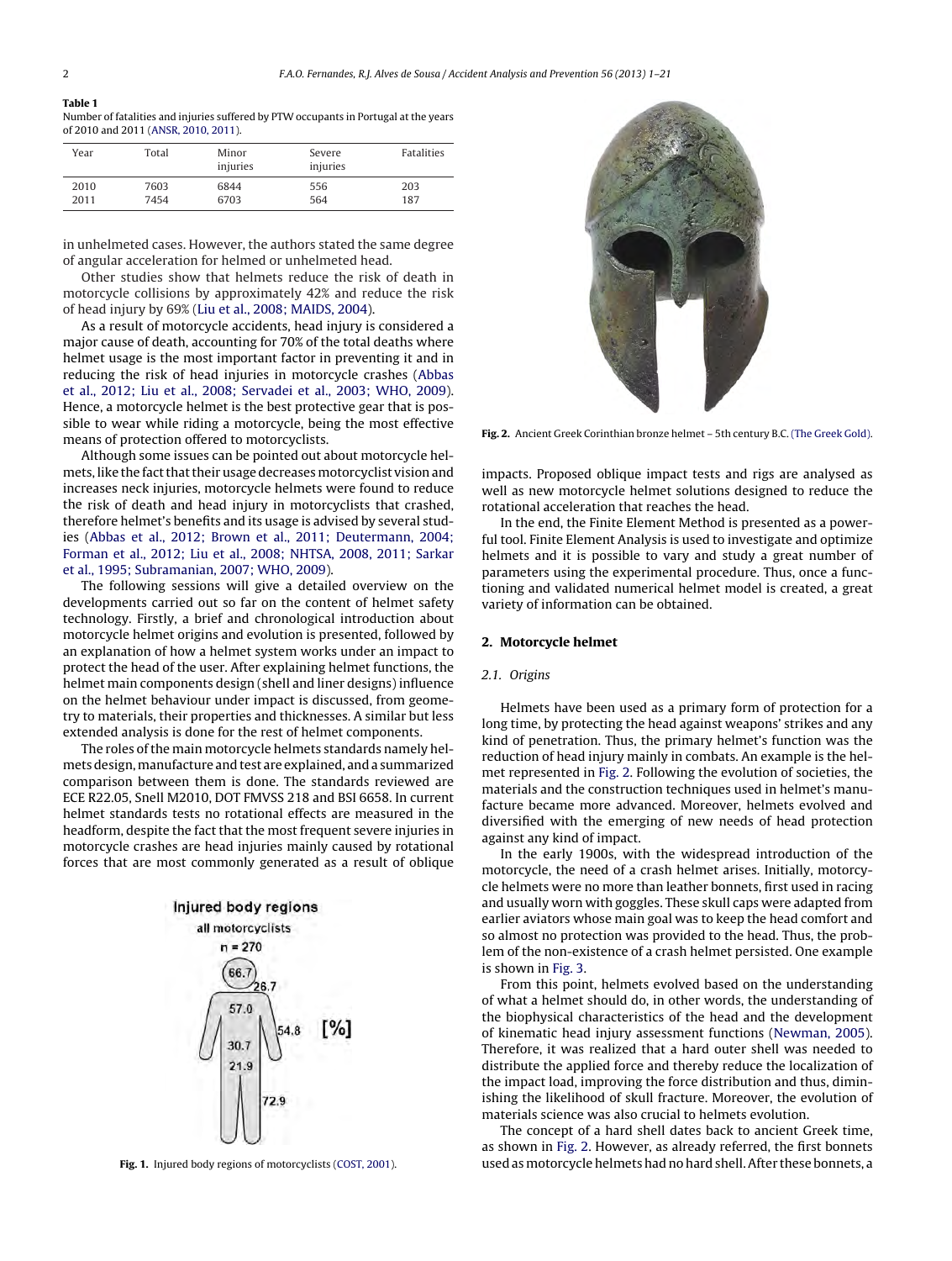<span id="page-2-0"></span>

**Fig. 3.** Leather bonnet ([P&K](#page-19-0) [Military](#page-19-0) [Antiques\).](#page-19-0)

helmet that was constituted by some individual hard leather pieces was created, usually sewn to a hard fibre material crown section and lined with felt or fleece which a few years later was replaced by an inner suspension. This new feature increased the capacity to absorb and distribute impact's energy more effectively than the previous ones [\(Newman,](#page-19-0) [2005\).](#page-19-0) This new device was the solution to the need of introducing a good absorbing impact energy material to reduce the inertial loading on the head and thus, reduce the probability of injuries due to induced accelerations.

In the early 1930s, the first hard shell of modern motorcycle helmets was constructed and it was made of several layers of cardboard glued and later it was constructed by impregnating linen with varnish resins, which allowed the cure into the desired solid shape ([Newman,](#page-19-0) [2005\).](#page-19-0) In 1939, the first helmet with moulded plastic shell was introduced by Riddell and it was used to practise football. Although the application is not the same, there was almost no difference between these two types of helmets until the middle of the 20th century, when it was recognized that, in the case of motorcyclists, they deal with one-time life threatening blow that can occur easily in a fall ([Newman,](#page-19-0) [2005\).](#page-19-0)

A few years later, [Holbourn](#page-18-0) [\(1943,](#page-18-0) [1945\),](#page-18-0) performed an important study where it was understood that non-penetrating head injuries are caused by short-duration accelerations acting on the head and its contents. These acceleration injuries are the most common and dangerous form of injuries for motorcyclists and are often caused by blunt impact rather than by penetration [\(van](#page-20-0) [den](#page-20-0) [Bosch,](#page-20-0) [2006\).](#page-20-0)

[Turner](#page-20-0) [and](#page-20-0) [Havey](#page-20-0) [\(1953\)in](#page-20-0)troduced the padding of modern helmets, which consisted in resilient closed cell rubber foam that was placed in the interior of the shell to dissipate impact energy effectively. However, this design was very heavy. At the same time, [Roth](#page-20-0) [and](#page-20-0) [Lombard](#page-20-0) [\(1953\)](#page-20-0) presented modern helmet as it is known today, represented in Fig. 4. Its hard shell was constructed by 4 layers of fibre glass and several materials were used as padding material, such as expanded polystyrene (EPS) foam or polyurethane (PU) foam.At first, PU foam was mostly used, but due to better properties of EPS foam (cheap, readily available, relatively easy to manufacture and a good crushable energy absorbing material), it is still the currently most used material as foam liner.

One year later, a new helmet covering more head area was created, as observed in Fig. 5. At the time, this helmet was believed to be among the most protective helmets ever designed. More details



**Fig. 4.** Roth's and Lombard's crash helmet. Adapted from [Roth](#page-20-0) [and](#page-20-0) [Lombard](#page-20-0) [\(1953\).](#page-20-0)

about the history of motorcycle helmet can be found in [Newman](#page-19-0) [\(2005\).](#page-19-0)

From here, helmets evolution was restricted through the creation of standards. [Snively](#page-20-0) [\(1957\),](#page-20-0) founder of the Snell Memorial Foundation, had a profound impact on modern helmet design and performance by showing that the only helmet that did not allow a life threatening skull fracture was the helmet made by Lombard and Roth's company, the only helmet that had EPS as padding material. Other important studies on the evolution of motorcycles helmets were [Cairns](#page-17-0) [\(1941\),](#page-17-0) [Cairns](#page-17-0) [\(1946\),](#page-17-0) where in the last one, Cairns concluded that there was a need of adoption of a crash helmet standard to compel all civilian motorcyclists to wear helmets, which would result in a considerable number of lives saved.

Currently, modern helmets are capable of distributing the impact loading over a large area of the head and reducing the total force on the motorcyclist's head as much as possible. Besides that, modern helmets developed for motorcycles are able to resist to very strong impacts and have helped the human head to become less and less vulnerable ([Nemirovsky](#page-19-0) [and](#page-19-0) [van](#page-19-0) [Rooij,](#page-19-0) [2010\).](#page-19-0) Nevertheless some substantial improvements are still possible ([COST,](#page-17-0) [2001\).](#page-17-0)

However, the evolution of actual helmets is not side by side with the evolution of the understanding of head injury mechanisms, but follows the evolution of standards, which means that if a standard is outdated, nothing requires improvements in helmets. Thus, an improved standard means improvements in helmets ([COST,](#page-17-0) [2001\).](#page-17-0) [Newman](#page-19-0) [\(2005\)](#page-19-0) highlighted these same issues, such as the lack of progress, the actual use of old fashioned test methods that do



**Fig. 5.** One of the first open face Bell helmets, the 500-TX ([Bell](#page-17-0) [helmets\).](#page-17-0)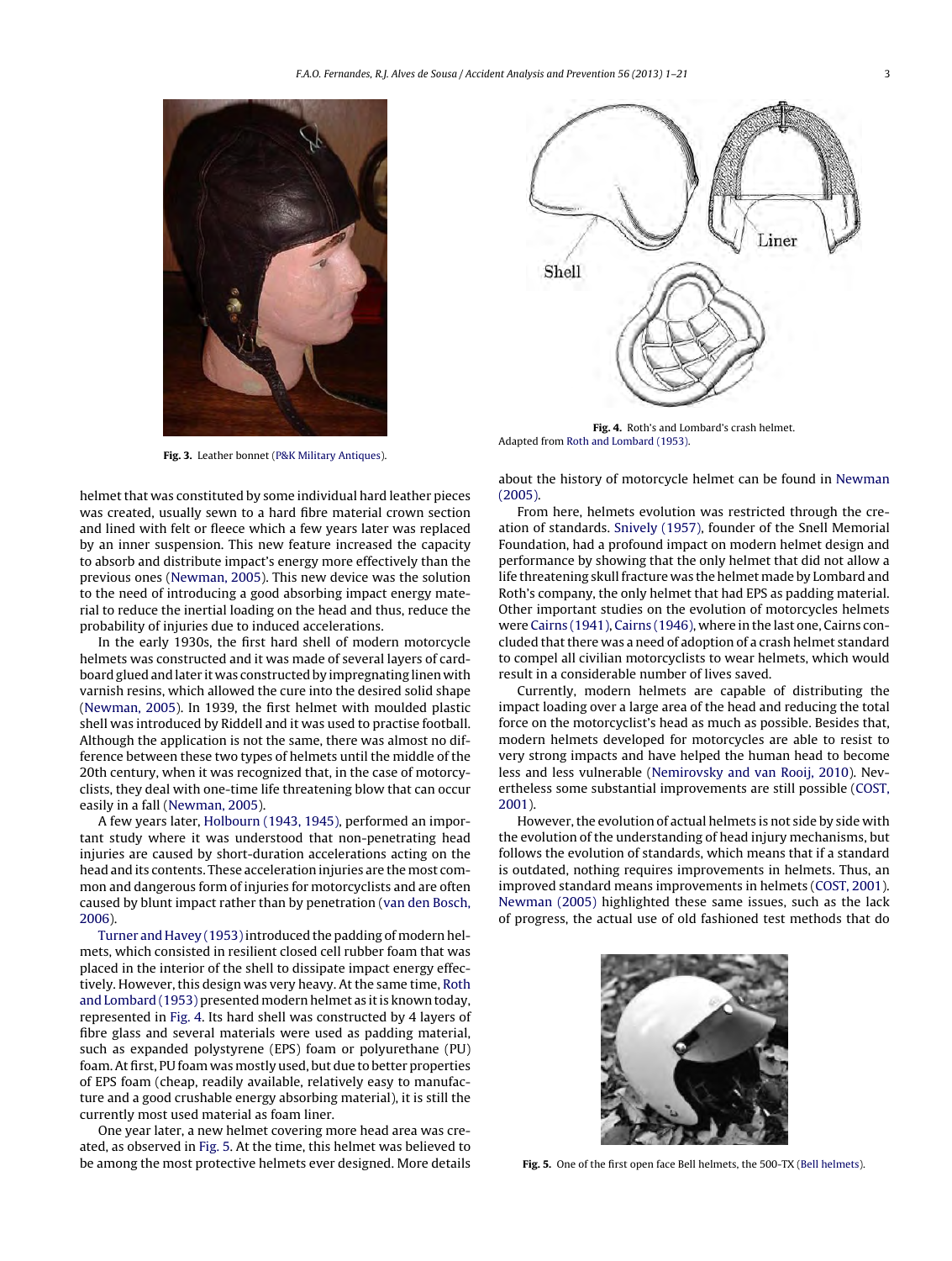

**Fig. 6.** Closed head injury. Adapted from: [Arai](#page-17-0) [helmet](#page-17-0) [\(2011\)](#page-17-0) and [Brain](#page-17-0) [Injury](#page-17-0) [Association](#page-17-0) [of](#page-17-0) [America](#page-17-0) [\(2011\).](#page-17-0)

not properly reflect the real life circumstances of accidents, like the biofidelity of the headform, the nature of the failure criteria, as well as the manner by which the movement of a test helmet is constrained.

#### 2.2. Function

A motorcycle helmet is the most common and best protective headgear to prevent head injuries caused by direct cranial impact ([Chang](#page-17-0) et [al.,](#page-17-0) [2003\).](#page-17-0)

Primarily, the helmet purpose is understood as head protection against skull fractures, and modern helmets are usually efficient in this sense. Another main purpose of motorcycle helmets is the prevention of brain injury, since brain injuries are often very severe and result in permanent disability or even death. Thus, the purpose of protective helmets is to prevent head injury by decreasing the amount of impact energy that reaches the head, reducing the severity or probability of injury [\(Deck](#page-17-0) et [al.,](#page-17-0) [2003a;](#page-17-0) [Liu](#page-17-0) et [al.,](#page-17-0) [2003\).](#page-17-0)

Besides protecting the head in motorcycle crashes, helmets keep the head comfort by cutting down the wind noise and acting like a shield against wind blasts, bad weather conditions and any kind of object. They protect the head in case of accident by absorbing the impact and cushion the head to extend the time of impact. In order to have a perception of how a helmet behaves during an impact it is necessary to understand all the mechanisms involved.

Helmets can be divided into two major parts depending on the main role of each one. There is a hard outer shell that distributes the impact force on a wider foam area reducing the localization of the impact load, increasing the foam liner energy absorption capacity and consequently reducing the total force that reaches the head and the likelihood of injuries like skull fractures ([Shuaeib](#page-20-0) et [al.,](#page-20-0) [2002b\).](#page-20-0) Besides resistance to penetration, the helmet is the initial shock absorber in an accident ([Liu](#page-19-0) et [al.,](#page-19-0) [2003\).](#page-19-0) The other main part is the inner liner, which is generally made of an excellent absorbing impact energy material to reduce the inertial loading on the head (by slowly collapsing under impact) and thus, reducing the likeliness of injuries, especially brain injuries, due to induced accelerations. An example of these type injuries is the closed head injury type which is the most common type of head injury in motorcycle accidents: the skull is not fractured but the great head acceleration may cause brain injuries due to the relative movement of the brain inside the skull. For example, when an impact to the back of the head occurs, the brain moves forward inside the skull, squeezing the tissue near the impact site and stretching the tissue on the opposite side of the head. Successively, brain rebounds in the opposite direction, stretching the tissue near the impact site and squeezing the tissue on the other side of the head. Fig. 6 shows the mechanism behind the closed head injury as explained above.

This brain behaviour is explained by its consistency, which permits a movement inside the skull, within the cerebrospinal fluid (CSF). In this sense, when an impact occurs and the helmet's energy absorption capacity is not enough, the skull stops suddenly but the brain keeps the movement – due to inertia – until colliding against the skull's interior. From these collisions and other relative motions of the brain, it may occur severe injuries such as shearing of the brain tissue to bleeding in the brain, or between it and the dura mater, or even between the dura mater and the skull. This bleeding and consequent inflammation causes brain swelling, causing harder pressure against the inside part of the skull and more damage to vital regions.

# 2.3. Design

The helmet's mechanical response during an impact is mostly affected by its design [\(Aare,](#page-17-0) [2003\).F](#page-17-0)rom what was reviewed in Section 2.2, liner softness and thickness are important variables so that the head can decelerate at a mild rate as it crushes the liner during the impact. Thicker foams remain in the plateau regime of the stress-strain curve for longer compression lengths [\(Kim](#page-18-0) et [al.,](#page-18-0) [1997\).](#page-18-0) However, a helmet cannot be too thick due to practical and aesthetic constraints ([Shuaeib](#page-20-0) et [al.,](#page-20-0) [2002b\),](#page-20-0) which brings implications in the softness of the liner, so its thickness (typically between 20 and 50 mm) is limited by comfort and shape constraints [\(Yettram](#page-20-0) et [al.,](#page-20-0) [1994\).](#page-20-0) In addition, the use of a thicker liner increases both the volume and mass of the helmet, with obvious disadvantages with respect to loading of the cervical spine [\(Huang,](#page-18-0) [1999;](#page-18-0) [Huston](#page-18-0) [and](#page-18-0) [Sears,](#page-18-0) [1981\).](#page-18-0)

[Shuaeib](#page-20-0) et [al.](#page-20-0) [\(2007\)](#page-20-0) indicated foam density and foam thickness as the most contributing factors in preventing head injury. Therefore, it is important to find the perfect balance between the softness and the thickness of the inner liner, taking into account their limits. For example, when the liner is too soft the head may crush it completely upon impact and since outside the liner is the hard shell, the head suddenly stops, which results in high accelerations induced to the brain causing brain injury. On the contrary, if impact speed is lower than the one for which it was designed, the head will be decelerated a little more abruptly than was actually necessary given the available space between the inside and the outside of the helmet. Thus, an ideal helmet liner is stiff enough to decelerate the impact to the head in a smooth and uniform manner just before it completely crushes the liner. However, the required stiffness depends greatly on the impact speed of the head ([Chang](#page-17-0) et [al.,](#page-17-0) [2000,](#page-17-0) [2003;](#page-17-0) [Gilchrist](#page-17-0) [and](#page-17-0) [Mills,](#page-17-0) [1994a;](#page-17-0) [Mills](#page-17-0) [and](#page-17-0) [Gilchrist,](#page-17-0) [1991;](#page-17-0) [Yettram](#page-17-0) et [al.,](#page-17-0) [1994\)](#page-17-0) and also in criteria used to optimize the protective padding liner ([van](#page-20-0) [den](#page-20-0) [Bosch,](#page-20-0) [2006\).](#page-20-0) Shortly, the best protection guaranteed by a helmet is for the impact speed which it was designed for. [Mills](#page-19-0) [\(1993\)](#page-19-0) carried out a simple mathematical approach about helmet foam liner thickness design based on impact velocity.

Thus, one of the issues of helmet's design is the doubt of how strong a helmet should be to provide the best possible protection, where the shell stiffness and the liner density are important parameters.

In practice, motorcycle helmet manufacturers design the helmets based on the speed used in energy absorbing tests in order to meet the specifications set out in standards. However, this is a costly choice ([Mills,](#page-19-0) [1993,](#page-19-0) [1994;](#page-19-0) [Miyajima](#page-19-0) [and](#page-19-0) [Kitahara,](#page-19-0) [1999;](#page-19-0) [Shuaeib](#page-19-0) et [al.,](#page-19-0) [2002b\).](#page-19-0) For example, the energy absorbing based on ECE R 22.05 are done at the velocity of 7.5 m/s. [Richter](#page-20-0) et [al.](#page-20-0) [\(2001\)](#page-20-0) reported that the range of the most common head impact speed in real crashes is 5.83–8.33 m/s, which means that helmets are currently designed to the most common impact speed reported. [Mills](#page-19-0) [\(2007\)](#page-19-0) agree that real crashes occur at a range of impact velocities, most frequently at relatively low velocities, and helmets cannot prevent all injuries, as some crashes are too severe for any wearable helmet. [Bourdet](#page-17-0) et [al.\(2012\)](#page-17-0) reported that current motorcycle helmets are very effective for moderate speed impacts, but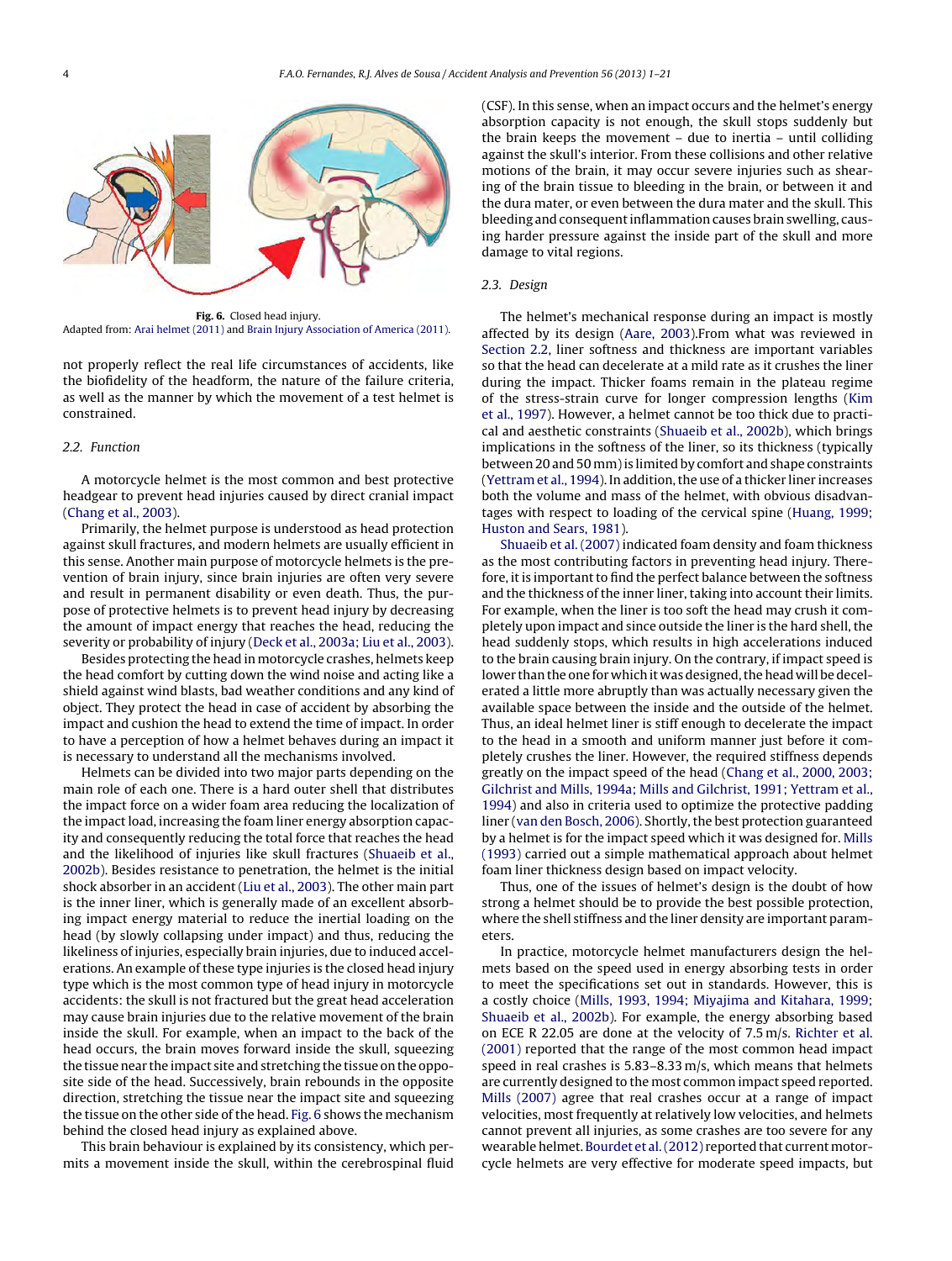its protection reaches its limits at higher energies, where helmet deformation reaches its limits. This is supported by the analysis conducted in the COST 327 project ([COST,](#page-17-0) [2001\),](#page-17-0) which shows that serious injuries occur at impact speeds above 13.89 m/s, almost the double of those considered on standard tests. [Bourdet](#page-17-0) et [al.](#page-17-0) [\(2012\)](#page-17-0) and [Mellor](#page-19-0) [and](#page-19-0) [StClair](#page-19-0) [\(2005\)](#page-19-0) postulated that if helmets could be made to absorb more energy, the number of injuries and its severity can be reduced.

Furthermore, it is shown by [van](#page-20-0) [den](#page-20-0) [Bosch](#page-20-0) [\(2006\)](#page-20-0) that the optimal protective padding liner density depends on the impact site, where the protective padding liner density should be lower for the front and rear regions and should be higher for top region impact. [Gilchrist](#page-18-0) [and](#page-18-0) [Mills](#page-18-0) [\(1994a\)](#page-18-0) demonstrated that shell geometry has influence on the shell stiffness, as helmet shells are stiffer when loaded at the crown, since that site has a double-convex curvature and is distant from any free edges. Hence, the soft liner should be located in the crown region with the objective of compensating high shell stiffness and attempting to make helmet impact response site-independent ([Mills](#page-19-0) et [al.,](#page-19-0) [2009\).](#page-19-0) Besides geometry, the exterior finish of the shell is also important, influencing the friction against the impact surface, which has a tremendous effect on the rotational acceleration ([Halldin](#page-18-0) et [al.,](#page-18-0) [2001;](#page-18-0) [Mellor](#page-18-0) [and](#page-18-0) [StClair,](#page-18-0) [2005;](#page-18-0) [Phillips,](#page-18-0) [2004\).](#page-18-0)

Therefore, motorcycle helmets' design is affected by the requirements of each standard, which is reported in several studies, such as those performed by [Chang](#page-17-0) et [al.](#page-17-0) [\(1999b\),](#page-17-0) [Gilchrist](#page-18-0) [and](#page-18-0) [Mills](#page-18-0) [\(1987\),](#page-18-0) [Hopes](#page-18-0) and Chinn (1989), [Kostopoulos](#page-19-0) et [al.](#page-20-0) (2002) and Yettram et al. [\(1994\)](#page-20-0) which showed the influence of some standards requirements (such as the penetration test in Snell M2010 ([Snell,](#page-20-0) [2010\)](#page-20-0) and in BSI 6658 ([BS,](#page-17-0) [1985\)\)](#page-17-0), forcing helmets to be designed with an enough stiffer shell to pass the test, leading to higher accelerations values. In fact, this could result in a helmet with a thicker shell that typically weights about 6–8 times more as compared to the foam liner ([Shuaeib](#page-20-0) et [al.,](#page-20-0) [2002b\).](#page-20-0) A motorcycle helmet shell is typically 3–5 mm thick, for the current materials used [\(Mills,](#page-19-0) [2007\).](#page-19-0) This aspect was also criticized by [Hume](#page-18-0) et [al.](#page-18-0) [\(1995\),](#page-18-0) since the frequency of motorcycle accidents involving sharp objects is extremely small, and this test causes the outer shell of the helmet to be excessively thick, which results in a heavy helmet. [Otte](#page-19-0) et [al.](#page-19-0) [\(1997\)](#page-19-0) conducted a statistical study and his findings supported the conclusions of [Hume](#page-18-0) et [al.](#page-18-0) [\(1995\).](#page-18-0) [Mills](#page-19-0) [\(2007\)](#page-19-0) concluded exactly the same. However, some standards do not require this type of test, such as ECE R22.05 [\(ECE](#page-17-0) [Regulation,](#page-17-0) [2002\).](#page-17-0)

Helmet improvement is also achieved by defining an adequate material behaviour [\(Bourdet](#page-17-0) et [al.,](#page-17-0) [2012\).](#page-17-0) The force generated when a helmeted head strikes something, or as the head strikes a padded surface, depends on the crushing characteristics of the impacted material ([Zellmer,](#page-20-0) [1993\)](#page-20-0) and also on the material strength and loaded area size. Therefore, one of the primary objectives of a good helmet design is to maximize the padding area that can interact with the head during impact.

Statistical results pointed out that helmets are effective in reducing fatalities and severe injuries [\(Shuaeib](#page-20-0) et [al.,](#page-20-0) [2002a\).](#page-20-0) However, the injuries that result from accelerations or decelerations are still a problem, mostly the rotational acceleration that remains underestimated ([Johnson,](#page-18-0) [2000;](#page-18-0) [Richter](#page-18-0) et [al.,](#page-18-0) [2001;](#page-18-0) [Willinger](#page-18-0) [and](#page-18-0) [Baumgartner,](#page-18-0) [2003a,b\),](#page-18-0) especially by main helmet standards. Nowadays, some researchers criticize this aspect in standards and also some of their outdated requirements. In helmet optimization studies, [Deck](#page-17-0) et [al.](#page-17-0) [\(2003a\)](#page-17-0) and [Deck](#page-17-0) [and](#page-17-0) [Willinger](#page-17-0) [\(2006\)](#page-17-0) affirmed that nowadays helmets are designed to reduce headform deceleration or, in other words, helmets are designed to pass the standard requirements and not optimized to reduce head injury. Thus, there are still needs of improvements respecting helmet design. A helmet designer must have a thorough and comprehensive understanding of head impact biomechanics and a helmet should be defined in



**Fig. 7.** Helmet components – basic construction ([MSF,](#page-19-0) [2002\).](#page-19-0)

terms of how it should function rather than how it was styled or manufactured. The main way by which biomechanics has influenced helmet design is not so much in the understanding of different injury mechanisms, but rather in a better appreciation of biophysical characteristics of the head and the development of kinematic head injury assessment functions. This insight has provided better ways to testthe impact capabilities of a helmet without first placing it on a human being and a means to judge how well one might expect it to work in actual use ([Newman,](#page-19-0) [2005\).](#page-19-0)

Nevertheless, what a helmet designer normally changes to affect helmet response is foam thickness, foam material and shell material [\(DeMarco](#page-17-0) et [al.,](#page-17-0) [2010\).](#page-17-0)

Recently, [Post](#page-20-0) et [al.\(2012\)](#page-20-0) carried out a study ofimpacts on football helmets, where it was concluded that it is possible to influence strains incurred by the brain using design characteristics, which shows the importance of helmet's design.

## 2.4. Components and materials

A typical modern motorcycle helmet is composed by six basic components:

- a very thin and hard outer shell,
- a thick and soft impact-absorbing inner liner,
- a comfort padding,
- a retention system,
- a visor,
- a ventilation system.

These and other components are represented in Fig. 7 and their functions in [Fig.](#page-5-0) 8.

# 2.4.1. Outer shell

In general, the hard outer shell is made from thermoplastic materials such as polycarbonate (PC) or acrylonitrile–butadiene–styrene (ABS), or even by composite materials such as fibre reinforced plastics (FRP) like glass reinforced plastic (GRP) or carbon reinforced plastic (CRP) or just carbon fibre or Kevlar®. The shells made of thermoplastics materials are isotropic while the FRP shells show an anisotropic material behaviour in the plane of the shell ([Mills](#page-19-0) [and](#page-19-0) [Gilchrist,](#page-19-0) [1992\).](#page-19-0) The most common FRP is GRP, which consists typically in epoxy resin reinforced with glass fibre. Commonly, thermoplastic shells are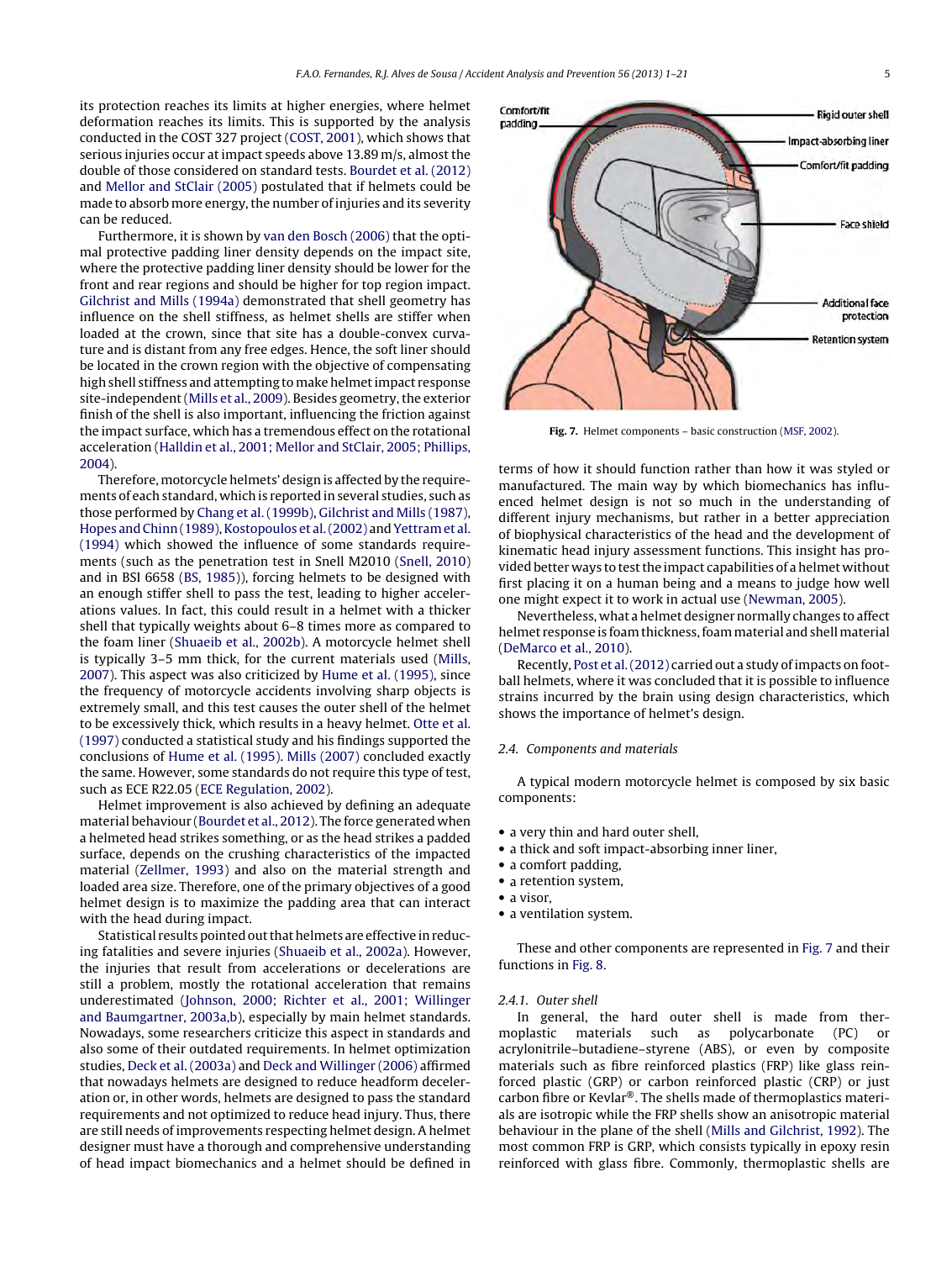<span id="page-5-0"></span>

**Fig. 8.** Helmet components – protective/comfort functions [\(MSF,](#page-19-0) [2002\).](#page-19-0)

relatively cheap when compared with composite ones. However, the GPR is a relatively low cost with fairly good mechanical performance [\(Tinard](#page-20-0) et [al.,](#page-20-0) [2012a\).](#page-20-0) Carbon fibre and Kevlar are normally used for the most advanced helmets ([Cernicchi](#page-17-0) et [al.,](#page-17-0) [2008\).](#page-17-0)

The outer shell is responsible for:

- spreading the impact load over a large area of the helmet, therefore reducing the concentrated stresses during an impact that reaches the head and increasing the amount of energy absorbed, by having a larger area of effective energy absorbing liner;
- prevent helmet penetration by a pointed or a sharp object that might otherwise puncture the skull;
- provide a structure to the inner liner so it does not disintegrate upon abrasive contact with pavement or other impacting surfaces. This is important because the foams used as liner materials have very little resistance to penetration and abrasion as showed by [Richter](#page-20-0) et [al.](#page-20-0) [\(2001\).](#page-20-0) All the helmets that showed damage in the internal lining also had a cracked shell, which increases the risk of injury ([Beusenberg](#page-17-0) [and](#page-17-0) [Happee,](#page-17-0) [1993;](#page-17-0) [Vallee](#page-17-0) et [al.,](#page-17-0) [1984\).](#page-17-0) Thus, it can be stated that one of the shell's primary roles is to provide integrity against multiple impacts, what makes it an indispensable helmet component. Also, if protects the foam against abrasion, it also protects the head.
- absorbing the initial shock in an accident. However, just a little amount of energy is absorbed. From the literature, there are several values determined, such as 30% of the total impact energy [\(Mills,](#page-19-0) [1995\),](#page-19-0) 10–30% of the total energy ([Gilchrist](#page-18-0) [and](#page-18-0) [Mills,](#page-18-0) [1994a,b;](#page-18-0) [Mills](#page-18-0) [and](#page-18-0) [Gilchrist,](#page-18-0) [1991\),](#page-18-0) 12–15% in a study performed by [Ghajari](#page-18-0) et [al.](#page-18-0) [\(2009b\)](#page-18-0) and 34% of the total impact energy dissipated [\(Di](#page-17-0) [Landro](#page-17-0) et [al.,](#page-17-0) [2002\).](#page-17-0) This value is not consistent between the studies due to the differences in the tests, such as impact velocity, the materials and their properties, etc.

Helmet shells made from advanced composite materials are progressively substituting the thermoplastics ones. However, they are generally more expensive and still being evaluated in what concerns the real benefits against increased cost.

During an impact, when the liner foam crushes completely, the unabsorbed energy will be transferred to the head and the impact forces developed will be very high. These impact forces will be reduced if there is another mechanism that could absorb energy. One possibility is to have a outer shell that absorbs some additional energy during impact [\(Pinnoji](#page-20-0) [and](#page-20-0) [Mahajan,](#page-20-0) [2010\).](#page-20-0) This fact makes



**Fig. 9.** Helmet deformation modes with FRP (left) and PC (right) shells [\(Beusenberg](#page-17-0) [and](#page-17-0) [Happee,](#page-17-0) [1993\).](#page-17-0)

composite materials desirable for helmet's shell application, as composite shells may absorb energy through damage mechanisms such as fibre breakage, matrix cracking and delamination. The main advantage of using composite outer shells lies in their capability of absorbing more energy by rupture in comparison with thermoplastic outer shells. Thermoplastics shells can also absorb energy by both buckling and permanent plastic deformation [\(Cernicchi](#page-17-0) et [al.,](#page-17-0) [2008\),](#page-17-0) however still a relative little amount compared to composite shells, if the energy absorption mechanisms that relies mainly to fibre breakage of the composite are activated.

The shell stiffness has an important influence in the overall dynamic performance of the helmet. The stiffness of FRP shells is higher than the stiffness of thermoplastic shells as demonstrated by [Beusenberg](#page-17-0) and Happee [\(1993\),](#page-17-0) by comparing both experimentally, where the stiff FRP outer shell showed only minor deformation, where the energy was predominantly absorbed by foam deformation, as shown in Fig. 9. For this reason, [Brands](#page-17-0) [\(1996\)](#page-17-0) considered FRP shells more preferable. [Gilchrist](#page-18-0) [and](#page-18-0) [Mills](#page-18-0) [\(1994a\)](#page-18-0) studied the deformation mechanisms of ABS and GRP and concluded the same as [Beusenberg](#page-17-0) [and](#page-17-0) [Happee](#page-17-0) [\(1993\),](#page-17-0) that composite shells deforms less than thermoplastic ones. However, it was also reported that the impact forces with fibre composite helmet shells are much greater than those with thermoplastic shells.

However, such behaviour cannot be achieved at low energy impacts, showing a dependence of composite shells on the impact velocity, which is greater compared to thermoplastic ones [\(Mills](#page-19-0) [and](#page-19-0) [Gilchrist,](#page-19-0) [1991\).](#page-19-0) Also, composite shells are much stiffer, which could leads to substantial accelerations at low energy impacts because their energy absorbing capacity relies mainly to fibre breakage. On the other hand, at higher energy impacts, composite shells provide substantial protection to the motorcyclist due to the large amount of impact energy absorbed by the helmet system until its final failure (fibre fracture) ([Kostopoulos](#page-19-0) et [al.,](#page-19-0) [2002\).](#page-19-0) Therefore, at high energy impacts, composite shells are more effective. [Gilchrist](#page-18-0) [and](#page-18-0) [Mills](#page-18-0) [\(1994a\)](#page-18-0) also showed that to occur delamination it is necessary a great amount of impact energy, reporting also that the impact forces with fibre composite helmet shells are much greater than those with thermoplastic shells (in a flat anvil). [Mellor](#page-19-0) [and](#page-19-0) [Dixon](#page-19-0) [\(1997\)](#page-19-0) carried out experiments on GRP shell motorcycle helmets with various anvil shapes to investigate the impact characteristics. They concluded that GRP shell effectively spreads the load of anvils when they are of kerbstone and edge type compared to flat type.

On the other hand, at low energy impacts, a thermoplastic shell like a polycarbonate one might be more effective, having better protective characteristics with lower stiff shells, as demonstrated by [Markopoulos](#page-19-0) et [al.](#page-19-0) [\(1999\).](#page-19-0) This finding is also present in other studies [\(Chang](#page-17-0) et [al.,](#page-17-0) [2000,](#page-17-0) [2003;](#page-17-0) [Gilchrist](#page-17-0) [and](#page-17-0) [Mills,](#page-17-0) [1994a;](#page-17-0) [Mills](#page-17-0) [and](#page-17-0) [Gilchrist,](#page-17-0) [1991;](#page-17-0) [Yettram](#page-17-0) et [al.,](#page-17-0) [1994\).](#page-17-0) Despite of delamination mechanism is responsible for a good amount of energy absorbed by helmets with composite shells, which make them particularly desirable, the thermoplastic-shelled helmets may actually perform better than for example – the fibreglass ones – because its higher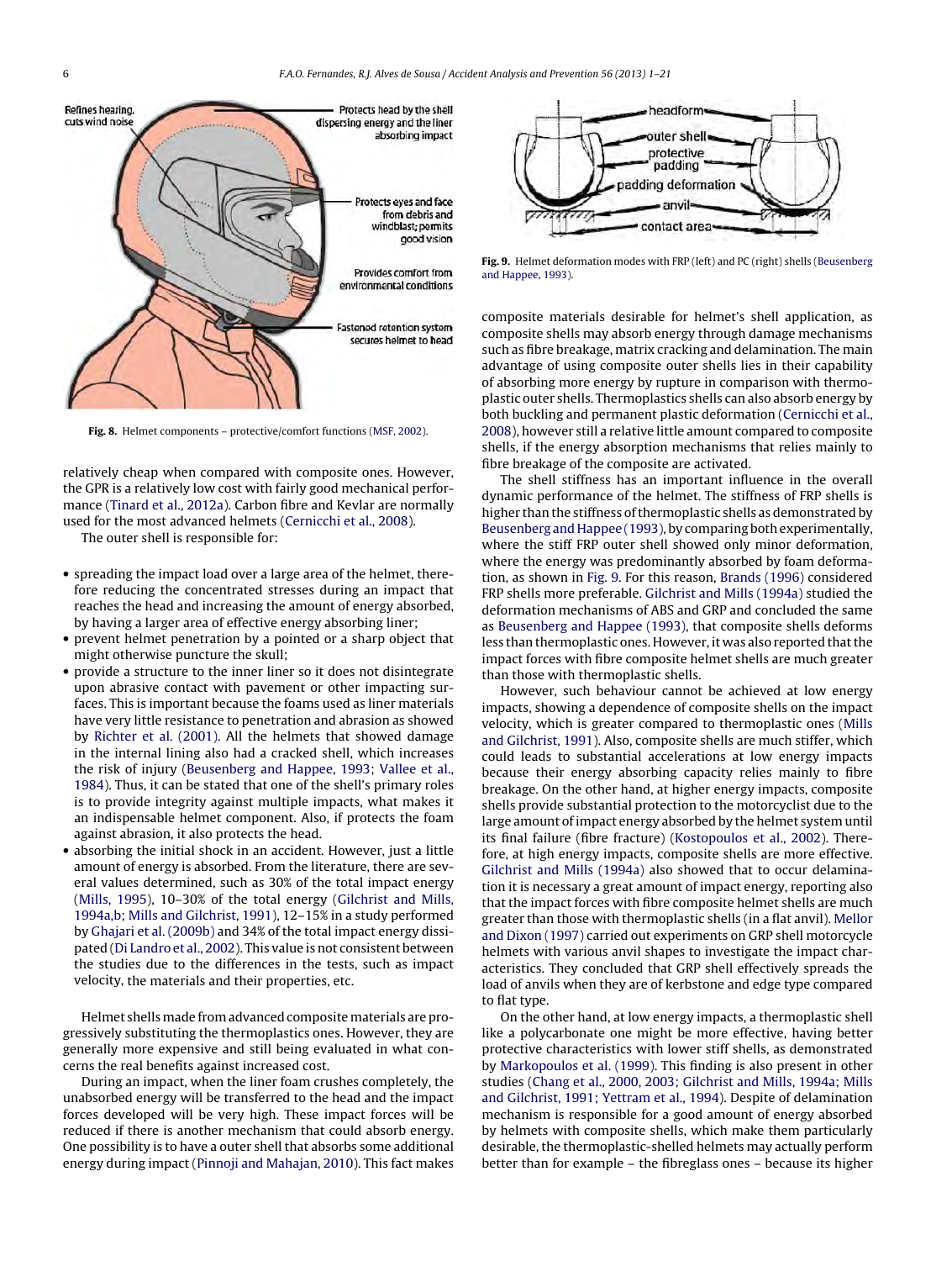flexibility may lead to higher deformation of the EPS liner, contrary to FRP that may crush and delaminate. The stiffer FRP outer shell is often used in combination with a low-density EPS foam, whereas the softer PC and ABS outer shells (relatively poor shock absorbing capacity) compensate their compliance with a stiffer, high-density EPS foam [\(van](#page-20-0) [den](#page-20-0) [Bosch,](#page-20-0) [2006\).](#page-20-0)

Moreover, fibre-based materials had a much lower rate of fracturing, whereas plastic shells fractured more often and the rebound of a helmet with a thermoplastic shell is much higher than a fibreglass helmet, which makes the thermoplastic one less effective and thus less safe [\(Aare,](#page-17-0) [2003\).](#page-17-0)

In order to assess the impact behaviour and better understand the energy absorbing mechanisms of composite shells, several finite element models of helmet with composite outer shell were proposed. The first one was proposed by [Brands](#page-17-0) [\(1996\),](#page-17-0) a simplified model in which the outer shell was composed of resin reinforced with glass fibres and aimed to explain the dynamical behaviour of a helmet during impact. The composite material was modelled with an elastic law considering no damage during impact and random orientation of fibres in the material, without delamination and thus, no realistic behaviour was reproduced by this model.

[Kostopoulos](#page-19-0) et [al.](#page-19-0) [\(2002\),](#page-19-0) with a more realistic model that considered different composite layers, modelled with an elastoplastic law couple with rupture and delamination mechanisms, studied the influence of the complex behaviour of a composite shell on the helmet's shock absorption capability. From the results of this study, [Kostopoulos](#page-19-0) et [al.](#page-19-0) [\(2002\)](#page-19-0) indicates that what makes composite materials ideal for production of safety helmets is the ability to sustain extensive damage without compromising the integrity structure. In the same study, [Kostopoulos](#page-19-0) et [al.](#page-19-0) [\(2002\)](#page-19-0) also showed that composite shell systems exhibiting lower shear performance provide additional energy absorbing mechanisms and result in better crashworthiness behaviour. Thus, from different composite materials tested, Kevlar® shell was the one that exhibit longer impact duration and an associated lower peak acceleration value. In other words, Kevlar® fibre shell exhibits much higher absorbed energy and the energy absorbed by the foam liner was also higher. However, mechanical properties of the composite materials used in the study were based on the literature data and not on experimental tests.

Other models were proposed by [Pinnoji](#page-19-0) [and](#page-19-0) [Mahajan](#page-19-0) [\(2006\)](#page-19-0) and [Mills](#page-19-0) et [al.](#page-19-0) [\(2009\),](#page-19-0) where the outer shell was made of resin reinforced with glass fibres. However, the outer shell modelled with an elastoplastic ([Pinnoji](#page-19-0) [and](#page-19-0) [Mahajan,](#page-19-0) [2006\)](#page-19-0) and an elastic [\(Mills](#page-19-0) et [al.,](#page-19-0) [2009\)](#page-19-0) law respectively, did not take into account delamination or rupture.

[Pinnoji](#page-20-0) [and](#page-20-0) [Mahajan](#page-20-0) [\(2010\)](#page-20-0) performed a study with the aim of analysing damage and delamination mechanisms of different composite outer shells of a helmet during impact and compared the results with those obtained with ABS [\(Pinnoji](#page-19-0) et [al.,](#page-19-0) [2008b\).](#page-19-0) The results showed that the energy absorbed by the composite shell in helmets during damage and delamination is smaller than the energy absorbed by the plastic deformation of ABS shell. The composite shell is stiffer as compared to ABS shell in the direction of impact and gives higher impact forces on the head. Nevertheless, the composite model proposed by the authors is based on the study of [Kostopoulos](#page-19-0) et [al.](#page-19-0) [\(2002\)](#page-19-0) which was not validated.

The model proposed by [Kostopoulos](#page-19-0) et [al.](#page-19-0) [\(2002\)](#page-19-0) was until recently the most advanced helmet finite element model with composite outer shell with a major drawback, the model has not been validated.

Recently it was performed a study, divided in three parts, by [Tinard](#page-20-0) et [al.\(2011\),](#page-20-0) [Tinard](#page-20-0) et [al.\(2012a\),](#page-20-0) [Tinard](#page-20-0) et [al.\(2012b\)](#page-20-0) where it was developed and validated a new finite element model of composite outer shell for a motorcyclist helmet and it was assessed and optimized regarding to biomechanical criteria.

In the first one, [Tinard](#page-20-0) et [al.](#page-20-0) [\(2011\),](#page-20-0) it was proposed a realistic model of a composite outer shell of a commercial helmet based on experimental tests, such as modal analysis, to obtain the elastic and rupture properties of each layer, identifying the constitutive law of the composite material used. In the second one, [Tinard](#page-20-0) et al. (2012a), the helmet model was validated against experimental data under normative conditions as prescribed by standard ECE 22.05 ([ECE](#page-17-0) [Regulation,](#page-17-0) [2002\).](#page-17-0) Nevertheless, the delamination mechanism has not been considered, which is a drawback of this model due to the importance of delamination mechanism during the crash of composite materials ([Kostopoulos](#page-19-0) et [al.,](#page-19-0) [2002;](#page-19-0) [Tinard](#page-19-0) et [al.,](#page-19-0) [2012a\).](#page-19-0) In the third and last one, [Tinard](#page-20-0) et [al.](#page-20-0) [\(2012b\)](#page-20-0) evaluated the real injury risk sustained by a detailed and validated FE head model during impacts with the approved motorcycle helmet [\(Tinard](#page-20-0) et [al.,](#page-20-0) [2012a\)](#page-20-0) optimizing it against biomechanical criteria rather than standards criteria. The results showed that even if a helmet passes the tests of shock absorption required by the standard ECE 22.05, injury risks remain high.

Other studies with models of helmets with composite outer shell coupled with a FE human head model were proposed by [Pinnoji](#page-19-0) [and](#page-19-0) [Mahajan](#page-19-0) [\(2006\),](#page-19-0) [Pinnoji](#page-19-0) [and](#page-19-0) [Mahajan](#page-19-0) [\(2008\)](#page-19-0) and [Ghajari](#page-18-0) et [al.](#page-18-0) [\(2009\).](#page-18-0) However, the aim of these studies was not the shell.

Recently, [Pinnoji](#page-19-0) et [al.](#page-19-0) [\(2008a\)](#page-19-0) tested the possibility of outer shells made of aluminium foams, which have high strength, light weight and good energy absorption capabilities. The aim of Pinnoji was reduce the helmet weight without changing its dynamic performance. As a result, it was observed that the resultant force on the head is less with metal foam shell and the helmet weight is reduced by 30% as compared to ABS helmet. The headform acceleration was also lower than the ABS outer shell. However, due to the permanent (plastic) deformation of metal foam, it might not behave well to a second impact in the same region. Though, this is only a possibility that was tested and motorcycle helmets market still is dominated by thermoplastics and fibre reinforced shells. More recently, further developments were done in this issue by [Pinnoji](#page-20-0) et [al.](#page-20-0) [\(2010\).](#page-20-0) Different metal foam shell densities were tested and the helmet was validated. The ULP FE head model was also used to assess the helmet against biomechanical criteria. The better results were obtained with the metal foam shell of density 150 kg/m<sup>3</sup> which corresponds to approximately 73% reduction in mass compared to that of ABS shell and also the impact forces on the head were lower in both front and top impacts. Von Mises stresses in the brain were within the injury tolerance limits at 7.5 m/s impact velocity for all cases, except for ABS helmet in top impact. In front and top impacts, von Mises stresses in the brain were reduced by approximately 25% and 22%, respectively for helmet with low-density metal foam shell compared to the ABS helmet. It was also observed that the resultant force on head was less with lower density metal foam helmet as compared to the ABS helmet.

### 2.4.2. Inner liner

The purpose of the inner liner foam is to absorb the remaining force of the impact that was partially absorbed (a small amount of energy) and dispersed by the outer shell, by crushing during the impact and thereby increasing the distance and period of time over which the head stops, reducing its deceleration, absorbing most of the impact energy and so reducing the load transmitted to the head. In the studies performed by [Deck](#page-17-0) et [al.](#page-17-0) [\(2003a\)](#page-17-0) and [Deck](#page-17-0) [and](#page-17-0) [Willinger](#page-17-0) [\(2006\),](#page-17-0) one of the conclusions was that the elastic limit of the foam used as inner liner has the most important influence on Head Injury Criterion (HIC) response but its Young's modulus has the most important influence on biomechanical head response. The liner density is also an important property because the yielding stress at which the foam crushes is directly related to it[\(Gibson](#page-18-0) [and](#page-18-0) [Ashby,](#page-18-0) [2001\).](#page-18-0) Currently, the most common liner material in protective helmets is EPS foam, which is a synthetic cellular material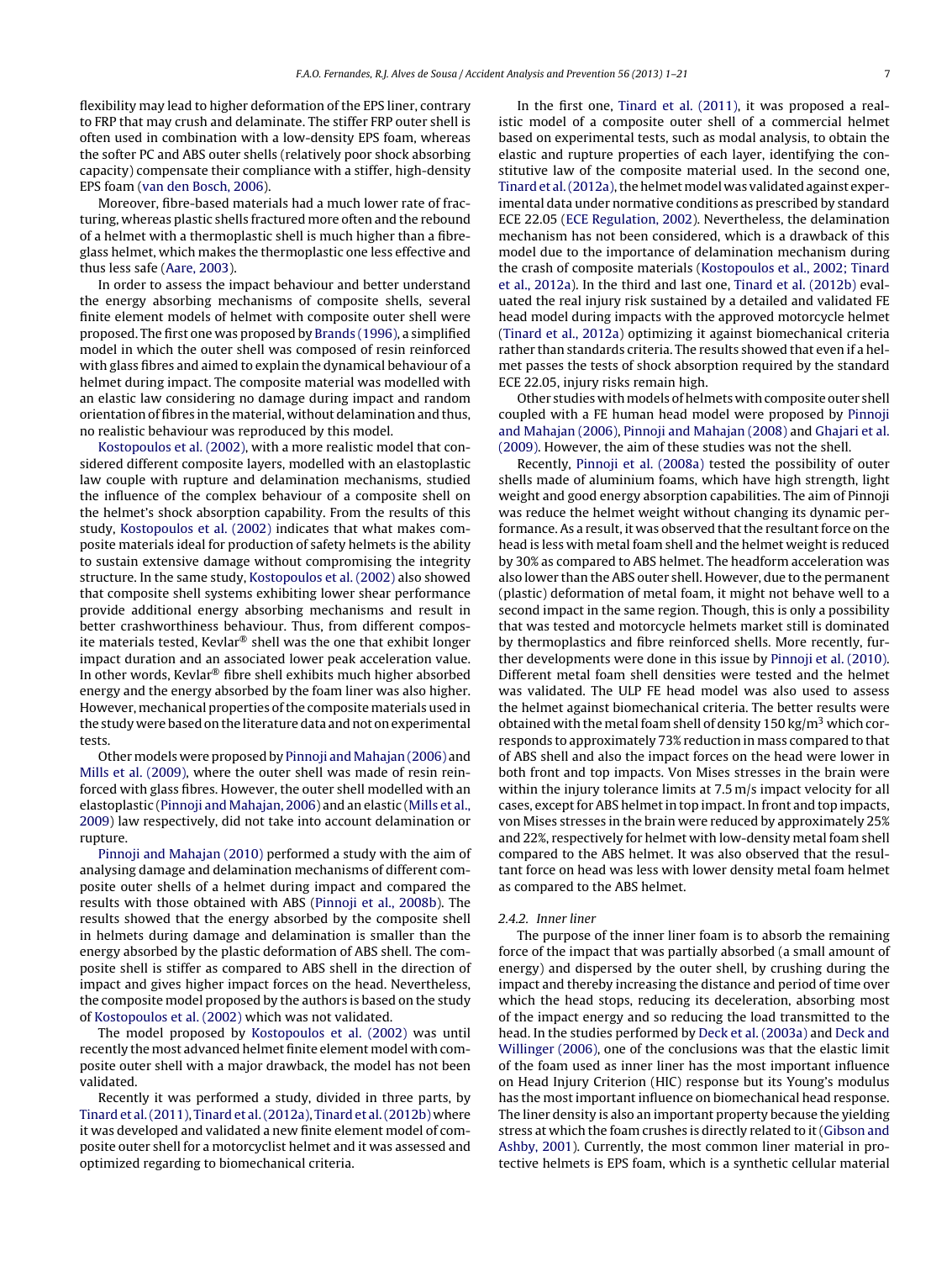with excellent shock absorbing properties and a convenient costbenefit ratio [\(Di](#page-17-0) [Landro](#page-17-0) et [al.,](#page-17-0) [2002\),](#page-17-0) whose mass density applied in helmets varies from approximately 30 to 90 kg m<sup>-3</sup> [\(Brands,](#page-17-0) [1996;](#page-17-0) [van](#page-17-0) [den](#page-17-0) [Bosch,](#page-17-0) [2006\).](#page-17-0) EPS absorbs the energy during the impact of the helmet through its ability to develop permanent deformation, by crushing (foam collapsing), providing the required protection to the motorcyclist. Again, the impact velocity is an important variable since the normal velocity component largely determines the amount of EPS liner crushing [\(Mills,](#page-19-0) [2007\).](#page-19-0) It can be concluded that high-density EPS are able to absorb larger amounts of energy than low-density EPS can do, but transfer higher accelerations and forces localized at the impact point [\(Di](#page-17-0) [Landro](#page-17-0) et [al.,](#page-17-0) [2002\).](#page-17-0) Although this type of foam has an excellent first impact performance in case of a subsequent impact in the same area, the protection level offered by EPS would be minimal since the material deforms permanently without elastic recovery ([Gilchrist](#page-18-0) [and](#page-18-0) [Mills,](#page-18-0) [1994b;](#page-18-0) [Shuaeib](#page-18-0) et [al.,](#page-18-0) [2002b,c,](#page-18-0) [2007\).](#page-18-0) Thus, its energy absorption capability is significantly decreased after a first impact, particularly in high energy impacts. This is one of the reasons why, if a helmet is damaged in an accident, it will have little protective value in the occurrence of a subsequent event ([Liu](#page-19-0) et [al.,](#page-19-0) [2003\).](#page-19-0) To overcome this issue, some materials were proposed, such as:

- expanded polypropylene foam (EPP) by [Shuaeib](#page-20-0) et [al.](#page-20-0) [\(2007\);](#page-20-0)
- micro-agglomerate cork (MAC) by [Alves](#page-17-0) [de](#page-17-0) [Sousa](#page-17-0) et [al.](#page-17-0) [\(2012\).](#page-17-0)

The EPP is very similar to the EPS, presenting similar peak accelerations and impact durations for a same helmet with EPS, as verified by [Shuaeib](#page-20-0) et [al.](#page-20-0) [\(2007\).](#page-20-0) The micro-agglomerate cork has a good energy absorption capacity and high viscoelastic return and its capacity to keep absorbing energy is almost unchanged after the first impact, mainly due to its viscoelastic behaviour, which is a characteristic desired in multiple impact situations. This characteristic is also important for helmets approval by some well accepted standards that require a test with two impacts on the same helmet point, for example Snell M2010 ([Snell,](#page-20-0) [2010\).](#page-20-0) However, for the same volume of EPS, the MAC is a heavy solution, which is a problem for helmet approval and increases the risk of injury. In this sense, hybrid EPS/MAC paddings can give a better compromise [\(Coelho](#page-17-0) et [al.,](#page-17-0) [2013\).](#page-17-0) However, [Pedder](#page-19-0) [\(1993\)](#page-19-0) found that multiple impacts do not occur on the same helmet site in crashes, occurring at different sites as helmets rotate between the impacts. Also, the ECE R22.05 standard does not demand double impacts to the same site as some of its previous versions, such as ECE R22.03 [\(Mills,](#page-19-0) [2007\).](#page-19-0)

A closed cell foam based on Vinyl Nitrile Polymer was also tested as energy absorbing liner by [Goel\(2011\).](#page-18-0) This material was selected because of its good energy absorbing characteristics. Over multiple impacts, ski helmets with the novel liner showed substantially lower peak accelerations compared to helmets with EPS liner. From the drop tests performed, the helmet with the new liner had around 20% less peak acceleration on first impact compared to common EPS liner. This difference increased after each impact, showing the good capacity of this material as an energy absorbing liner material. The reduction in foam thickness was also considerably lower compared to the standard case.

2.4.2.1. Novel configurations. In addition to new materials, several configurations have been proposed in order to enhance the energy absorption properties of motorcycle helmets, which can lead to an improvement of the safety levels provided by current commercial helmets.

[Caserta](#page-17-0) et [al.](#page-17-0) [\(2011\)](#page-17-0) replaced part of the helmet's liner by layers of hexagonal aluminium honeycombs as reinforcement material to the energy absorbing liner of a commercial helmet, as shown in Fig. 10. The results showed that this new configuration provides better protection to the head from impacts against specific surfaces



**Fig. 10.** Schematic section of the prototype liner proposed by [Caserta](#page-17-0) et [al.](#page-17-0) [\(2011\).](#page-17-0)

than the original EPS liner. Best results were obtained for impacts against the kerbstone anvil. However, the results obtained for impacts against the most impacted surface, the flat anvil, revealed some limitations and at some impact points the results were even worse than the commercial helmet.

Also, the thickness of the liner necessary to accommodate honeycomb layers is extremely limited, so in a real accident scenario excessively thin layers of EPS foam could be easily broken by the honeycombs during impact and thus, the honeycomb could penetrate the scalp causing head injuries.

Recently, [Blanco](#page-17-0) et [al.](#page-17-0) [\(2010\)](#page-17-0) proposed an innovative helmet liner that consists of an ABS lamina with deformable cones in it, as shown in Fig. 11. Energy is absorbed via a combination of folding and collapsing of the cones. The main advantage that such liner may introduce over common EPS pads is that it allows a better optimization of energy absorption for different impact sites and configurations. Experimental and numerical tests were performed and the model was validated. No optimization was done, leaving a gap for further improvement, but the results from the model validation show high accelerations induced to the head. Although this concept was developed to ski helmets, it could easily be applied to motorcycle helmets.

Other configuration is the cone-head shock absorbing foam liner, developed to absorb impact force more effectively and thus, protecting the head more effectively from intra-cranial injury. This concept proposed by [Morgan](#page-19-0) [\(1993\)](#page-19-0) consists in a motorcycle helmet foam liner made of two density layers, as shown in [Fig.](#page-8-0) 12. The outer layer, which is the black part, is made of high-density foam and has truncated cones facing inwards. The inner layer, the grey one, which is close to the head, is made of softer low-density foam and has cones facing outwards.



**Fig. 11.** ABS cone liner proposed by [Blanco](#page-17-0) et [al.](#page-17-0) [\(2010\).](#page-17-0)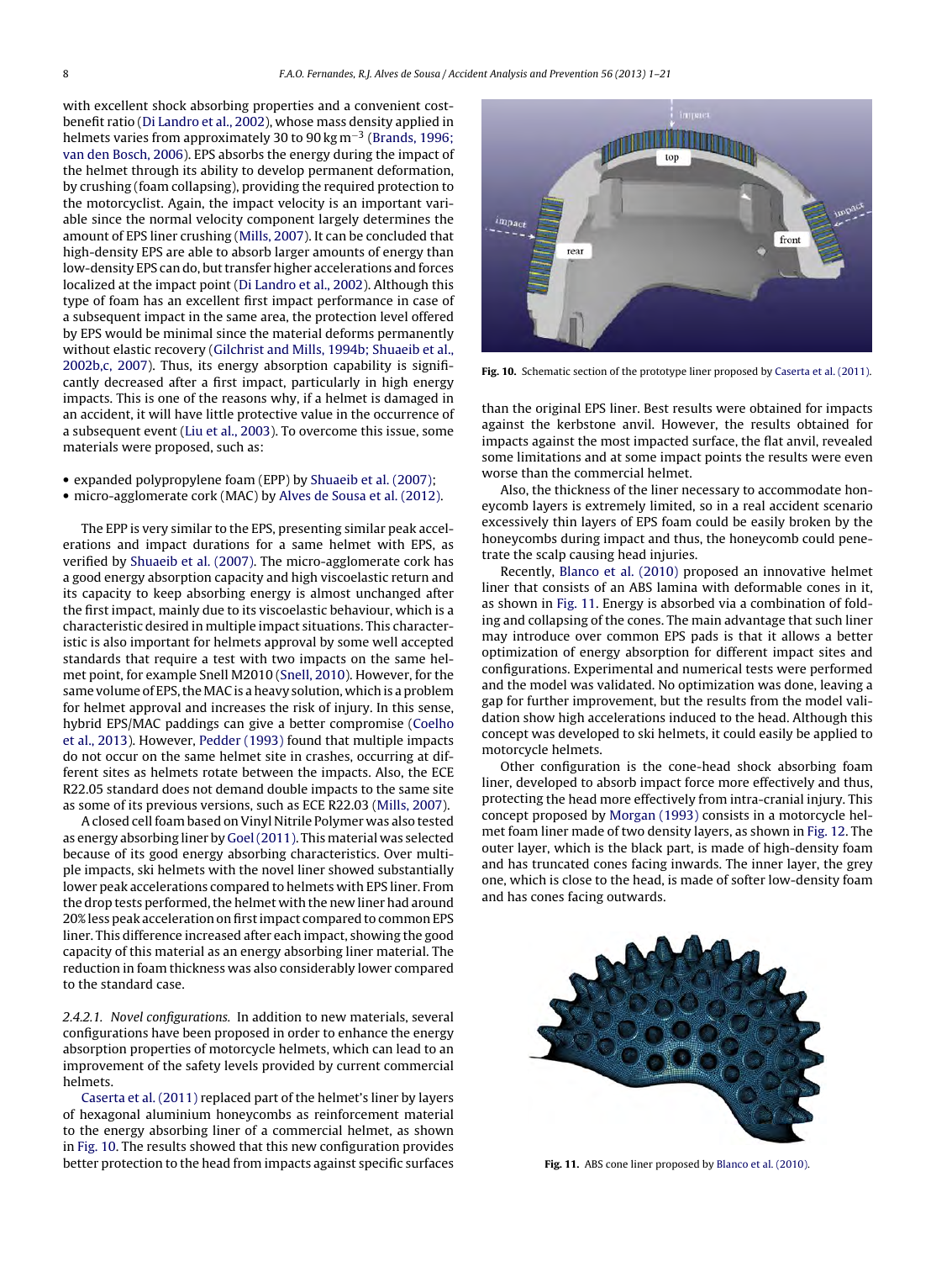<span id="page-8-0"></span>

**Fig. 12.** The mechanism of cone-head compression liner [\(Morgan,](#page-19-0) [1993\).](#page-19-0)

When an impact occurs, the impact force pushes towards the head and causes the lower density cones to compress. The collapsing of the cones causes the energy to spread sideways within the thickness of the foam liner instead of towards the head. The dispersion of the energy sideways prevents the impact energy to be translated through until it reaches the brain and the area of effective energy absorbing liner is increased by this mechanism. As a result, the head causes the basis of low-density foam cones to compress. Also, the head will experience a gradual deceleration because of the crushing/compression of the cones, minimizing the energy induced to the head. The cones reduce the deceleration of the head and the impact time of interaction is longer or the head stopping time is longer. Hence there is a reduction in the forces translated across the thickness of the new shock absorbing liner to the skull.

This concept is the most promising from the ones presented and is already used in commercial helmets. This lighter liner helps also to reduce rotational acceleration of the head during impact.

# 2.4.3. Comfort liner

The comfort padding consists in sufficiently firm foam covered by a fabric layer that contacts and surrounds the head. This inner comfort foam is generally made of soft and flexible foams with low density as open-cell PU or polyvinyl chloride (PVC) ([Brands,](#page-17-0) [1996;](#page-17-0) [Chang](#page-17-0) et [al.,](#page-17-0) [2003;](#page-17-0) [Gilchrist](#page-17-0) [and](#page-17-0) [Mills,](#page-17-0) [1993;](#page-17-0) [Mills,](#page-17-0) [2007;](#page-17-0) [van](#page-17-0) [den](#page-17-0) [Bosch,](#page-17-0) [2006\).](#page-17-0) It keeps the comfort and the adequate helmet fitting by distributing the static contact forces ([Gilchrist](#page-18-0) et [al.,](#page-18-0) [1988;](#page-18-0) [Gilchrist](#page-18-0) [and](#page-18-0) [Mills,](#page-18-0) [1993;](#page-18-0) [van](#page-18-0) [den](#page-18-0) [Bosch,](#page-18-0) [1998\).](#page-18-0) The static contact force distribution is important to avoid headaches ([Gilchrist](#page-18-0) et [al.,](#page-18-0) [1988\).](#page-18-0) Other materials have been proposed, such as wool and Tunisian alpha fibre used by [Taher](#page-20-0) [Halimi](#page-20-0) et [al.](#page-20-0) [\(2012\)](#page-20-0) to develop a novel comfort liner for a motorcycle helmet. According to the authors, this new design with these natural fibres and phase change material improve sweat absorption and perception of thermal comfort. In other words, it can facilitate breathability and evaporative transfer of heat in the safety helmet, increasing comfort and wellbeing.

As a result of the low stiffness, the comfort foam does not contribute significantly to the energy absorbing properties as it crushes completely without absorbing any relevant amount of energy and, therefore, has no injury reducing effect [\(Beusenberg](#page-17-0) [and](#page-17-0) [Happee,](#page-17-0) [1993;](#page-17-0) [Cernicchi](#page-17-0) et [al.,](#page-17-0) [2008\).](#page-17-0) Manufacturers generally produce different sizes for every model adding different thicknesses of comfort liner to two different sizes of shell and energy-absorbing liner. This is important, as showed by [Chang](#page-17-0) et [al.](#page-17-0) [\(2001\),](#page-17-0) that assessed the effect of the fit between the head and the energy-absorbing liner and concluded that the fitting influences the acceleration induced to the head.

It is rare to find a study where these features were modelled with success. For example, none of these studies modelled the comfort foam ([Khalil](#page-18-0) et [al.,](#page-18-0) [1974;Köstner](#page-18-0) [and](#page-18-0) [Stöcker,](#page-18-0) [1987;](#page-18-0) [van](#page-18-0) [Schalkwijk,](#page-18-0)



**Fig. 13.** Ventilation system [\(Helmet](#page-18-0) [Boys\).](#page-18-0)

[1993;](#page-18-0) [Yettram](#page-18-0) et [al.,](#page-18-0) [1994;](#page-18-0) [Liu](#page-18-0) et [al.,](#page-18-0) [1997,](#page-18-0) [1998;](#page-18-0) [Liu](#page-18-0) [and](#page-18-0) [Fan,](#page-18-0) [1998\).](#page-18-0) [Brands](#page-17-0) [\(1996\)](#page-17-0) has modelled the comfort liner and concluded that it is significant for the shape of the headform acceleration peak, however, due to the low stiffness of this liner in the model that causes problems with numerical stability, it was removed. Also, [Pinnoji](#page-20-0) [and](#page-20-0) [Mahajan](#page-20-0) [\(2010\)](#page-20-0) affirmed that this foam is often very soft and thin to absorb energy and is used only for fitting different head sizes, not having influence on headform response during an impact ([Tinard](#page-20-0) et [al.,](#page-20-0) [2012a,b\).](#page-20-0) Therefore, the majority of the cases do not model this foam because it is difficult to model and from a cost-benefit point of view, the improvements in the fitting of the helmet on the head are not worth it.

#### 2.4.4. Retention system

The retention system or chin strap keeps the helmet attached to the head all the time. However, there are records of a considerable number of roll off helmets even with the chin strap intact and closed [Richter](#page-20-0) et [al.\(2001\)](#page-20-0) after a crash, leaving the head unprotected from any following impact. All types of helmets have a retention system and the chin-strap is usually made of polyethylene terephthalate (PET) or nylon. The retention system generally consists of a strap bolted to each side of the outer shell. [Mills](#page-19-0) et [al.](#page-19-0) [\(2009\)](#page-19-0) concluded that chin-straps and also the foam inside the chin bar affect helmet rotation on the head.

# 2.4.5. Visor

The visor is made of a strong and transparent material like PC and is equipped with water and scratch proof coating to protect the face from any object that impacts that region and from weather conditions and also to provide a clear vision.

#### 2.4.6. Ventilation system

The ventilation system ensures that fresh air is conducted into the helmet and exhaled air and humidity are vented out, decreasing temperature inside the helmet. A ventilation system is represented in Fig. 13. Besides having a multi-impact protection performance, the EPP foam is a resilient material, which is pointed by [Shuaeib](#page-20-0) et [al.](#page-20-0) [\(2007\)](#page-20-0) as a material that has potential as liner material for ventilation system improvement because its resiliency allows for the ease of ventilation holes and channels moulding without the foam breakage at the stage of mould extraction. Moreover, EPS foam is brittle in its nature, which makes the introduction of ventilation channels in the foam more difficult. A study performed by [Pinnoji](#page-19-0) and Mahajan (2006) indicates that the ventilation channels grooved in liner foam are not detrimental to the dynamic performance of the two-wheeler helmet.

A complete description of the manufacturing process of each motorcycle helmet component can be found in [Shuaeib](#page-20-0) et [al.](#page-20-0) [\(2002c\).](#page-20-0)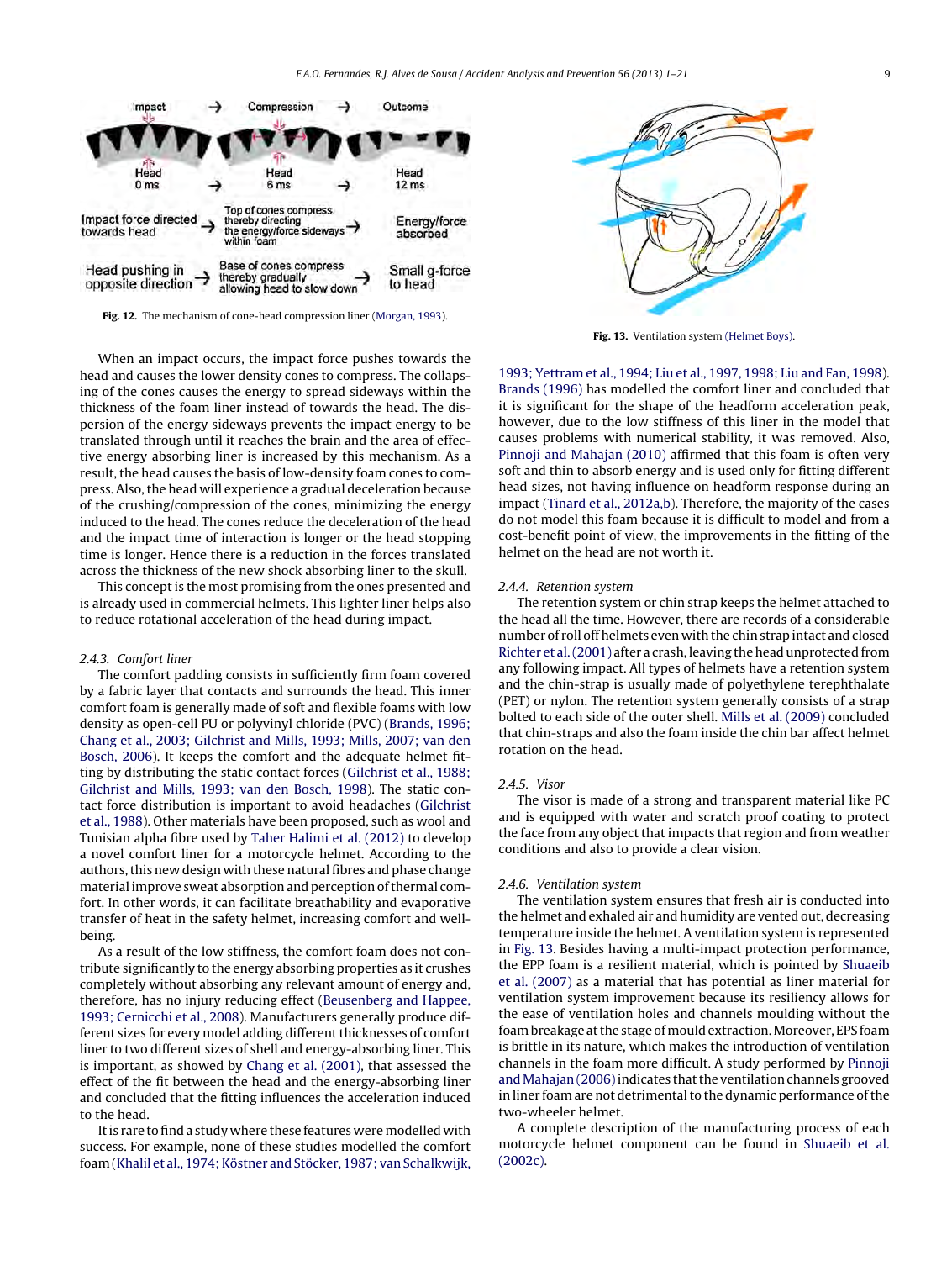

**Fig. 14.** Full face helmet by CMS helmets [\(CMS](#page-17-0) [helmets,](#page-17-0) [2011\).](#page-17-0)

#### 2.5. Types of helmets

Nowadays, there are several configurations of helmets available in the market, which can be classified into four basic types of helmets for motorcyclists. From the most to the least protective, helmet types are:

- Full face helmet;
- Modular helmet (also known as "flip-up" helmet);
- Open face helmet (also known as "three-quarters" helmet);
- Half helmet.

# 2.5.1. Full face

Full face motorcycle helmets are by far the most common type of helmet [\(MAIDS,](#page-19-0) [2004\),](#page-19-0) being the most worn type of helmet [\(Richter](#page-20-0) et [al.,](#page-20-0) [2001\).](#page-20-0) A full face helmet covers the entire head, with a rear that covers the rear of the skull at the top of the neck, and a protective section along the cheekbones to encompass the jaw and the chin, denominated chin bar. The fact that full face helmets cover the entire head means that they are the safest option among all types of helmets since they reduce the risk of head injury providing extra strength around the entire skull. Fig. 14 shows a full face helmet.

However, the fact that full face helmets involve the entire head has some disadvantages like the increased interior heat, the sense of isolation and the reduced peripheral vision. Also, they are one of the heavier types of motorcycle helmets due to the padded interior and mainly due to the shell, which covers a larger area compared to other types of helmets. This aspect can be detrimental in a crash because it can cause injuries on the neck and on the brain due to acceleration or just increase neck fatigue in an ordinary ride ([Huang,](#page-18-0) [1999;](#page-18-0) [Huston](#page-18-0) [and](#page-18-0) [Sears,](#page-18-0) [1981\).](#page-18-0)

Nevertheless, the COST 327 final report ([COST,](#page-17-0) [2001\)](#page-17-0) and [Richter](#page-20-0) et al. (2001) showed that 15.4% and 16% respectively of total helmet damages were located at the chin guard, which shows the important protection offered by full face helmets at this area. [Otte](#page-19-0) [\(1991\)](#page-19-0) concluded that impacts on the face and jaw areas are common in motorcycle crashes. In addition, [Chang](#page-17-0) et [al.](#page-17-0) [\(1999a\),](#page-17-0) [Chang](#page-17-0) et [al.](#page-17-0) [\(2000\),](#page-17-0) concluded that the chin bar provided by this type of helmets offers an essential protection and that the energy-absorbing capability of them could be improved by the introduction of the energy-absorbing liner in this area, plus the comfort liner. Actually, the chin bar contains a rigid foam to absorb energy [Mills](#page-19-0) [\(2007\).](#page-19-0) Also, [Mills](#page-19-0) et [al.](#page-19-0) [\(2009\)](#page-19-0) in the case of frontal impacts concluded that the chin bar foam came into play, protecting the face ([Mills,](#page-19-0) [1996\).](#page-19-0) Thus, wearing a helmet with less coverage eliminates that protection and so the less coverage the helmet offers the less protection is provided to motorcyclist's head. [Mills](#page-19-0) [\(2007\)](#page-19-0) emphasizes that chin bar prevents the lower part of the forehead and temple being struck as the helmet rotates.

According to the COST 327 final report ([COST,](#page-17-0) [2001\)](#page-17-0) and [Aare](#page-17-0) [\(2003\),](#page-17-0) full-face helmet offer better protection than the others to the entire head. However, [Shuaeib](#page-20-0) et [al.](#page-20-0) [\(2002a\)](#page-20-0) alerted that the



**Fig. 15.** Modular helmet by CMS.

extent of coverage in helmets like these might lead to helmets with weaker lateral protection represented in helmets with thin shells at the sides, which may constitute a weak point on helmet lateral protection. Also, the side is the weaker area as compared to other helmet areas due to edge flexibility resulting from lower stiffness associated to the larger shell curvature at the edge. The impacts to temporal regions are an important issue in real motorcyclist accidents because impacts to this region represent a considerable number of total impacts (39.5%, 12.8% and 18.3%, respectively [\(Hopes](#page-18-0) [and](#page-18-0) [Chinn,](#page-18-0) [1989;](#page-18-0) [Hurt](#page-18-0) et [al.,](#page-18-0) [1981;](#page-18-0) [Otte](#page-18-0) et [al.,](#page-18-0) [1997\)\)](#page-18-0) and the side ofthe skull represents the weaker area as regarding human tolerance for skull fracture due to the lower skull thickness at this region.

## 2.5.2. Modular helmet

A modular helmet is basically a combination between full face and open face helmets. It combines the safety of full face helmets with the openness of open face helmets. When fully assembled and closed, it resembles full face helmet by having a chin-bar for absorbing impacts on that area. Its chin-bar may be pivoted upwards to allow access to the face, as in an open face helmet, which is a great advantage in terms of comfort and practicability, as shown in Fig. 15. However, this same mechanism makes this type of helmets the heaviest type.

Although modular helmets do look the same as full face helmets, even when the front is down, they might offer a little less protection in the chin area. Nevertheless, there are not wide scientific studies that assess the protective capacity of the pivoting or removable chin bar of modular helmets. Thus, the doubt of how protective this helmet is, is still an issue, leaving an opportunity for future work. The actual state of the standards contributes somehow to this. The DOT standard does not require chin bar testing. The ECE 22.05 allows the certification of modular helmets with or without chin bar tests, since it is only indicated if the helmet protects or not the chin area. However, the Snell tests helmet's chin bar, and modular helmets are not an exception. Recently, Snell certified a modular helmet for the first time, the Zeus ZS-3000, in 2009 [\(Web](#page-20-0) [Bike](#page-20-0) [World\).](#page-20-0)

#### 2.5.3. Open face helmet

The open face helmet covers almost the entire head, except part of the face (especially the lower chin-bar), leaving this area unprotected, as shown in [Fig.](#page-10-0) 16. Thus, an open face helmet provides the same protection as a full face helmet, except when the impact is to the face ([COST,](#page-17-0) [2001\),](#page-17-0) even in non-crash events like eye injuries due to the fact that some of these helmets do not have a visor to protect the users from dust.

[Hitosugi](#page-18-0) et [al.](#page-18-0) [\(2004\)](#page-18-0) observed that people with open-face helmets were significantly more likely to have sustained severe head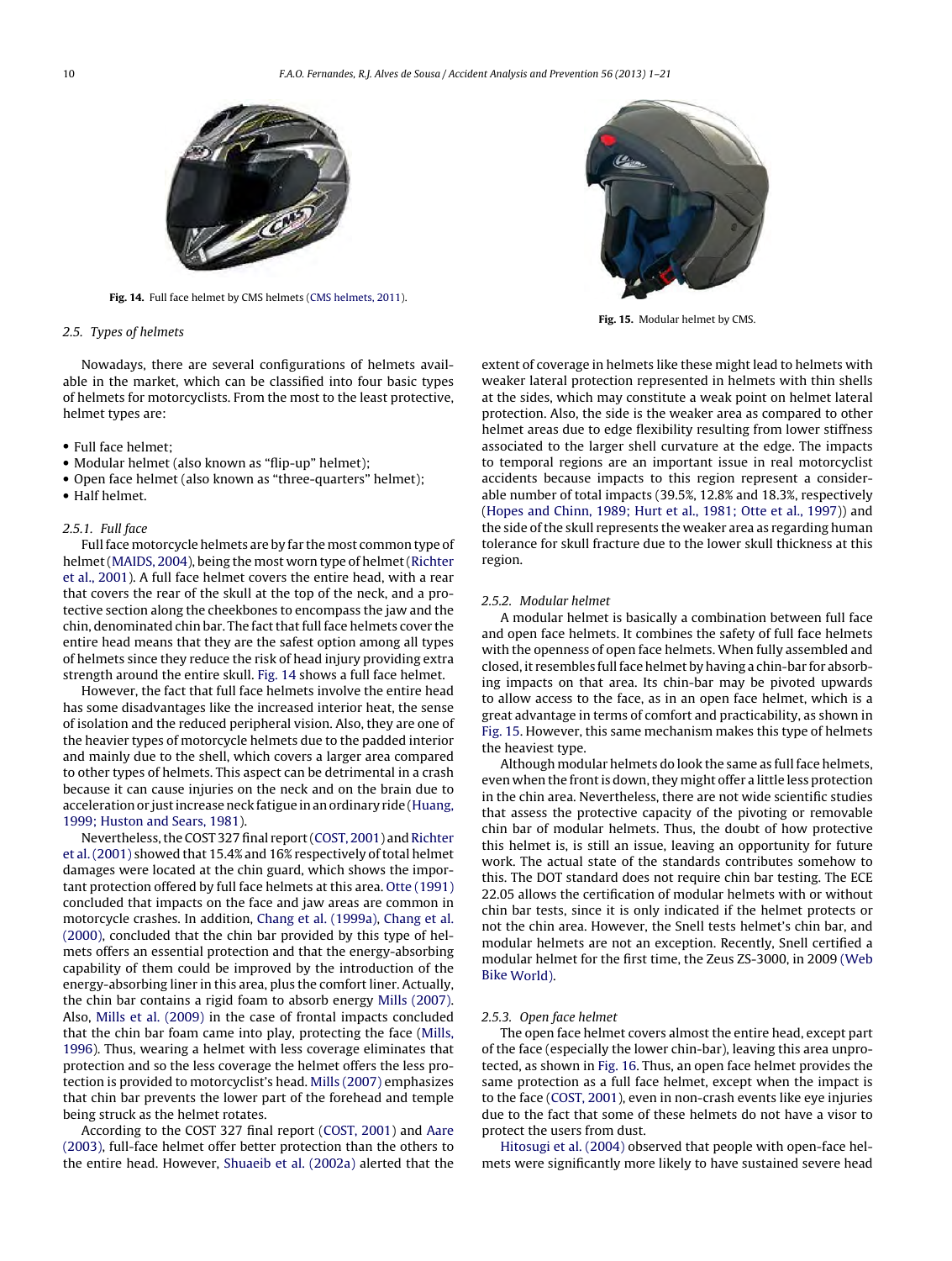<span id="page-10-0"></span>

**Fig. 16.** Open face helmet by CMS.

injuries, especially brain contusions, than people with full-face helmets.

## 2.5.4. Half helmet

Half helmet has essentially the same front design as an open face helmet but without a lowered rear in the shape of a bowl, as shown in Fig. 17. The half helmet barely provides the minimum coverage generally allowed by some standards, by covering only the top half of the cranium, and offers no protection for the face from the ears down. This issue is also highlighted by [Shuaeib](#page-20-0) et [al.\(2002a\),](#page-20-0) where the half-shell helmet is considered the most vulnerable to impacts at lateral and back head regions. Thus, a half-shell helmet offers less protection simply because it covers less area and also does not contain much padding, absorbing less energy. In addition, this type of helmets is known to come off of the motorcyclist's head in some accidents which, allied with all other factors that proves the inferiority of these helmets, led to the prohibition of the use of half helmets in some countries ([DeMarco](#page-17-0) et [al.,](#page-17-0) [2010\).](#page-17-0) A recent study evaluated the effectiveness of different styles of helmets, including half-coverage, open-face and full-face [\(Yu](#page-20-0) et [al.,](#page-20-0) [2011\).](#page-20-0) The riders involved in crashes wearing half helmets were twice more likely to have head injuries than riders wearing full face helmets or even open face helmets.

# **3. Helmet safety standards**

Motorcycle helmet standards were created after the widespread introduction of motorcycles. The first biomechanical studies suggested that use of motorcycle helmets should be mandatory due to the significative increase on head protection ([Cairns,](#page-17-0) [1941,](#page-17-0) [1946;](#page-17-0) [Snively,](#page-17-0) [1957\).](#page-17-0)

Helmet standards have been established in many countries to evaluate the protective performance of helmets against head injuries. Some standards are regulated by governments, like in Europe and North America, but in other countries they are issued by private organizations. Almost all standards are different from each other, but similar in their primary goal: assessing the helmet



**Fig. 17.** Half helmet [\(Smith](#page-20-0) [Family](#page-20-0) [Powersports\).](#page-20-0)



**Fig. 18.** ISO Head form – ISO DIS 6220-1983 ([International](#page-18-0) [Standards](#page-18-0) [Organisation,](#page-18-0) [1983\).](#page-18-0)

impact energy absorbing capability. These standards prescribe a number of tests to ensure that a helmet satisfies safety requirements.

Standards also evaluate parameters like comfort, ventilation, weight, fit, cost, appearance and availability. Because it is impossible to create a helmet for all impact conditions, designers are challenged to create a helmet capable to resist to the higher number of possible situations.

In fact, all motorcycle helmets nowadays available in the market were designed, manufactured, and tested to meet standards. Therefore, the performance tests required by any standard eventually influence helmet design. Nevertheless, none of the standards are able to precisely replicate the threats that a motorcyclist may experience in a crash. This is justified by the need of reliability and repeatability in the testing environment.

Nowadays, it is well known that helmets substantially reduce head injury, being safer to a motorcyclist to wear a helmet rather than none. Nonetheless, today helmets are designed to reduce headform deceleration and not optimized to reduce head injury [\(Aare](#page-17-0) et [al.,](#page-17-0) [2003;](#page-17-0) [Deck](#page-17-0) et [al.,](#page-17-0) [2003a;](#page-17-0) [Forero](#page-17-0) [Rueda](#page-17-0) et [al.,](#page-17-0) [2011;](#page-17-0) [Kleiven,](#page-17-0) [2007;](#page-17-0) [Tinard](#page-17-0) et [al.,](#page-17-0) [2012b\).](#page-17-0) [Gimbel](#page-18-0) [and](#page-18-0) [Hoshizaki](#page-18-0) [\(2008\)](#page-18-0) carried out a study where the authors concluded that headform mass played a significant role in the helmet materials performance. The mass and size of the headforms specified by the standards are nearly the same. For instance, the dimensions of the ECE R22.05 and the latest version of Snell ([Snell,](#page-20-0) [2010\)](#page-20-0) headforms are based on the ISO-DIS-6220 standard [\(International](#page-18-0) [Standards](#page-18-0) [Organisation,](#page-18-0) [1983\)](#page-18-0) (Fig. 18), with their mass increasing with their size. Their dimensions are given by each standard. These standards test headforms comprises the entire head rather than the partial headform employed by DOT FMVSS-218 [\(U.S.](#page-20-0) [Department](#page-20-0) [of](#page-20-0) [Transportation,](#page-20-0) [2012\).](#page-20-0)

The head impact speed is another important variable in helmet impact study. Current standards impact speeds range up to 7.75 m/s although higher velocities are achieved riding a motorcycle. Nevertheless, the perpendicular impact speed of the helmet is usually not the same as the riding speed. When a motorcyclist falls, the impact is commonly oblique, which means that the impact speed is decomposed into two components, perpendicular and tangential to the road surface. The range of impact speeds used in motorcycle helmet standards in their energy absorbing tests aims to include velocities that are more common in real life ([Richter](#page-20-0) et [al.,](#page-20-0) [2001\).](#page-20-0) But it is also worthy referring that the tangential component is not assessed by current standards.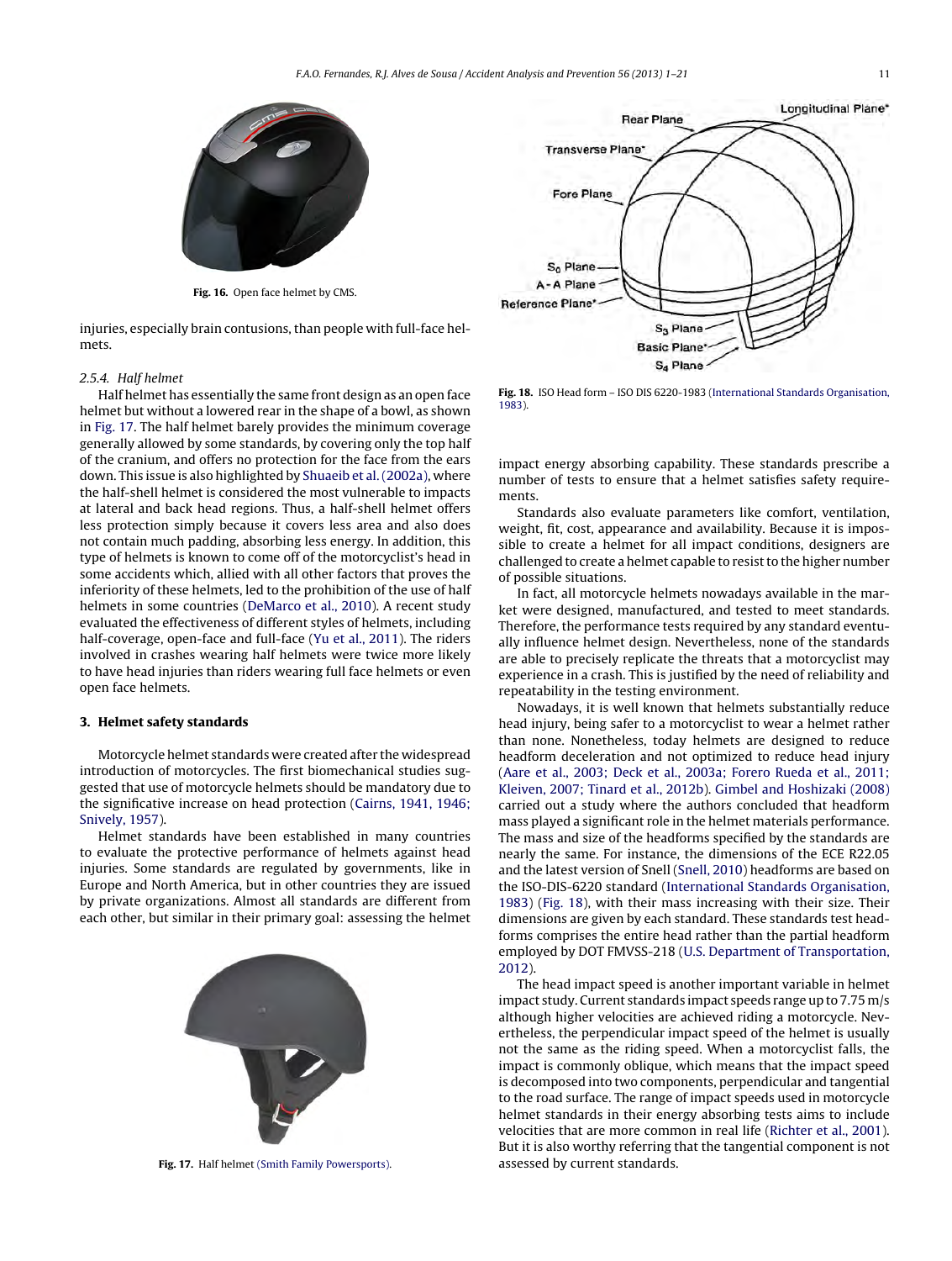| Table 2                                       |  |
|-----------------------------------------------|--|
| Overview of motorcycle helmet standard tests. |  |

| Standard<br>Snell<br>ECE<br><b>DOT FMVSS</b><br><b>BSI</b><br>R22.05<br>M2010<br>6658<br>218<br>Impact<br>$\times$<br>$\times$<br>×<br>$\times$<br>Penetration<br>×<br>$\times$<br>Retention<br>×<br>$\times$<br>$\times$<br>$\times$<br>Roll off<br>$\times$<br>$\times$<br>$\times$<br>Rigidity test<br>×<br><b>Friction test</b><br>×<br>$\times$ |  |  |  |
|------------------------------------------------------------------------------------------------------------------------------------------------------------------------------------------------------------------------------------------------------------------------------------------------------------------------------------------------------|--|--|--|
|                                                                                                                                                                                                                                                                                                                                                      |  |  |  |
|                                                                                                                                                                                                                                                                                                                                                      |  |  |  |

In summary, no helmet designed for a particular standard or standards can provide the maximum protection in all types of crashes and no helmet can protect the rider against all impacts.

# 3.1. Standards comparison

Almost all the standards follow the same concepts in evaluating the effectiveness of the helmets during accidents, which are:

- the helmet has to be able to absorb enough impact energy;
- it has to remain on the head during the accident;
- it must resist to penetration by sharp objects.

European motorcyclists have to wear helmets that meet ECE 22.05 regulation even if in some cases this standard offer less protection than DOT or Snell. In order to find a solution for this problem, Snell engineers developed the Snell M2010 standard tempting to approach the DOT and the ECE 22.05 requirements. The last DOT update was also made in that sense. Nevertheless, the ECE 22.05 [\(ECE](#page-17-0) [Regulation,](#page-17-0) [2002\)](#page-17-0) rating is the most widespread helmet standard, required in over 50 countries worldwide [\(Pratellesi](#page-20-0) et [al.,](#page-20-0) [2011\).](#page-20-0) Regarding the current and future developments, the motorcycle standard ECE 22.05, represents the state of the art in performance specifications, and that this fact is partly due to biomechanics considerations [\(Newman,](#page-19-0) [2005\).](#page-19-0)

Similarities between standards are well accepted and useful for manufacturers that have the possibility to sell the same helmet in countries regulated by different standards, without deep design changes. However, differences are still visible and it is possible to have a helmet approved by one standard and rejected by another. An example is the double impact required by Snell M2010 and DOT against the single impact required by ECE 22.05. It can be argued that double impacts are not typical of accident events, but the requirement is an acceptable procedure which provides a margin of safety for the user ([Thom](#page-20-0) et [al.,](#page-20-0) [1998\).](#page-20-0)

A short summary of the tests performed from each standard is presented in Table 2.

Penetration tests have been criticized by [Hume](#page-18-0) et [al.](#page-18-0) [\(1995\)](#page-18-0) since the frequency of motorcycle accidents involving pointed

objects is extremely small and this test causes the outer shell of the helmet to be excessively thick leading to heavier helmets. [Otte](#page-19-0) et [al.\(1997\)](#page-19-0) conducted a statistical study andhisfindings supported the conclusions of [Hume](#page-18-0) et [al.](#page-18-0) [\(1995\).](#page-18-0)

A comparison between current standards from the impact point of view is summarized in Table 3. The anvil typically used in current standards is the flat anvil. This can be justified by the fact of being the most common type of object found in real crashes (flat and rigid) [\(Gilchrist](#page-18-0) and Mills, [1994b;](#page-18-0) [Shuaeib](#page-18-0) et [al.,](#page-18-0) 2002a; Vallee et al., [1984\),](#page-18-0) usually the road surface. More anvils are used for test purposes, such as the kerbstone anvil (ECE R22.05), the hemispherical steel anvil (DOT FMVSS 218 and Snell M2010) and the edge anvil (Snell M2010).

The acceleration-based head injury criteria used by the standards to access the helmets performance in the impact absorption tests are explained in Sections 3.1.1 and 3.1.2. Nevertheless, the HIC and the Peak Linear Acceleration (PLA) remain as the only normative parameters used for helmet homologation in terms of protection against impacts. This means that no standard assess the rotational motion that a motorcyclist is subjected, neither the local tissue thresholds. However, the rotational acceleration occurs in all motorcyclists accidents [\(Johnson,](#page-18-0) [2000\)](#page-18-0) and has a tremendous effect in brain injuries. Also, the current trend is to design helmets to pass the standards with no consideration from the biomechanical point of view [\(Shuaeib](#page-20-0) et [al.,](#page-20-0) [2002a;](#page-20-0) [Tinard](#page-20-0) et [al.,](#page-20-0) [2012b\).](#page-20-0) So, optimization based on biomechanical criteria (for example strain and stress based head injury criteria) is different than the optimization with HIC criterion, which is correlated with acceleration of a rigid headform's centre of mass as used for helmet's homologation.

A more detailed comparison between current standards can be found in [Thom](#page-20-0) [\(2006\).](#page-20-0) The current Snell standard is an updated version from the one used in that study.

Recently, [Pratellesi](#page-20-0) et [al.](#page-20-0) [\(2011\)](#page-20-0) tested uncertainties that are related to the homologation procedure in ECE 22.05. Finite-element simulations that have been conducted revealed that the HIC value, which is relevant for the homologation of motorcycle helmets in Europe, is changed by up to 30% by testing uncertainties that are in total agreement with the corresponding homologation standard. This fact casts the credibility of those homologation standards into doubt as a deviation of up to 30%is certainly not within the tolerable range of a security issue.

# 3.1.1. Peak linear acceleration (PLA)

PLA is basically the maximum acceleration value measured at the centre of gravity of the headform during impact and used in most current standards. Usually, it is stated as a number multiplied by the gravitational acceleration constant  $g(1g=9.81 \text{ m/s}^2)$ . This method ignores the duration of the impact. However, standards take into account the impact duration through the HIC and also limit the duration of the impact. Moreover, some studies present a

| Standards comparison.                       |                                                |                                   |                                                                                              |                              |
|---------------------------------------------|------------------------------------------------|-----------------------------------|----------------------------------------------------------------------------------------------|------------------------------|
| Standard                                    | M2010 (Size J headform)<br>Velocity            | <b>DOT</b><br>Velocity            | <b>BSI 6658</b><br>Velocity (flat or hemi anvil)                                             | <b>ECE 22.05</b><br>Velocity |
| Impact criteria<br>1st impact<br>2nd impact | $7.75 \,\mathrm{m/s}$<br>$6.78 \,\mathrm{m/s}$ | $6.0 \,\mathrm{m/s}$<br>$5.2$ m/s | $7.5 \,\mathrm{m/s}$ or $7.0 \,\mathrm{m/s}$<br>$7.0 \,\mathrm{m/s}$ or $5.0 \,\mathrm{m/s}$ | $7.5 \,\mathrm{m/s}$<br>-    |
| Standard                                    | M2010 (Size J headform)                        | <b>DOT</b>                        | <b>BSI 6658</b>                                                                              | <b>ECE 22.05</b>             |
| Failure criteria                            |                                                |                                   |                                                                                              |                              |
| Peak                                        | 275g                                           | 400g                              | 300g                                                                                         | 275g                         |
| 150g                                        |                                                | 4 <sub>ms</sub>                   | -                                                                                            | -                            |
| 200g                                        | -                                              | 2 <sub>ms</sub>                   | -                                                                                            | $-$                          |
| <b>HIC</b>                                  | -                                              | $\overline{\phantom{0}}$          | -                                                                                            | 2400                         |

**Table 2**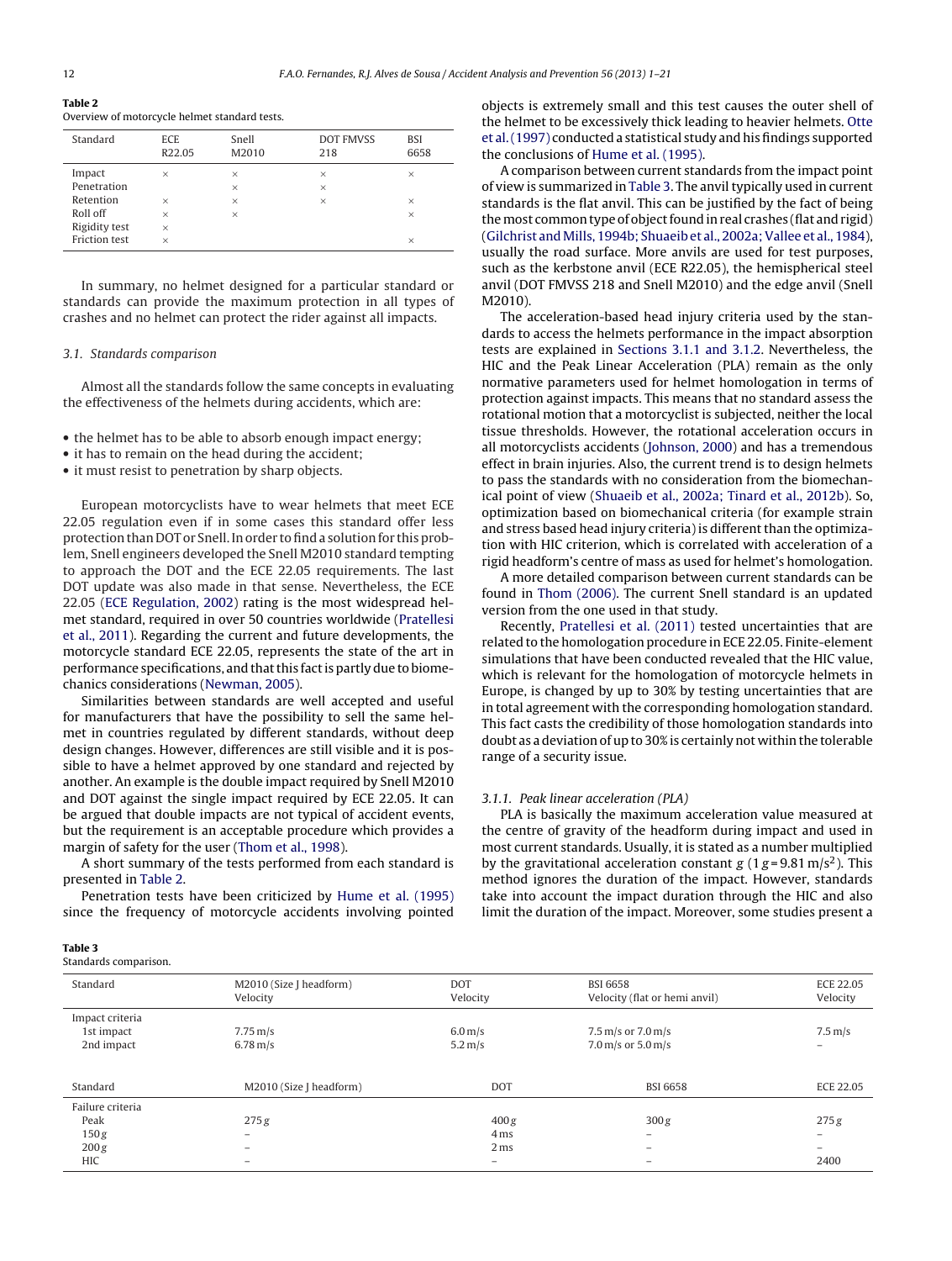

**Fig. 19.** The Wayne State Tolerance Curve ([Kleiven,](#page-18-0) [2002\).](#page-18-0)

limit of 80 g for a duration that shall not pass 3 ms [\(Got](#page-18-0) et [al.,](#page-18-0) [1978;](#page-18-0) [Stalnaker](#page-18-0) et [al.,](#page-18-0) [1971;](#page-18-0) [Versace,](#page-18-0) [1971\)](#page-18-0) to not occur any type of head injury. [Mertz](#page-19-0) et [al.](#page-19-0) [\(1997\)](#page-19-0) estimates a 5% risk of skull fractures for a peak acceleration of about 180 g, and a 40% risk of fractures for a peak acceleration of 250 g.

More recently, [King](#page-18-0) et [al.\(2003\),](#page-18-0) in a numerical study, estimated the MTBI (mild traumatic brain injury) tolerance for head linear acceleration, where there is a probability of MTBI occurrence of 25%, 50% and 75% for head linear acceleration of 559 m/s<sup>2</sup>, 778 m/s<sup>2</sup> and 965 m/s<sup>2</sup>, respectively. Other values were determined by [Peng](#page-19-0) et [al.](#page-19-0) [\(2012\),](#page-19-0) predicting a 50% probability of AIS 2+and AIS 3+head injury risk for 116 g and 162 g respectively.

#### 3.1.2. Head injury criterion (HIC)

The most commonly acknowledged and widely applied head injury criterion is the HIC, which is based on the assumption that the head linear acceleration is a valid indicator of head injury thresholds. However, it does not take into account head kinematics nor impact direction and rotational acceleration ([Gennarelli](#page-18-0) et [al.,](#page-18-0) [1982;](#page-18-0) [Newman,](#page-18-0) [1980;](#page-18-0) [Ono](#page-18-0) et [al.,](#page-18-0) [1980\),](#page-18-0) even though rotational acceleration is believed to be the cause of several head injuries as already referred. In consequence, the validity of HIC is intensively debated and there is reason to believe that safety developments could be made more efficiently by taking into account the effect of rotational kinematics into current safety procedures ([Bellora](#page-17-0) et [al.,](#page-17-0) [2001;](#page-17-0) [Deck](#page-17-0) et [al.,](#page-17-0) [2003a;](#page-17-0) [Feist](#page-17-0) et [al.,](#page-17-0) [2009;](#page-17-0) [Fenner](#page-17-0) et [al.,](#page-17-0) [2005;](#page-17-0) [Hopes](#page-17-0) [and](#page-17-0) [Chinn,](#page-17-0) [1989;](#page-17-0) [Kim](#page-17-0) et [al.,](#page-17-0) [1997;](#page-17-0) [Kleiven,](#page-17-0) [2003,](#page-17-0) [2005;](#page-17-0) [Marjoux](#page-17-0) et [al.,](#page-17-0) [2008;](#page-17-0) [Newman,](#page-17-0) [1980,](#page-17-0) [1986;](#page-17-0) [Viano,](#page-17-0) [1988\).](#page-17-0)

The HIC is the result of the evolution from the Wayne State Tolerance Curve (WSTC), developed in the pioneering work of Gurdjian and his co-workers [\(Gurdjian](#page-18-0) et [al.,](#page-18-0) [1953,](#page-18-0) [1955\)](#page-18-0) and was firstly presented by [Lissner](#page-19-0) et [al.](#page-19-0) [\(1960\),](#page-19-0) which established the relationship between average translational accelerations and durations of average acceleration pulses, and also by creating a boundary that separates the "skull fracture" zone from the "no skull fracture" zone ([Nahum](#page-19-0) [and](#page-19-0) [Melvin,](#page-19-0) [1993\),](#page-19-0) becoming useful as a criterion for determination of concussion and onset of brain injury. Further works were also developed ([Gurdjian](#page-18-0) et [al.,](#page-18-0) [1963\),](#page-18-0) until the final form of WSTC was published by [Gurdjian](#page-18-0) et [al.](#page-18-0) [\(1966\),](#page-18-0) shown in Fig. 19, where skull fracture and concussion were used as the failure criterion. This relation between concussion and skull fracture was also observed by [Melvin](#page-19-0) [and](#page-19-0) [Lighthall](#page-19-0) [\(2002\),](#page-19-0) where 80% of all observed concussion cases also had linear skull fractures. In the final form, the WSTC was developed by combining results from a wide

variety of pulse shapes, cadavers, animals, human volunteers, clinical research, and injury mechanisms.

Therefore, the head can withstand higher accelerations for shorter durations and any exposure above the curve is considered an injury, while below does not exceed human tolerance. The WSTC is also supported by experiments conducted by [Ono](#page-19-0) et [al.](#page-19-0) [\(1980\)](#page-19-0) in primates and scaled to humans, which led to the Japan Head Tolerance Curve (JHTC) that is very similar to the WSTC. Nevertheless, the WSTC is based only on direct frontal impact tests and it was not applied to non-contact loading conditions and other impact directions.

By plotting theWSTC in a logarithmic scale, it becomes a straight line with a slope of −2.5, which was used by Gadd in his proposed severity index called Gadd severity index (GSI) ([King,](#page-18-0) [2000;](#page-18-0) [Nokes](#page-18-0) et [al.,](#page-18-0) [1995\).](#page-18-0) [Gadd](#page-18-0) (1966) introduced the concept of a severity index to provide a rational and consistent basis for comparing the severity of various head impacts, based on the WSTC and on the long pulse duration tolerance data by means of the [\(Eiband,](#page-18-0) [1959\)](#page-18-0) test data and given by this empirical expression:

$$
GSI = \int a(t)^{2.5} dt
$$
 (1)

where  $a$  is the instantaneous head acceleration in  $g$ 's and  $t$  is the time duration of the acceleration pulse in seconds. The initial value to this failure criterion from Gadd's point of view, was initially set to a 1000, as a threshold for concussion for frontal impact. Later, [Gadd](#page-18-0) [\(1971\)](#page-18-0) suggested a threshold of 1500 for non-contact loads on the head.

Over the years, this criterion was reviewed and several modified forms were proposed. One of those reviews was made by [Versace](#page-20-0) [\(1971\),](#page-20-0) who analysed the relationship between the WSTC and GSI and proposed a mathematical approximation of the WSTC that is based on average acceleration, Eq. (2).

$$
VSI = \left[\frac{1}{T} \int_{t}^{t} a(t)dt\right]^{2.5}
$$
 (2)

Later, the National Highway Traffic Safety Administration (NHTSA) proposed the head injury criterion (HIC) [\(NHTSA,](#page-19-0) [1972\),](#page-19-0) a new criterion to identify the most damaging part of the acceleration pulse by finding the maximum value of the same function. This form is known at present as HIC:

$$
HIC = \left( \left[ \frac{1}{t_2 - t_1} \int_{t_1}^{t_2} a(t) dt \right]^{2.5} (t_2 - t_1) \right)_{\text{max}} \tag{3}
$$

where  $a(t)$  is a resultant head acceleration in g's, the interval  $t_2 - t_1$ are the bounds of all possible time intervals defining the total duration of impact that must be less or equal to 36 ms and  $t_1$  and  $t_2$  are any two points of the acceleration pulse in time, in seconds.

A HIC value exceeding 1000 is considered to cause severe head injury (however a helmet could be approved by a standard with higher HIC values). [Hopes](#page-18-0) [and](#page-18-0) [Chinn](#page-18-0) [\(1989\)](#page-18-0) indicated that there is an 8.5% probability of death at an HIC value of 1000, 31% at 2000 and 65% at 4000. [Marjoux](#page-19-0) et [al.](#page-19-0) [\(2008\)](#page-19-0) predicted a 50% risk of skull fracture, SDH, moderate neurological injury and severe neurological injury using HIC as criterion, obtaining these values respectively: 667, 1429, 533 and 1032. Other values were determined by [Peng](#page-19-0) et [al.](#page-19-0) [\(2012\),](#page-19-0) predicting a 50% probability of AIS 2+and AIS 3+head injury risk for HIC values of 825 and 1442 respectively.

The HIC takes into account acceleration and impact duration. The linear acceleration, a, is the resultant acceleration measured by a triaxial accelerometer array positioned in the headform centre of gravity, which has similar inertial properties than the human head. This approach claims that two parameters (acceleration and duration of the acceleration over the time of impact) rather than a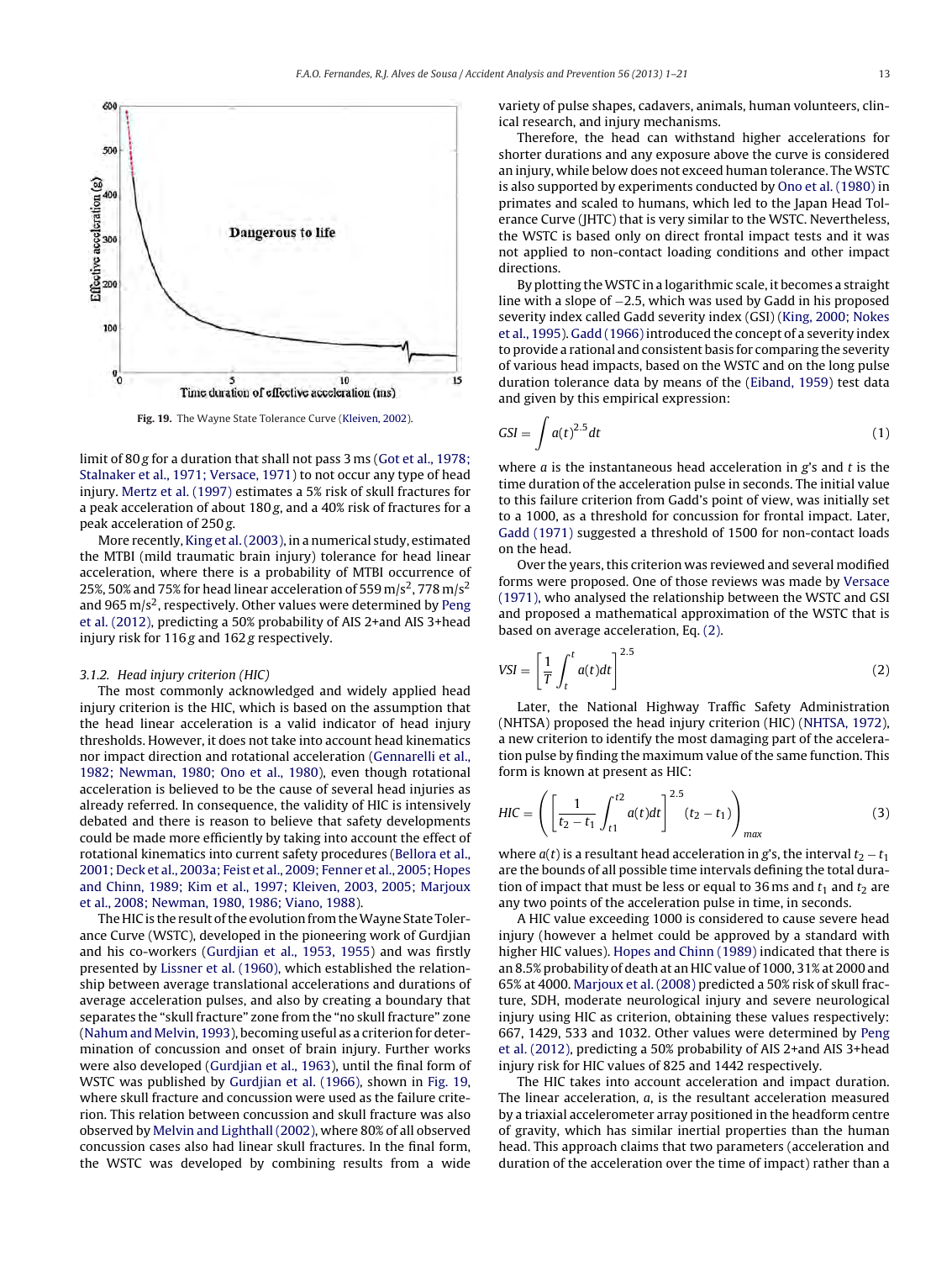

Fig. 20. Relationship between measured HIC and the occurrence of the skull fracture or the extravasations of fluid from blood vessels [\(Viano,](#page-20-0) [1988\).](#page-20-0)

single parameter (peak acceleration) consists in an improvement in terms of criteria assessment [\(Newman,](#page-19-0) [1980\).](#page-19-0) However, still does not take into account variations in human tolerance and it is based on the assumption that human brain is a viscoelastic medium ([Kim](#page-18-0) et [al.,](#page-18-0) [1997\).](#page-18-0)

Other researchers have criticized the use of the HIC as a suitable predictor for head injury, for example [Feist](#page-18-0) et [al.](#page-18-0) [\(2009\)](#page-18-0) that criticized HIC because it is solely based on translational acceleration and does not take rotational acceleration into consideration. In Fig. 20, it is possible to observe the occurrence of head injuries even for the cases where HIC values are below the limit. In other words, the occurrence of skull fractures and brain damage was also observed at relatively low HIC values. In this figure, it is not noticeable the existence of a clear HIC limit to these injuries, because there are cases of injury and no injury through the analysed HIC range. In addition, [Viano](#page-20-0) [\(1988\)](#page-20-0) added that reliable predictions should not be expected from a measurement of a resultant translational acceleration of the head and analysis by a mathematical routine that gives results in a single HIC value. However, [Hopes](#page-18-0) [and](#page-18-0) [Chinn](#page-18-0) [\(1989\)](#page-18-0) also reviewed HIC drawbacks made by other researchers and concluded that HIC still could be an useful predictor for comparing energy absorbing safety devices in impacts where the death frequently occurs without skull collapse. Also, [Deck](#page-17-0) et [al.](#page-17-0) [\(2003a\)](#page-17-0) concluded that HIC is able to represent the global severity level of an impact and the potential head injury level, however HIC is unable to predict diffuse brain injuries and SDH that are linked to the angular acceleration sustained by the head during the impact. It was also highlighted that an optimization based on biomechanical criteria is different than the optimization with HIC criterion ([Deck](#page-17-0) et [al.,](#page-17-0) [2003b\).](#page-17-0) In a study about HIC, [Fenner](#page-18-0) et [al.](#page-18-0) [\(2005\)](#page-18-0) criticized HIC for not being sensitive to impact direction. [Newman](#page-19-0) [\(1980\)](#page-19-0) stated the same opinion. [Kleiven](#page-18-0) [and](#page-18-0) [von](#page-18-0) [Holst\(2002\)](#page-18-0) also criticized HIC, once it does not predict the size dependence of the intracranial stresses associated with injury and it does not take into account head sizes. However, limits for some sizes of the human head were proposed for HIC<sub>36</sub> by [Kleinberger](#page-18-0) [\(1998\)](#page-18-0) and for HIC<sub>15</sub> by [Eppinger](#page-18-0) et [al.](#page-18-0) [\(2000\)](#page-18-0) using the HIC scale factor proposed by [Melvin](#page-19-0) [\(1995\).](#page-19-0) The higher proposed limits were the ones relative to adults, 1000 and 700 for HIC<sub>36</sub> and HIC<sub>15</sub>, respectively. However, these limits only take into account the skull material properties.

In overall, HIC is considered to be not enough to predict head injuries because it does not take into account the injury type, the rotationalmotion and the impact direction and also has nonsensical units [\(Newman,](#page-19-0) [1975\).](#page-19-0)

Thus, HIC only treats the resultant translational acceleration and the duration of the impulse and no consideration is made for the direction of the impulse or rotational acceleration components ([Bellora](#page-17-0) et [al.,](#page-17-0) [2001;](#page-17-0) [Kleiven,](#page-17-0) [2003,](#page-17-0) [2005\).](#page-17-0)

Despite all the criticism, HIC is the most disseminated injury criterion as it is adopted by current helmet's standards for helmet certification, such as the ECE R22.05. Thus, virtually all helmets available in the market were assessed according to this criterion. The PLA is used together with the HIC by the majority of the standards. [ECE](#page-17-0) [Regulation](#page-17-0) [\(2002\)](#page-17-0) is an example of a standard that use both criteria. In the case of ECE 22.05, the peak linear acceleration is limited to 275 g and the HIC value should be inferior to 2400 in order to be approved. However, [Shuaeib](#page-20-0) et [al.](#page-20-0) [\(2002a\)](#page-20-0) concluded that a severe but not life-threatening injury can occur if HIC reaches or exceeds 1000. Limits for HIC were suggested by [Horgan](#page-18-0) [\(2005\)](#page-18-0) for HIC values of 1000 and 3000 which were defined as 16% and 99% probability of life threatening injuries, respectively.

[King](#page-18-0) et al. (2003), in a numerical study, estimated the MTBI (mild traumatic brain injury) tolerance for  $HIC_{15}$ , where there is a probability of MTBI occurrence of 25%, 50% and 75% for HIC values of 136, 235 and 333, respectively. [Zhang](#page-20-0) et [al.](#page-20-0) [\(2004\)](#page-20-0) proposed a linear acceleration of 85 g with an impact duration ranging between 10 and 30 ms and a HIC value of 240 as the injury tolerance for mild TBI.

Thus, HIC and proposed acceleration thresholds do neither take into consideration rotational and translational loads, nor directional dependency. There is therefore a need for more complex injury assessment functions, accounting for both translational and angular acceleration components as well as changes in the direction of the loading [\(Kleiven,](#page-18-0) [2005\).](#page-18-0)

# **4. Oblique impact**

The most frequent severe injuries in motorcycle crashes are head injuries, mainly caused by rotational forces ([Aare](#page-17-0) et [al.,](#page-17-0) [2004;](#page-17-0) [Gennarelli,](#page-17-0) [1983\)](#page-17-0) that are most commonly generated as a result of oblique impacts [\(Otte](#page-19-0) et [al.,](#page-19-0) [1999\).](#page-19-0)

Head rotational force results in large shear strains arising in the brain, which has been proposed as a cause of traumatic brain injuries like DAI by the tearing of neuronal axons in the brain tissue and SDH by rupturing bridging veins ([Gennarelli,](#page-18-0) [1983;](#page-18-0) [Margulies](#page-18-0) [and](#page-18-0) [Thibault,](#page-18-0) [1992\).](#page-18-0) Thresholds were proposed in these studies and many others reviewed. However, many of these thresholds were proposed based on pure rotational motion and [DiMasi](#page-17-0) et [al.](#page-17-0) [\(1995\)](#page-17-0) and [Ueno](#page-20-0) [and](#page-20-0) [Melvin](#page-20-0) [\(1995\)](#page-20-0) concluded that these thresholds probably have to be decreased, if an angular motion is combined with a translational motion, which is typical in oblique impacts.

In current helmet standards tests, no rotational effects are measured in the headform, partly because there are no accepted global injury thresholds for a combination of rotations and translations and there is no realistic test capable of reproducing impacts similar to the most commonly observed impacts in real life motorcycle accidents.

One of the reasons for such lack is that the criteria used, PLA and HIC, only assess linear motion. The ECE R22.05 shock absorption test allows headform rotation during impact, but, unfortunately, rotational accelerations are not measured. There is other test that allows headform rotation. However, this is used only to assess external projections against helmet's surface, to check that helmet projections do not cause excessive tangential forces. One of the reasons why there are no helmet standards measuring rotational effects is because there are no globally accepted injury tolerances for helmet impacts that include rotations ([Aare,](#page-17-0) [2003;](#page-17-0) [Aare](#page-17-0) et [al.,](#page-17-0) [2004\).](#page-17-0) Several criteria were proposed over the years but none was globally well accepted.

This ignores the fact that in real life almost always external load results in both translational and rotational head accelerations and both determine the total deformation pattern of the brain. In addition, the effects of rotational acceleration are believed to be the main cause for specific types of traumatic brain injury, such as DAI and SDH [\(Ho,](#page-18-0) [2008;](#page-18-0) [Glaister,](#page-18-0) [1997;](#page-18-0) [Gennarelli,](#page-18-0) [1981,](#page-18-0)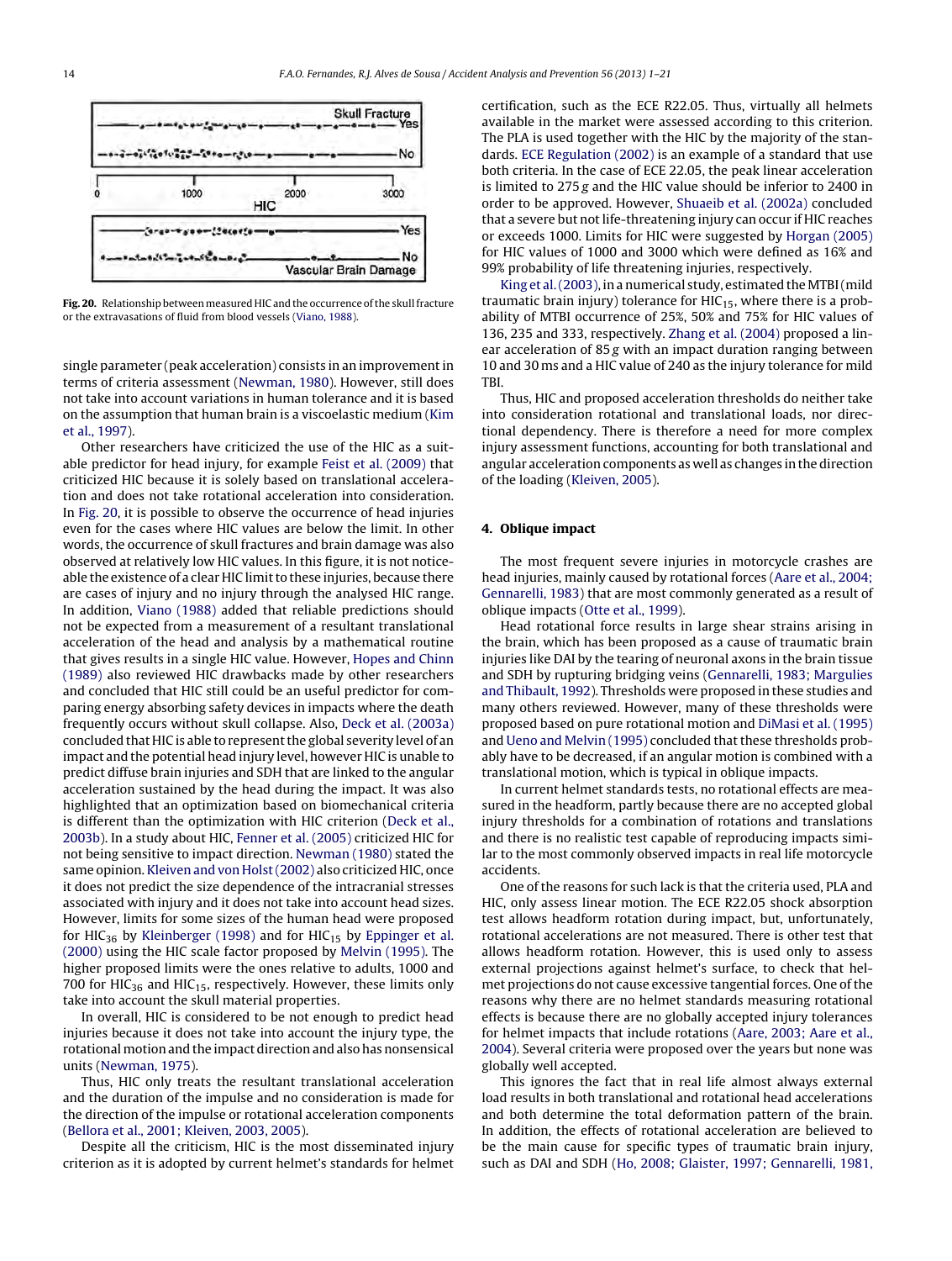

Adapted from: [\(van](#page-20-0) [den](#page-20-0) [Bosch,](#page-20-0) [2006\)](#page-20-0)

[1983;](#page-18-0) [Gennarelli](#page-18-0) et [al.,](#page-18-0) [1987;](#page-18-0) [Kleiven,](#page-18-0) [2005,](#page-18-0) [2007b;](#page-18-0) [King](#page-18-0) et [al.,](#page-18-0) [2003;](#page-18-0) [Ommaya,](#page-18-0) [1988;](#page-18-0) [Viano](#page-18-0) [and](#page-18-0) [King,](#page-18-0) [1997;](#page-18-0) [Holbourn,](#page-18-0) [1943;](#page-18-0) [Ommaya](#page-18-0) [and](#page-18-0) [Hirsch,](#page-18-0) [1971;](#page-18-0) [Unterharnscheidt](#page-18-0) [and](#page-18-0) [Higgins,](#page-18-0) [1969;](#page-18-0) [Unterharnscheidt,](#page-18-0) [1971;](#page-18-0) [Hodgson](#page-18-0) [and](#page-18-0) [Thomas,](#page-18-0) [1979;](#page-18-0) [Ono](#page-18-0) et [al.,](#page-18-0) [1980;](#page-18-0) [Margulies](#page-18-0) et [al.,](#page-18-0) [1990;](#page-18-0) [Ueno](#page-18-0) [and](#page-18-0) [Melvin,](#page-18-0) [1995;](#page-18-0) [Miller](#page-18-0) et [al.,](#page-18-0) [1998;](#page-18-0) [Zhang](#page-18-0) et [al.,](#page-18-0) [2003;](#page-18-0) [Aare](#page-18-0) et [al.,](#page-18-0) [2004;](#page-18-0) [Mordaka](#page-18-0) et [al.,](#page-18-0) [2007;](#page-18-0) [Oehmichen](#page-18-0) et [al.,](#page-18-0) [2006;](#page-18-0) [Bandak,](#page-18-0) [1997;](#page-18-0) [Aare,](#page-18-0) [2003;](#page-18-0) [Bandak](#page-18-0) [and](#page-18-0) [Eppinger,](#page-18-0) [1994\).](#page-18-0)

[Halldin](#page-18-0) et [al.](#page-18-0) [\(2001\)](#page-18-0) recognize rotational accelerations to be a major cause for head injury in motorcycle accidents, in particular SDH and DAI. Since oblique impacts, with a significant tangential force on the helmet are more common than radial (normal) impacts in motorcycle crashes, [Otte](#page-19-0) [\(1991\)](#page-19-0) and [Otte](#page-19-0) et [al.](#page-19-0) [\(1999\)](#page-19-0) developed an oblique test procedure to assess the helmet's ability to reduce rotational acceleration of the head during impact. In this test, a free falling helmeted headform impacts an horizontally moving steel plate covered with grit grinding paper as shown in Fig. 21, in order to be similar to an impact against road surface.

The oblique impact test proposed by [Halldin](#page-18-0) et [al.](#page-18-0) [\(2001\)](#page-18-0) consists in a free falling headform that impacts an horizontally moving steel plate moved by a pneumatic cylinder of 1 m stroke. It is possible to perform an oblique impact at a desirable impact velocity by controlling the radial helmet velocity and the tangential velocity of the plate. A rough road surface was simulated by a grit grinding paper, bonded to a steel plate, which slides on flat PTFE (polytetrafluoroethylene) bearings. In the headform centre of gravity an accelerometer capable of recording linear and rotational acceleration components was positioned. Further developments were made by [Aare](#page-17-0) [\(2003\).](#page-17-0)

In this study it was also concluded that higher angular accelerations are found in rougher surfaces. The basic idea behind this configuration is shown in Fig. 21 and was first presented by [Harrison](#page-18-0) et [al.](#page-18-0) [\(1996\).](#page-18-0) After the oblique test proposed by [Halldin](#page-18-0) et [al.](#page-18-0) [\(2001\),](#page-18-0) others emerged, such as the ones proposed by [Aare](#page-17-0) [and](#page-17-0) [Halldin](#page-17-0) [\(2003\)](#page-17-0) and [Pang](#page-19-0) et [al.](#page-19-0) [\(2011\).](#page-19-0) [Aare](#page-17-0) [and](#page-17-0) [Halldin](#page-17-0) [\(2003\)](#page-17-0) recently proposed a new method to test helmets for oblique impacts, but they did not propose any injury tolerances for such a test. Later, in a following work, [Aare](#page-17-0) et [al.\(2004\)](#page-17-0) proposed a threshold based on both types of motion, where the authors concluded that this threshold makes good predictions of brain injuries.

More recently, [Mills](#page-19-0) et [al.](#page-19-0) [\(2009\)](#page-19-0) found that the peak headform rotational acceleration was shown to be a function of three main parameters: the impact velocity component normal to the road, the friction coefficient between the shell and the road, and the impact site/direction. It was relatively insensitive to the tangential component of impact velocity, where no relation between tangential force and rotational acceleration was found. Several oblique impacts were performed with different friction coefficients between the headform and the inner liner and it was observed that raising the friction, the head angular acceleration also raised proportionally. [Mills](#page-19-0) et [al.](#page-19-0) [\(2009\)](#page-19-0) also showed that side impacts induce larger rotational accelerations to the head than impacts at other sites of the helmet.

The friction coefficient between the shell and the road was also identified by [Finan](#page-18-0) et [al.](#page-18-0) [\(2008\)](#page-18-0) as the parameter with more influence in oblique impacts, where reducing the friction between these two surfaces reduced the peak rotational acceleration and viceversa. In the COST programme, it was concluded that the frictional behaviour of helmet shells, either observed in a friction test or in an oblique impact test, depends on material and surface properties as well as on deformation of the samples [\(COST,](#page-17-0) [2001\).](#page-17-0) In this study it was also concluded that the maximum external force coincides with peak linear and rotational acceleration, where their peaks happen roughly at the same time.

[Ghajari](#page-18-0) et [al.\(2013\)](#page-18-0) carriedout a study where it was investigated the effects of the presence of the body in helmet oblique impacts. The THUMS human body model presented previously ([Iwamoto](#page-18-0) et [al.,](#page-18-0) [2002,](#page-18-0) [2007\),](#page-18-0) was used. A comparison between full-body impacts and those performed with an isolated headform showed that the presence of the body modified the peak head rotational acceleration by up to 40%. In addition, it had a significant effect on head linear acceleration and the crushing distance of the helmet's liner. The authors also suggested including the effect of the body on head rotational acceleration in headform impacts, modifying inertial properties of the headform. The modified inertial properties were determined by a severe and frequent impact configuration, where the results of helmet impacts obtained by using the modified headform were in very good agreement with those of full-body impacts.

# 4.1. Advanced motorcycle helmets

In an oblique impact there are three different types of slip that are important to address with regard to absorption of rotational energies during head impacts:

- the first is between the impacting surface and the outer helmet shell;
- the second is between the shell and the liner:
- the third is between the helmet and human head.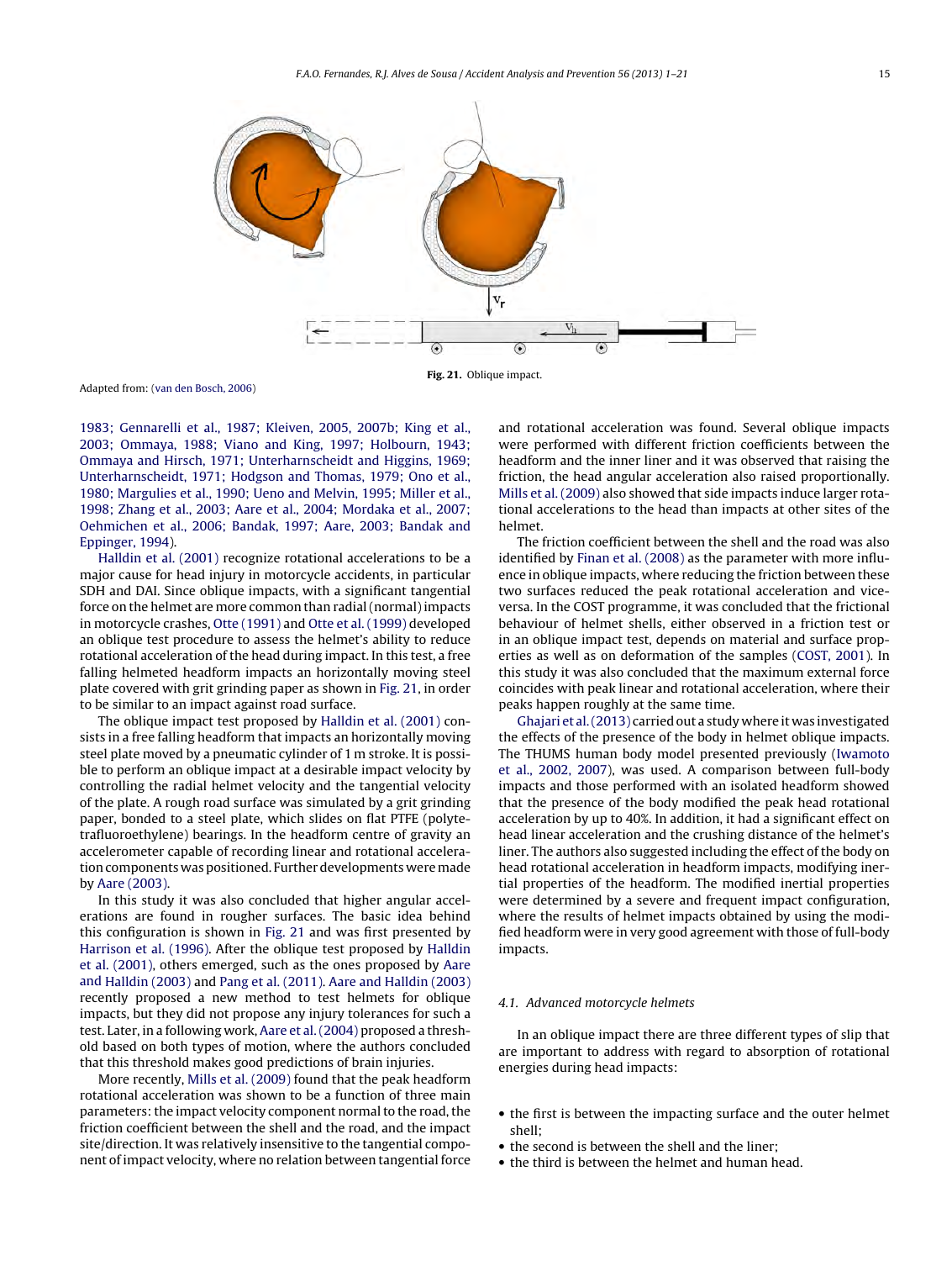

**Fig. 22.** Multi-direction Impact Protection System (MIPS) – construction [\(MIPS\).](#page-19-0)

Helmets are already very smooth on the outside to reduce friction between the impacted object and the helmet. Nevertheless, since the helmet has to fit human head in order to avoid other injuries, the slip between the shell and the liner is the only place where a significant improvement is possible. Based on this, [Halldin](#page-18-0) et [al.](#page-18-0) [\(2001\)](#page-18-0) presented a new helmet, the Multi-direction Impact Protection System (MIPS).

Other prototype helmet, the Phillips Head Protection System (PHPS) proposed by [Phillips](#page-19-0) [\(2004\),](#page-19-0) aims to reduce friction outside the helmet shell, by introducing easy-shear layer, contrary to the MIPS that introduces the easy-shear layer inside the helmet. The developers argued that this would reduce head rotational accelerations.

# 4.1.1. Multi-direction Impact Protection System (MIPS)

Besides the oblique impact test proposed, [Halldin](#page-18-0) et [al.](#page-18-0) [\(2001\)](#page-18-0) presented a new helmet. In that study it was tested one helmet type with three different interfaces between outer shell and protective padding liner:

- The "bonded" helmet, where the outer shell and the protective padding liner were glued together;
- The "free" helmet, the outer shell and the protective padding liner were joined by rubber strips at the bottom edge. No countermeasures for reducing friction between outer shell and protective padding were taken;
- The MIPS helmet, which was designed to reduce head's rotational acceleration. In this one, a low-friction Teflon film (a low-friction layer) is placed between the outer shell and the protective padding liner which allows the shell to rotate relative to the liner in an oblique impact, as shown in Figs. 22 and 23 . MIPS has also a release mechanism that will make the helmet feel robust in normal handling but will release when a certain load is exceeded. Comparing to a conventional helmet, the weight is increased by less than 5%, while comfort and design will not change at all with this new technology [\(MIPS\).](#page-19-0)



**Fig. 23.** Multi-direction Impact Protection System (MIPS) – function [\(MIPS\).](#page-19-0)



**Fig. 24.** Results of oblique impact simulation with KTH FEHM [\(MIPS\).](#page-19-0)

The MIPS helmet reduced the peak rotational acceleration by 28% and 39% compared with the FREE and the BONDED helmets, respectively [\(Halldin](#page-18-0) et [al.,](#page-18-0) [2001\).](#page-18-0) However, the magnitude of the reduction effect in the MIPS helmet is somewhat decreased in tests incorporating an artificial scalp on the headform [\(Aare](#page-17-0) [and](#page-17-0) [Halldin,](#page-17-0) [2003\).](#page-17-0) It was also concluded that the comfort foam has influenced the results significantly, since one of the functions of the comfort foam is to provide a better fit, which is important in oblique impacts.

Basically, the MIPS mimics the brain's own protection system based on a sliding low friction layer between the head and helmet liner, brain injuries are significantly minimized in connection with angled impacts, as shown in Fig. 23. When the head is subjected to an impact, the brain slides along a membrane on the inner surface of the skull, which reduces the forces transmitted to the brain.

In numerical and experimental tests, the last version of MIPS has shown a dramatic reduction of the forces transmitted to the brain, as shown in Figs. 24 and 25 , respectively. The results showed that it was possible to reduce the forces to the brain by up to 40% at an impact angle of 45◦ by adding MIPS technology [\(MIPS\).](#page-19-0) It has also been shown that helmets with MIPS technology perform well in the standard regulation test used today [\(MIPS\).](#page-19-0)



**Fig. 25.** Results of experimental oblique impact [\(MIPS\).](#page-19-0)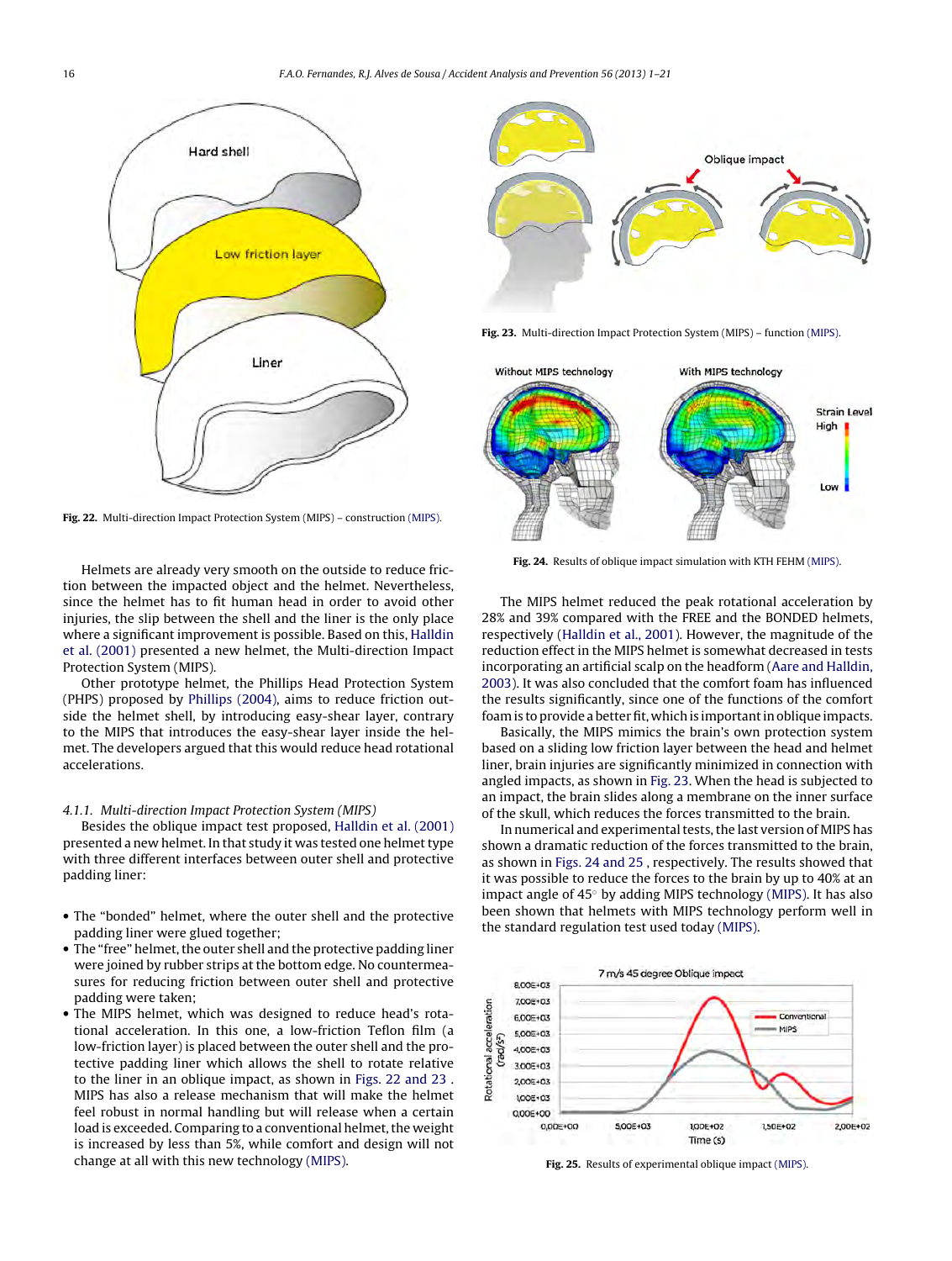

**Fig. 26.** Phillips Head Protection System (PHPS) [\(Ask](#page-17-0) [Nature\).](#page-17-0)

# 4.1.2. The Phillips Head Protection System (PHPS)

The PHPS enhances traditional helmet design by adding a specially designed lubricated high-tech polymer membrane over the outside of the helmet [\(Phillips,](#page-19-0) [2004\).](#page-19-0) Several materials were used, such as closed cell plasticized PVC, high density PU foam and silicon foamed rubber [\(Phillips,](#page-19-0) [2004\).](#page-19-0) The membrane is designed to slip in a controlled manner over the inner shell of the helmet. This concept mimics human scalp, which is a natural protection to brain and skull. Thus, this is a layer on the outside of the helmet which acts exactly as the scalp does in human head: by sliding on the shell it limits rotation. An illustrative example is shown in Fig. 26.

The lubricant and elastic quality of the PHPS membrane on a crash helmet decreases this rotational force and reduces its effect by over 60% in the critical milliseconds following an impact, significantly reducing head trauma and reducing the risk of traumatic brain injury ([Phillips,](#page-19-0) [2004\).](#page-19-0) It decreases the friction of the helmet surface by moving and sliding over the hard shell. The PHPS hightech polymer membrane was developed together with a specially designed lubricant. The membrane is designed to slip in a controlled manner over the inner shell of the helmet.

This technology is already commercialized by Lazer SuperSkin motorcycle helmet. Tests performed on the first commercial implementation of the PHPS by LAZER Helmets SA verified that upon head impact the LAZER SuperSkin helmet reduced the risk of intracerebral shearing by 67.5%, by reducing the mechanical effects of rotational acceleration by more than 50% [\(Lazer](#page-19-0) [helmets\).](#page-19-0) These results were obtained by Rémy Willinger through simulations performed with the FE head model of Strasbourg's University [\(Phillips](#page-19-0) [Head](#page-19-0) [Protection](#page-19-0) [System\).](#page-19-0) These tests show the rotational effect of the impact is significantly reduced with the addition of the PHPS membrane.

This concept was also proposed by [Mellor](#page-19-0) [and](#page-19-0) [StClair](#page-19-0) (2005) that tried to develop an advanced helmet; several layers were tested in several tests. The sacrificial layer in the exterior of the outer shell revealed good results.

# **5. Finite element models of a motorcycle helmet**

Initially, motorcycle helmet's design, impact behaviour investigation and optimization were based on experimental investigation, where the results were restricted by varying few impact parameters such as the impact speed or the shape of the anvil. However, varying helmet parameters experimentally was an impossible task, due to testing sample manufacturing constraints, mainly the cost and time spent with such methodology.

This was overcome with the development of analytical models. The development of mathematical models is vital to a better understanding of the helmet impact and also head injury mechanisms. The exact manner in which helmets protect the head is still not fully understood. Over the years several mathematical models have been proposed.

The earlier theoretical attempts to solve the helmeted-head impact problem were based on analogue techniques that the helmeted-head system could be approximated by an equivalent set of lumped masses, springs and dashpots [\(Mills](#page-19-0) [and](#page-19-0) [Gilchrist,](#page-19-0) [1988;](#page-19-0) [Wilson](#page-19-0) [and](#page-19-0) [Carr,](#page-19-0) [1993;](#page-19-0) [Gilchrist](#page-19-0) [and](#page-19-0) [Mills,](#page-19-0) [1993,](#page-19-0) [1994b\),](#page-19-0) that represented helmet components and the headform. These lumped masses systems were then solved using basic dynamic and vibration theories such as modal analysis and dynamic compression [\(Willinger](#page-20-0) et [al.,](#page-20-0) [2000b\).](#page-20-0) The lumped mass models considered useful in parametric studies are usually simple models capable of providing a quicker and cheaper prediction than an empirical approach and also capable of describing deformation for one specified type of loading condition. However this solution, which is usually either one or two dimensional, had limited advantages due to the approximation degree involved and the incapacity of representing most of the essential impact features encountered in real accidents (for example the helmet geometry) and – finally – with these models it is impossible to calculate the stiffness of individual helmet parts from their shapes, dimensions and material properties. For example, the influence of the helmet fit on the headform is not taken into account by almost all these models, because it is difficult to model such interaction, mainly during impact. A few authors tried, such as [Willinger](#page-20-0) et [al.](#page-20-0) [\(2000b\).](#page-20-0) This means that the application of lumped mass models is very limited.

Such fact, allied to the advance of CPU power, led to the development of detailed models by using Finite Element Method, which led to more detailed results on stresses and strains not only from the impacted helmet but also from the human head. Finite Element Models do not only allow modelling the mechanical properties of the helmet components, but also include the geometry of the helmet. This allows the influence of the interaction between helmet and head to be investigated and provide much more information about the helmet's impact than a lumped mass model. The first attempt was reported by [Khalil](#page-18-0) et [al.](#page-18-0) [\(1974\),](#page-18-0) performed with the concern about the biomechanical response of the head to the transient impact waves. More examples of the first simplified FE models are the ones developed by [Köstner](#page-19-0) [and](#page-19-0) [Stöcker](#page-19-0) [\(1987\),](#page-19-0) [van](#page-20-0) [Schalkwijk](#page-20-0) [\(1993\),](#page-20-0) [Yettram](#page-20-0) et [al.](#page-20-0) [\(1994\).](#page-20-0) Some of these models had some limitations, such as the non inclusion of a separate headform model and none of them took into account the effect of the soft comfort liner that provides the fit of the helmet to the head [\(Brands,](#page-17-0) [1996\).](#page-17-0) Also, the first models were not validated, but were used for trend studies only.

Few years later, more advanced FE motorcycle helmet models were developed by [Brands](#page-17-0) et [al.](#page-17-0) [\(1996\),](#page-17-0) [Liu](#page-17-0) et [al.](#page-17-0) [\(1997\),](#page-17-0) [Liu](#page-19-0) et [al.](#page-19-0) [\(1998\),](#page-19-0) [Liu](#page-19-0) [and](#page-19-0) [Fan](#page-19-0) [\(1998\),](#page-19-0) [Scott](#page-20-0) [\(1997\)](#page-20-0) and [Chang](#page-17-0) et [al.](#page-17-0) [\(2000\).](#page-17-0) In these models, helmet geometry was simplified, with either spherical or regular shapes adopted. [Brands](#page-17-0) [\(1996\)](#page-17-0) and [Brands](#page-17-0) et [al.](#page-17-0) [\(1996\)](#page-17-0) also validated the developed helmet FE model under standard tests in terms of head acceleration where it was highlighted the helmet behaviour during the impact.

More recently, more realistic models were developed, in order to study helmet's materials ([Alves](#page-17-0) [de](#page-17-0) [Sousa](#page-17-0) et [al.,](#page-17-0) [2012;](#page-17-0) [Caserta](#page-17-0) et [al.,](#page-17-0) [2011;](#page-17-0) [Kostopoulos](#page-17-0) et [al.,](#page-17-0) [2002;](#page-17-0) [Pinnoji](#page-17-0) et [al.,](#page-17-0) [2008a,](#page-17-0) [2010;](#page-17-0) [Pinnoji](#page-17-0) [and](#page-17-0) [Mahajan,](#page-17-0) [2010;](#page-17-0) [Tinard](#page-17-0) et [al.,](#page-17-0) [2011,](#page-17-0) [2012a\),](#page-17-0) the optimization of head dummies [\(Willinger](#page-20-0) et [al.,](#page-20-0) [2001;](#page-20-0) [van](#page-20-0) [den](#page-20-0) [Bosch,](#page-20-0) [2006\),](#page-20-0) the oblique helmeted impacts [\(Aare,](#page-17-0) [2003;](#page-17-0) [Forero](#page-17-0) [Rueda](#page-17-0) et [al.,](#page-17-0) [2011;](#page-17-0) [Ghajari](#page-17-0) et [al.,](#page-17-0) [2011;](#page-17-0) [Mills](#page-17-0) et [al.,](#page-17-0) [2009\),](#page-17-0) the effect of impact velocities [\(Chang](#page-17-0) et [al.,](#page-17-0) [2003\),](#page-17-0) the helmet's design optimization ([Deck](#page-17-0) et [al.,](#page-17-0) [2003a;](#page-17-0) [Mills](#page-17-0) [and](#page-17-0) [Gilchrist,](#page-17-0) [1992;](#page-17-0) [Pinnoji](#page-17-0) [and](#page-17-0) [Mahajan,](#page-17-0) [2006;](#page-17-0) [Pinnoji](#page-17-0) et [al.,](#page-17-0) [2008b;](#page-17-0) [Tinard](#page-17-0) et [al.,](#page-17-0) [2012b\),](#page-17-0) the virtual modelling and simulation of impacts with motorcycle helmets [\(Aiello](#page-17-0) et [al.,](#page-17-0) [2007;](#page-17-0) [Cernicchi](#page-17-0) et [al.,](#page-17-0) [2008;](#page-17-0) [Ghajari](#page-17-0) et [al.,](#page-17-0) [2009;](#page-17-0) [Pratellesi](#page-17-0) et [al.,](#page-17-0) [2011\)](#page-17-0) and the biomechanics on helmeted impacts, such as the optimization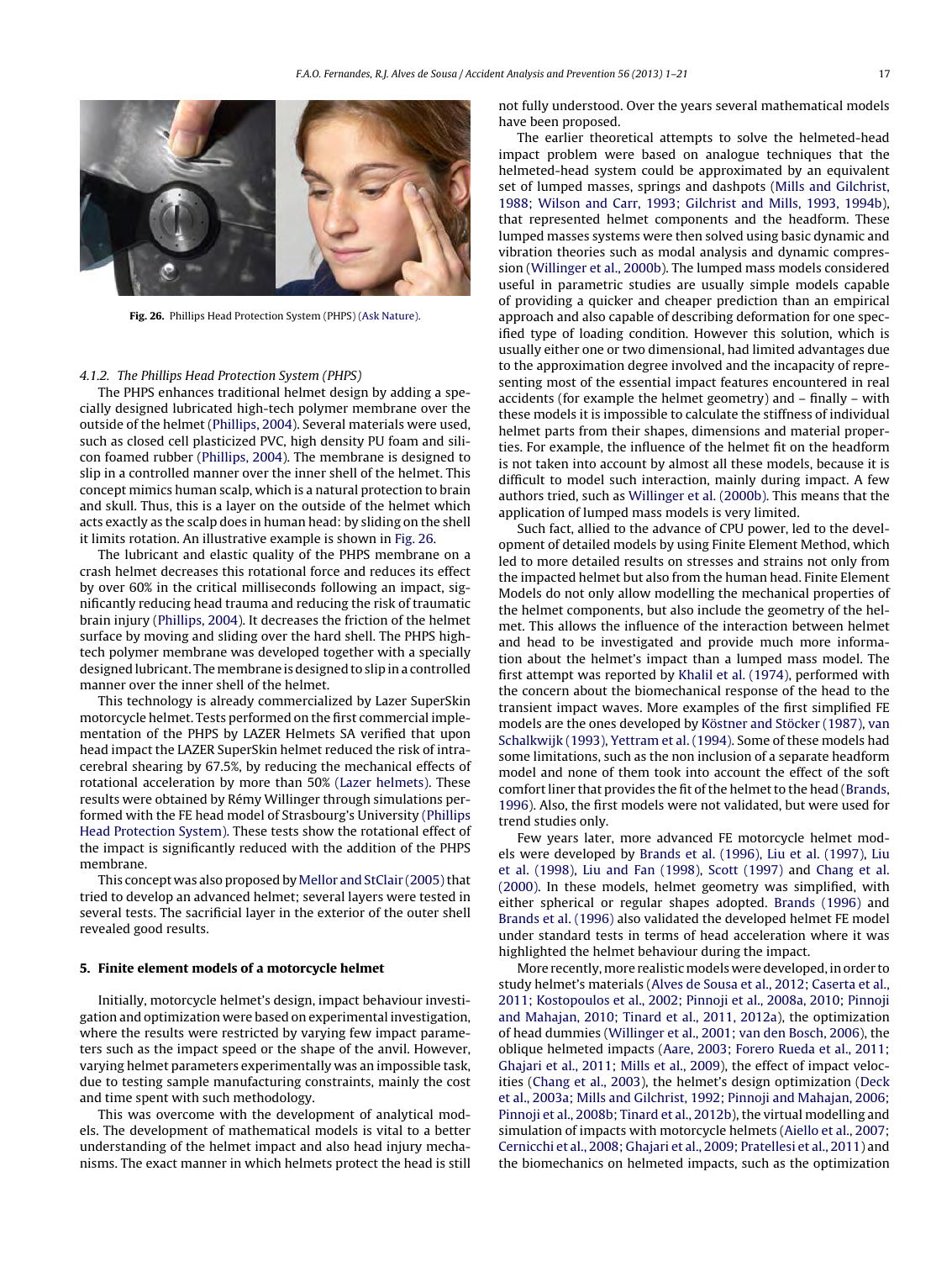<span id="page-17-0"></span>against biomechanical criteria (Deck and Willinger, 2006; Marjoux et al., 2008; Neale et al., 2004; Shuaeib et al., 2002a; Tinard et al., 2012b; Willinger et al., 2000a, 2002) among many others available in the literature. Therefore, once a functioning and validated numerical helmet model is created, a great variety of information can be obtained. Such a model may be a three dimensional Finite Element Model, to account for shell vibrations and to be able to use complex anisotropic material models.

#### **6. Conclusions**

Helmets are used as the main head protection gear for a long time. There are a lot of helmet types nowadays, specific for each application. Motorcycle helmets are widely used between motorcyclists, being required in almost all countries due to motorcycle standards. This is the most effective means of protection available for a motorcyclist to protect his head during an accident. Current motorcycle helmets comprise a hard shell and an energy absorbing liner. Head injury mechanisms have been intensively studied over half a century, different theories have been proposed, different head models have been developed and a lot of head injury thresholds have been predicted. It is possible to conclude from this paper that there is nowadays a global acceptance of what is thought to be the cause of each injury. However, the criteria and associated thresholds are still being studied because there is no agreement in this matter. This represents a problem for the global community, because the current standards are outdated and there is no agreement about which is the best update. Nevertheless, rotational acceleration is generally accepted among the researcher community as the main mechanism of brain injury and none of the current standards access this type of injury in their helmet impact testing. By the time this paper is being read, new contributes are being published, conferences are happening and ideas are appearing. The authors hope that this review paper can serve the purpose of being a good kick-start survey for any scientist trying to enter in this field to keep the pace with the rapid evolution of this area.

# **Acknowledgements**

The authors gratefully acknowledge the funding by the Portuguese Science Foundation under grant PTDC/EME-TME/109856/2009 and COMPETE Program and also the scholarship SFRH/BD/91292/2012.

# **References**

- Aare, M., 2003. Prevention of head injuries focusing specifically on oblique impacts. Doctoral Thesis, Technical Report 2003-26, School of Technology and Health, Royal Institute of Technology (KTH), Stockholm, Sweden.
- Aare, M., Halldin, P., 2003. A new laboratory rig for evaluating helmets subject to oblique impacts. Traffic Injury Prevention 4 (3), 240–248.
- Aare, M., Kleiven, S., Halldin, P., 2003. Injury criteria for oblique helmet impacts. In: Proceedings of IRCOBI Conference, Lisbon, Portugal, pp. 349–350.
- Aare, M., Kleiven, S., Halldin, P., 2004. Injury tolerances for oblique impact helmet testing. International Journal of Crashworthiness 9 (1), 15–23.
- Abbas, A., Hefny, A., Abu-Zidan, F., 2012. Does wearing helmets reduce motorcyclerelated death? A global evaluation. Accident Analysis and Prevention 49, 249–252.
- Aiello, M., Galvanetto, U., Iannucci, L., 2007. Numerical simulations of motorcycle helmet impact tests. International Journal of Crashworthiness 12, 1-7.
- Alves de Sousa, R.J., Gonçalves, D.F.S., Coelho, R.M., Teixeira-Dias, F.M.V.H., 2012. Assessing the effectiveness of the use of a natural cellular material as safety padding in motorcycle helmet. Simulation: Transactions of the Society for Modeling and Simulation International 88 (5), 579–590.
- ANSR, Autoridade Nacional Segurança Rodoviária, 2010. Observatório de Segurança Rodoviária. Sinistralidade Rodoviária, Lisboa.
- ANSR, Autoridade Nacional Segurança Rodoviária, 2011. Observatório de Segurança Rodoviária. Sinistralidade Rodoviária, Lisboa.
- Arai Helmet, [http://www.araihelmeteurope.com/2010/wpcontent/uploads/](http://www.araihelmeteurope.com/2010/wpcontent/uploads/factory20.jpg) [factory20.jpg](http://www.araihelmeteurope.com/2010/wpcontent/uploads/factory20.jpg) (accessed 15.12.11).
- Ask Nature, [http://www.asknature.org/product/52b0b0cd3c9afbf7d6cbb8ed83aac](http://www.asknature.org/product/52b0b0cd3c9afbf7d6cbb8ed83aac6af#menuPopup) [6af#menuPopup](http://www.asknature.org/product/52b0b0cd3c9afbf7d6cbb8ed83aac6af#menuPopup) (accessed 26.02.12).
- Bandak, F.A., Eppinger, R.H., 1994. A three-dimensional FE analysis of the human brain under combined rotational and translational accelerations.In: Proceedings of 38th Stapp Car Crash Conference, Society of Automotive Engineers, pp. 145–163.
- Bandak, F.A., 1997. Biomechanics of impact traumatic brain injury. In: Ambrosio, J.A.C., Seabra Pereira, M.F.O., Silva, P.F. (Eds.), Crash-worthiness of Transportation Systems: Structural Impact and Occupant Protection. Kluwer Academic Publishers, Dordrecht, pp. 53–93.
- Bell helmets, [http://www.bellracing.info/page](http://www.bellracing.info/page_contenu/history.php) contenu/history.php (accessed 15.12.11).
- Bellora, A., Krauss, R., Van Poolen, L., 2001. Meeting Interior Head Impact Requirements: A Basic Scientific Approach, SAE 2001-01-0469.
- Beusenberg, M.C., Happee, R.,1993. An experimental evaluation of crash helmet design and effectiveness in standard impact tests. In: Proceedings of IRCOBI Conference. Eindhoven, The Netherlands.
- Blanco, D.H., Cernicchi, A., Galvanetto, U., 2010. FE modeling of innovative helmet liners. In: 11th International LS-DYNA Users Conference 9, pp. 1–11.
- Bourdet, N., Deck, C., Tinard, V., Willinger, R., 2012. Behaviour of helmets during head impact in real accident cases of motorcyclists. International Journal of Crashworthiness 17, 51–61.
- Brain Injury Association of America, <http://www.biausa.org/mild-brain-injury.htm> (accessed 21.11.11).
- Brands, D.W.A., 1996. Development and validation of a finite element model of a motorcycle helmet. Master's Thesis, Eindhoven University of Technology, The **Netherlands**
- Brands, D.W.A., Thunnissen, J.G.M., Wismans, J.S.H.M., 1996. Modelling head injury countermeasures: a 3D helmet model. In: AGARD Meeting on Impact Head Injury, New Mexico, AGARD Conference Proceedings, pp. 26-1–26-8.
- Brown, C., Hejl, K., Bui, E., Tips, G., Coopwood, B., 2011. Risk factors for riding and crashing a motorcycle unhelmeted. Journal of Emergency Medicine 41, 441–446.
- BS 6658:1985, British Standard Institution 1985. Protective Helmet for Vehicles Users. British Standard 6658, London. <http://www.bsigroup.com/>
- Cairns, H., 1941. Head injuries in motor-cyclists: the importance of the crash helmet. British Medical Journal 4213, 465–471.
- Cairns, H., 1946. Crash helmets. British Medical Journal 4470, 322.
- Caserta, G.D., Iannucci, L., Galvanetto, U., 2011. Shock absorption performance of a motorbike helmet with honeycomb reinforced liner. Composite Structures 93, 2748–2759.
- Cernicchi, A., Galvanetto, U., Iannucci, L., 2008. Virtual modelling of safety helmets: practical problems. International Journal of Crashworthiness 13 (4), 451–467.
- Chang, L.T., Chang, C.H., Chang, G.L., 1999a. Experimental evaluation of chin bar on head injury in facial impact. JSME International Journal 42, 294–300.
- Chang, L.T., Chang, C.H., Huang, S.C., Chang, G.L., 1999b. Adynamic analysis of motorcycle helmet by Finite Element Methods. In: Proceedings of IRCOBI Conference, Sitges, Spain, pp. 371–382.
- Chang, C.H., Chang, L.T., Chang, G.L., Huang, S.C., Wang, C.H., 2000. Head injury in facial impact – a Finite Element Analysis of helmet chin bar performance. Journal of Biomechanical Engineering 21, 640–646.
- Chang, L.T., Chang, C.H., Chang, G.L., 2001. Fit effect of motorcycle helmet a finite element modelling. JSME International Journal 44, 185–192.
- Chang, L.T., Chang, G.L., Huang, J.Z., Huang, S.C., Liu, D.S., Chang, C.H., 2003. Finite Element Analysis of the effect of motorcycle helmet materials against impact velocity. Journal of the Chinese Institute of Engineers 26, 835–843.
- CMS Helmets, <http://www.cms-helmets.com> (accessed 7.10.11).
- Coelho,R.M.,Alves de Sousa, R.J., Fernandes, F.A.O., Teixeira-Dias, F., 2013. New composite liners for energy absorption purposes. Materials and Design 43, 384–392. COST327, 2001. Motorcycle safety helmets. Final report of the action, European
- Communities, Belgium. DaCoTA, 2011. Traffic Safety Basic Facts 2010 – Motorcycles & Mopeds. Euro-
- pean Road Safety Observatory. [http://ec.europa.eu/transport/road](http://ec.europa.eu/transport/road_safety/pdf/statistics/dacota/bfs2010_dacota-kfv-1-3-main_figures.pdf) safety/pdf/ [statistics/dacota/bfs2010](http://ec.europa.eu/transport/road_safety/pdf/statistics/dacota/bfs2010_dacota-kfv-1-3-main_figures.pdf) dacota-kfv-1-3-main figures.pdf (accessed 15.03.12).
- Deck, C., Baumgartner, B., Willinger, R., 2003a. Helmet optimisation on head-helmet modelling. Structural Materials 13, 319–328.
- Deck, C., Willinger, R., Baumgartner, D., Meyer, F., 2003b. Helmet optimisation against biomechanical criteria. In: Proceedings of IRCOBI Conference, Lisbon, Portugal, pp. 351–352.
- Deck, C., Willinger, R., 2006. Multi-directional optimisation against biomechanical criteria of a head-helmet coupling. International Journal of Crashworthiness 11 (6), 561–572.
- DeMarco, A.L., Chimich, D.D., Gardiner, J.C., Nightingale, R.W., Siegmund, G.P., 2010. The impact response of motorcycle helmets at different impact severities. Accident Analysis and Prevention 42, 1778–1784.
- Deutermann, W., 2004. Motorcycle Helmet Effectiveness Revisited. US Department of Transportation, National Highway Traffic Safety Administration, DOT HS 809 715.
- Di Landro, L., Sala, G., Olivieri, D., 2002. Deformation mechanisms and energy absorption of polystyrene foams for protective helmets. Polymer Testing 21, 217–228.
- DiMasi, F., Eppinger, R.H., Bandak, F.A., 1995. Computational analysis of head impact response under car crash loadings. In: Proceedings of 39th Stapp Car Crash Conference, Society of Automotive Engineers, Warrendale, PA, pp. 425–438, SAE Paper No. 952718.
- ECE Regulation 22.05, 2002. Uniform provision concerning the approval of protective helmets and their visors for driver and passengers of motor cycles and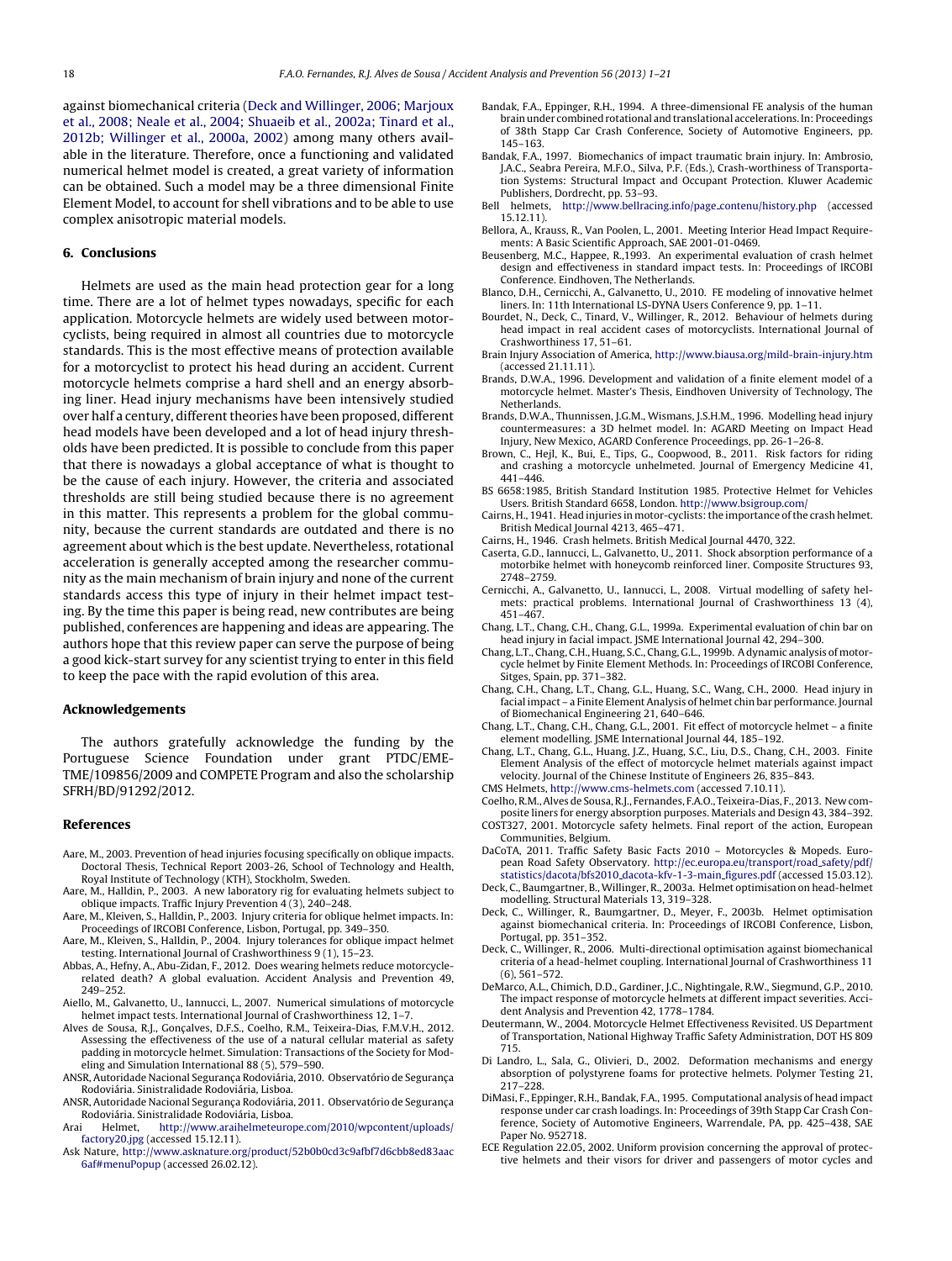<span id="page-18-0"></span>mopeds. United Nations. [http://www.unece.org/fileadmin/DAM/trans/main/](http://www.unece.org/fileadmin/DAM/trans/main/wp29/wp29regs/r022r4e.pdf) [wp29/wp29regs/r022r4e.pdf](http://www.unece.org/fileadmin/DAM/trans/main/wp29/wp29regs/r022r4e.pdf)

Eiband, A.M., 1959. Human Tolerance to Rapidly Applied Accelerations: A Summary of the Literature, NASA Memo.

- Eppinger,R., Sun, E.,Kuppa, S., Saul,R., 2000. Supplement: Development ofImproved Injury Criteria for the Assessment of Advanced Automotive Restraint Systems – II. National Highway Traffic Safety Administration.
- ERSO, European Road Safety Observatory, 2012. Annual statistical report based on data from CARE/EC. [http://ec.europa.eu/transport/road](http://ec.europa.eu/transport/road_safety/pdf/observatory/historical_evol.pdf) safety/pdf/observatory/ [historical](http://ec.europa.eu/transport/road_safety/pdf/observatory/historical_evol.pdf) evol.pdf (accessed 15.03.12).
- Feist, F., Gugler, J., Arregui-Dalmases, C., del Pozo de Dios, E., Lopez-Valdes, F., Deck, D., Willinger, R., 2009. Pedestrian collisions with flat-fronted vehicles: injury patterns and importance of rotational accelerators as a predictor for traumatic brain injury (TBI). In: Proceedings of 21st International Conference on the Enhanced Safety of Vehicles (ESV), pp. 1–19.
- Fenner Jr., H., Thomas, D.J., Gennarelli, T., Pintar, F.A., Becker, E.B., Newman, J.A., Yoganandan, N., 2005. HIC Workshop: Final report of workshop on criteria for head injury and helmet standards. Department of Neurosurgery. Medical College of Wisconsin, Milwaukee, WI.
- Finan, J.D., Nightingale, R.W., Myers, B.S., 2008. The influence of reduced friction on head injury metrics in helmeted head impacts. Traffic Injury Prevention 9 (5), 483–488.
- Forero Rueda, M.A., Cui, L., Gilchrist, M.D., 2011. Finite element modelling of equestrian helmet impacts exposes the need to address rotational kinematics in future helmet designs. Computer Methods in Biomechanics and Biomedical Engineering 14 (12), 1021–1031.
- Forman, J., Lopez-Valdes, F., Pollack, K., Heredero-Ordoyo, R., Molinero, A., Mansilla, A., Fildes, B., Segui-Gomez, M., 2012. Injuries among powered two-wheeler users in eight European countries: a descriptive analysis of hospital discharge data. Accident Analysis and Prevention 49, 229–236.
- Gadd, C.W., 1966. Use of a weighted-impulse criterion for estimating injury hazard. In: Proceedings of the 10th Stapp Car Crash Conference, New York, pp. 164–174. Gadd, C.W., 1971. Tolerable Severity Index in whole-head nonmechanical impact.
- In: Proceedings of the 15th Stapp Car Crash Conference, pp. 809–816.
- Gennarelli, T.A., Thibault, L.E., Adams, J.H., Graham, D.I., Thompson, C.J., Marcincin, R.P., 1982. Diffuse axonal injury and traumatic coma in the primate. Annals of Neurology 12, 564–574.
- Gennarelli, T.A., 1983. Head injury in man and experimental animals: clinical aspects. Acta Neurochirurgica Supplementum 32, 1–13.
- Ghajari, M., Deck, C., Galvanetto, U., Iannucci, L., Willinger, R., 2009. Development of numerical models for the investigation of motorcyclists accidents. In: 7th European LS-DYNA Conference, Salzburg, Austria.
- Ghajari, M., Galvanetto, U., Iannucci, L., 2009b. Influence of the body on kinematic and tissue level head injury predictors in motorcyclists accidents. In: Proceedings of IRCOBI Conference, York, UK, pp. 9–11.
- Ghajari, M., Galvanetto, U., Iannucci, L., Willinger, R., 2011. Intracranial response in helmet oblique impacts. In: Proceedings of IRCOBI Conference, Warsaw, pp. 90–94.
- Ghajari, M., Peldschus, S., Galvanetto, U., Iannucci, L., 2013. Effects of the presence of the body in helmet oblique impacts. Accident Analysis and Prevention 50, 263–271.
- Gibson, L.J., Ashby, M.F., 2001. Cellular Solids: Structure and Properties, 2nd edition. Cambridge University Press, Cambridge.
- Gilchrist, A., Mills, N.J., 1987. Improvements in the design and the performance of motorcycle helmets. In: Proceedings of IRCOBI Conference, Birmingham, UK, pp. 19–32.
- Gilchrist, A., Mills, N.J., Khan, T., 1988. Survey of head, helmet and headform sizes related to motorcycle helmet design. Ergonomics 31, 1395–1412.
- Gilchrist, A., Mills, N.J.,1993. Deformation analysis for motorcycle helmets. In: Proceedings of IRCOBI conference. Eindhoven, The Netherlands, pp. 269–281.
- Gilchrist, A., Mills, N.J., 1994a. Impact deformation of ABS and GRP motorcycle helmet shells. Plastics Rubber and Composites Processing and Applications 21, 141–150.
- Gilchrist, A., Mills, N.J., 1994b. Modelling of the impact response of motorcycle helmets. International Journal of Impact Engineering 15 (3), 201–218.
- Gimbel, G.M., Hoshizaki, T.B., 2008. Compressive properties of helmet materials subjected to dynamic impact loading of various energies. European Journal of Sport Science 8 (6), 341–349.
- Glaister, D., 1997. Acceleration injury. In: Graham, J.C., Dudley, H.A.F., Gann, D.S., Little, R.A., Maynard (Eds.), Scientific Foundation of Trauma. Butterworths/Heinemann, London, pp. 314–323.
- Gennarelli, T.A., 1981. Mechanistic approach to head injuries: clinical and experimental studies of the important types of injury. In: Ommaya, A.K. (Ed.), Head and Neck Injury Criteria: a Consensus Workshop. U.S. Dept. of Transportation, National Highway Traffic Safety Administration, Washington, DC, pp. 20–25.
- Gennarelli, T.A., Thibault, L.E., Tomei, G., 1987. Directional dependence of axonal brain injury due to centroidal and non-centroidal acceleration. In: Proceedings of 31st Stapp Car Crash Conference, Society of Automotive Engineers, pp. 49–53, SAE Paper No. 872197.
- Goel, R., 2011. Study of an advanced helmet liner concept to reduce TBI: Experiments & Simulation using sandwich structures. Master thesis, Department of Aeronautics and Astronautics, Massachusetts Institute of Technology, February 2011.
- Got, C., Patel, A., Fayon, A., Tarriere, C., Walfisch, G., 1978. Results of Experimental Head Impacts on Cadavers: The Various Data Obtained and Their Relation

to Some Measured Physical Parameters, pp. 57–99, SAE Technical Paper No. 780887.

- Gurdjian, E.S., Lissner, H.R., Latimerr, F.R., Haddad, B.F., Webster, J.E., 1953. Quantitative determination of acceleration and intracranial pressure in experimental head injury. Neurology 3, 417–423.
- Gurdjian, E.S., Webster, J.E., Lissner, H.R., 1955. Observations on the mechanism of brain concussion, contusion and laceration. Surgery, Gynecology and Obstetrics 101, 680–690.
- Gurdjian, E.S., Lissner, H.R., Patrick, L.M., 1963. Concussion-mechanism and pathology. In: Proceedings of 7th Stapp Car Crash Conference, pp. 470–482.
- Gurdjian, E., Robert, V., Thomas, L., 1966. Tolerance curves of acceleration and intercranial pressure and protective index in experimental head injury. Journal of Trauma 6 (5), 600–604.
- Halldin, P., Gilchrist, A., Mills, N.J., 2001. A new oblique impact test for motorcycle helmets. International Journal of Crashworthiness 6, 53–64.
- Harrison, T.I., Mills, N.J., Turner, M.S., 1996. Jockeys head injuries and skull cap performance. In: Proceedings of International IRCOBI Conference, Dublin, pp.  $49 - 62$
- Helmet Boys, [http://www.helmetboys.com/images/motorcycle-helmets/ARAI/](http://www.helmetboys.com/images/motorcycle-helmets/ARAI/RAM3/arai-ram3-helmet-overall-airflow.jpg) [RAM3/arai-ram3-helmet-overall-airflow.jpg](http://www.helmetboys.com/images/motorcycle-helmets/ARAI/RAM3/arai-ram3-helmet-overall-airflow.jpg) (accessed 15.12.11).
- Hitosugi, M., Shigeta, A., Takatsu, A., Yokoyama, T., Tokudome, S., 2004. Analysis of fatal injuries to motorcyclists by helmet type. American Journal of Forensic Medicine and Pathology 25, 125–128.
- Ho, J., 2008. Generation of patient specific finite element head models. Doctoral Thesis, Division of Neuronic Engineering, School of Technology and Health, Royal Institute of Technology, Trita-STH Report 2008, p. 7.
- Hodgson, V.R., Thomas, L.M., 1979. Acceleration induced shear strains in a monkey brain hemisection. In: Proceedings of 23rd Stapp Car Crash Conference, Society of Automotive Engineers, SAE Paper No. 791023.
- Holbourn, A.H.S., 1943. Mechanics of head injury. British Medical Bulletin 2, 438–441.
- Holbourn, A.H.S., 1945. The mechanics of brain injuries. British Medical Bulletin 3, 147–149.
- Hopes, P.D., Chinn, B.P., 1989. Helmets: a new look at design and possible protection. In: Proceedings of IRCOBI Conference, Stockholm, pp. 39–54.
- Horgan, T.J., 2005. A Finite Element Model of the Human Head for Use in the Study of Pedestrian Accidents. University College Dublin, Dublin.
- Huang, S.C., 1999. Numerical simulation of human head-neck dynamics. Bio-Medical Materials and Engineering 9 (1), 66–71.
- Hume, A., Mills, N.J., Gilchrist, A., 1995. Industrial head injuries and the performance of the helmets. In: Proceedings of IRCOBI Conference, Switzerland.
- Hurt, H.H., Ouellet, J.V., Thom, D.R., 1981. Motorcycle accident cause factors and identification of countermeasures. Final Report, Technical Report, vol. 1, Traffic Safety Center, University of Southern California, CA.
- Huston, R.L., Sears, J., 1981. Effect of protective helmet mass on head/neck dynamics. Journal of Biomechanical Engineering 103, 18–23.
- International Standards Organisation, 1983. ISO-DIS-6220: Headforms for Use in the Testing of Protective Helmets. Geneva, Switzerland.
- Iwamoto, M., Yoshikatsu, K., Watanabe, I., Furusu, K., Miki, K., Hasegawa, J., 2002. Development of a finite element model of the total human model for safety (thums) and application to injury reconstruction. In: Proceedings of IRCOBI Conference, Munich, Germany.
- Iwamoto, M., Nakahira, Y., Tamura, A., Kimpara, H., Watanabe, I., Miki, K., 2007. Development of advanced human models in thums. In: 6th European LS-DYNA Users Conference, pp. 47–56.
- Johnson, G.I., 2000. Investigations on impact testing of head injury protection helmets. International Journal of Crashworthiness 5 (4), 491–502.
- Khalil, T.B., Goldsmith, W., Sackman, J.L., 1974. Impact on a model head-helmet system. International Journal of Mechanical Sciences 16, 609–625.
- Kim, G.H., Lee, O.S., Yoo, S.S., 1997. Experimental Study on impact absorbing per-formance of motorcycle Helmets. KSME International Journal 11, 292–299.
- King, A., 2000. Fundamentals of impact biomechanics: Part I Biomechanics of the Head, Neck, and Thorax. Annual Review of Biomedical Engineering 2, 55–81.
- King, A., Yang, K., Zhang, L., Hardy, W., Viano, D., 2003. Is head injury caused by linear or angular acceleration. In: Proceedings of IRCOBI Conference, Lisbon, pp.  $1 - 10$
- Kleinberger, M., 1998. Development of Improved Injury Criteria for the Assessment of Advanced Automotive Restraint Systems. National Highway Traffic Safety Administration.
- Kleiven, S., 2002. Finite Element Modeling of the Human Head. Doctoral Thesis, Technical Report, School of Technology an Health, Royal Institute of Technology, Stockholm, Sweden.
- Kleiven, S., von Holst, H., 2002. Consequences of head size following trauma to the human head. Journal of Biomechanics 35 (2), 153–160.
- Kleiven, S., 2003. Influence of Impact direction to the human head in prediction of subdural hematoma. Journal of Neurotrauma 20 (4), 365–379.
- Kleiven, S., 2005. Influence of direction and duration of impacts to the human head evaluated using the Finite Element Method. In: Proceedings of IRCOBI Conference, Prague, Czech Republic, pp. 41–57.
- Kleiven, S., 2007. A parametric study of energy absorbing foams for head injury prevention. In: The 20th International Technical Conference on the Enhanced Safety of Vehicles Conference (ESV), Lyon, France, pp. 18–21, Paper Number 07-0385.
- Kleiven, S., 2007b. Predictors for traumatic brain injuries evaluated through accident reconstructions. In: Proceedings of the 51st Stapp Car Crash Conference, pp. 81–114.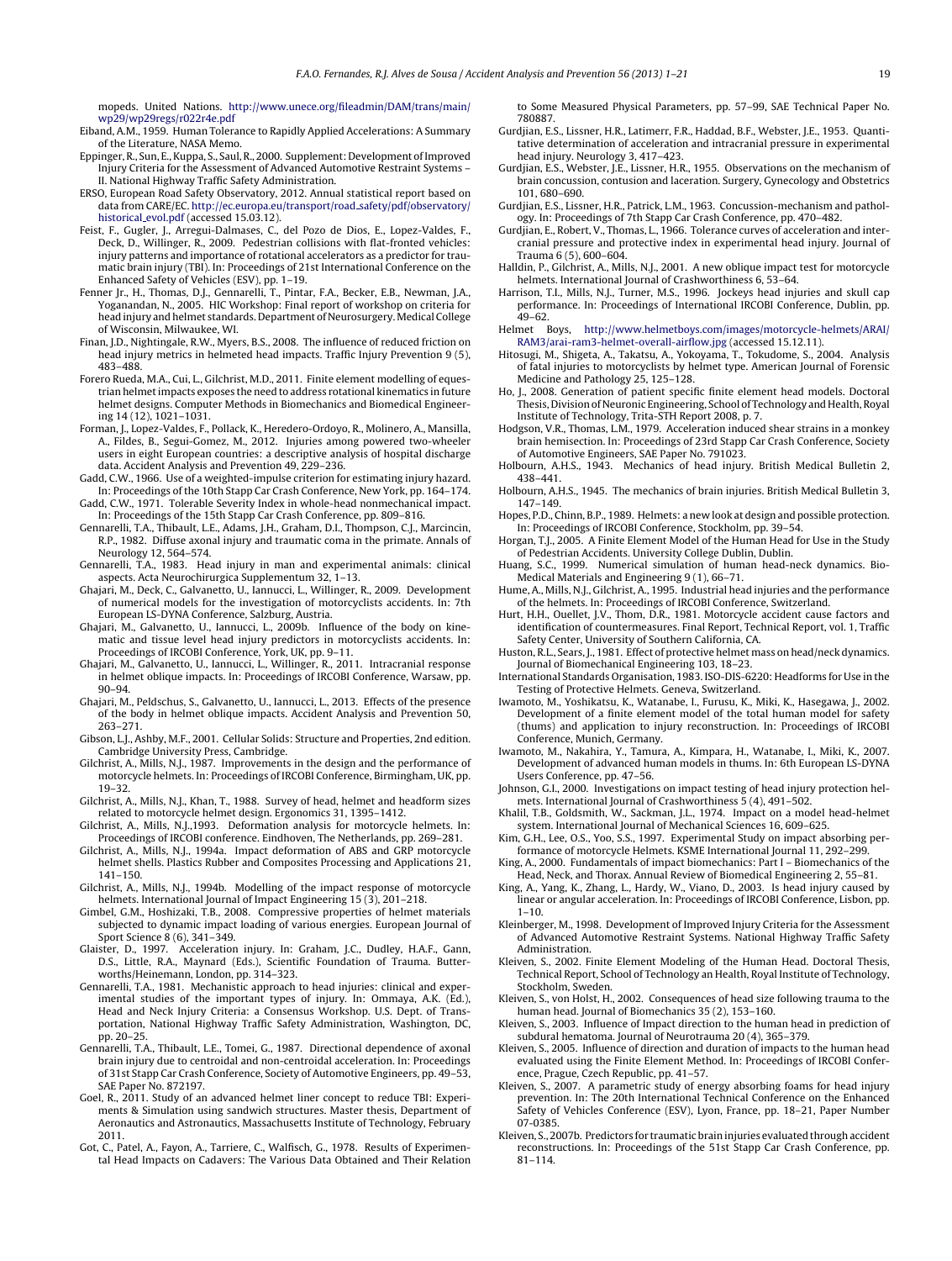- <span id="page-19-0"></span>Koornstra, M., Broughton, J., Esberger, R., Glansdorp, C., Koppel, W., Taylor, F., Cauzard, J.P., Evans, A., Hantula, L., Piers, M., Vanlaar, W., 2003. Transport safety performance in the EU: a statistical overview. In: European Transport Safety Council, Brussels, Belgium, p. 32.
- Köstner, H., Stöcker, U.W., 1987. Mathematische Analyse der Sto absorption im Schutzhelmmaterial. VDI-bericht 657, 211–244.
- Kostopoulos, V., Markopoulos, Y.P., Giannopoulos, G., Vlachos, D.E., 2002. Crashworthiness study of composite motorcycle safety helmet. Composites Part B 33, 99–107.
- Lazer Helmets, <http://www.lazerhelmets.com/innovations/superskin/> (accessed 26.02.2012).
- Lin, M., Kraus, J., 2008. Methodological issues in motorcycle injury epidemiology. Accident Analysis and Prevention 40 (5), 1653–1660.
- Lissner, H.R., Lebow, M., Evans, F.G., 1960. Experimental studies on the relation between acceleration and intracranial pressure changes in man. Surgery, Gynecology, and Obstetrics 3, 329–338.
- Liu, D.S., Fan, C.M., Lee, M.C., Yen, C.Y., 1997. A dynamic finite element simulation of the impact of motorcycle helmets. Crashworthiness, Occupant Protection and Biomechanics in Transportation Systems 38, 199–207.
- Liu, D.S., Fan, C.M., 1998. Applied pressure tolerance to evaluate motorcycle helmet design. In: Proceedings of International Crashworthiness Conference, Dearborn, MI.
- Liu, D.S., Fan, C.M., Lee, M.C., Yen, C.Y., 1998. Development and application of a 3D finite element simulation model ofimpact of motorcycle helmet. In: Proceedings of International Crashworthiness Conference, Dearborn, MI.
- Liu, D.S., Chang, C.Y., Fan, C.M., Hsu, S.L., 2003. Influence of environmental factors on energy absorption degradation of polystyrene foam in protective helmets. Engineering Failure Analysis 10, 581–591.
- Liu, B., Ivers, R., Norton, R., Boufous, S., Blows, S., Lo, S.K., 2008. Helmets for preventing injury in motorcycle riders. Cochrane Database of Systematic Reviews, CD004333.
- MAIDS, 2004. In depth investigations of accidents involving powered two wheelers. Final Report 1.2, Brussels. [http://ec.europa.eu/transport/roadsafety](http://ec.europa.eu/transport/roadsafety_library/publications/maids_report_1_2_september_2004.pdf) library/ [publications/maids](http://ec.europa.eu/transport/roadsafety_library/publications/maids_report_1_2_september_2004.pdf) report 1 2 september 2004.pdf (accessed 15.03.12).
- Margulies, S.S., Thibault, L.E., Gennarelli, T.A., 1990. Physical model simulations of brain injury in the primate. Journal of Biomechanics 23 (8), 823–836.
- Margulies, S.S., Thibault, L.E., 1992. A proposed tolerance criterion for diffuse axonal injury in man. Journal of Biomechanics 25 (8), 917–923.
- Marjoux, D., Baumgartner, D., Deck, C., Willinger, R., 2008. Head injury prediction capability of the HIC, HIP, SIMon and ULP criteria. Accident Analysis and Prevention 40 (3), 1135–1148.
- Markopoulos, Y.P., Vlachos, D.E., Kostopoulos, V., 1999. Impact response of a polycarbonate motorcycle safety helmet. In: Third National Congress on Computational Mechanics, Volos, Greece, pp. 609–616.
- Mellor, A., Dixon, P., 1997. Improved motorcycle helmet design: the relationship between shell design and injury potential. Vehicle Engineering Resource Centre, TRL, Project Report-PR/VE/263/97.
- Mellor, A., StClair, V., 2005. Advanced motorcycle helmets. In: Proceedings of the 19th International Technical Conference of the Enhanced Safety of Vehicles, Washington, DC, pp. 1–13.
- Melvin, J.W., 1995. Injury assessment reference values for the CRABI 6-month infant dummy in a rear-facing infant restraint with air bag deployment. In: SAE International Congress and Exposition, Society of Automotive Engineers, SAE Paper No. 950872.
- Melvin, J., Lighthall, J., 2002. Brain injury biomechanics. In: Nahum, M. (Ed.), Accidental Injury – Biomechanics and Prevention. Springer-Verlag, New York.
- Mertz, H., Prasad, P., Irwin, A., 1997. Injury Risk Curves for Children and Adults in Frontal and Rear Collisions. Society of Automotive Engineers, pp. 13–30, SAE Technical Paper No. 973318.
- Miller, R.T., Margulies, S.S., Leoni, L., Nonaka, M., Chen, X., Smith, D., Meany, D., 1998. Finite Element Modeling Approaches for Predicting Injury in an Experimental Model of Severe Diffuse Axonal Injury, pp. 2798–2810, SAE Transactions Paper No. 983154.
- Mills, N.J., Gilchrist, A., 1988. Mathematical modelling of the effectiveness of helmets in head protection. In: Proceedings of IRCOBI Conference, Bergisch Gladbach, W. Germany, pp. 215–226.
- Mills, N.J., Gilchrist, A., 1991. The effectiveness of foams in bicycle and motorcycle helmets. Accident Analysis and Prevention 23 (2-3), 153-163.
- Mills, N.J., Gilchrist, A., 1992. Motorcycle helmet shell optimisation. In: Proceedings Association for Advancement of Automotive Medicine Conference, Portland, OR, pp. 149–162.
- Mills, N.J., 1993. Plastics. Microstructure and Engineering Application. Arnold, Paris. Mills, N.J., 1994. Impact response. In: Halyard, N.C., Cunningham, A. (Eds.), Low
- Density Cellular Plastics. Physical Basis of Behavior. Mills, N.J., 1995. Role of components of motorcycle helmets. Report-B15 2TT, School
- of Metallurgy and Materials, University of Birmingham, UK. Mills, N.J., 1996. Accident investigation of motorcycle helmets. Impact 5, 46–51.
- Mills, N.J., 2007. Polymer Foams Handbook Engineering and Biomechanics Applications and Design Guide. Butterworth-Heinemann.
- Mills, N.J., Wilkes, S., Derler, S., Flisch, A., 2009. FEA of oblique impact tests on a motorcycle helmet. International Journal of Impact Engineering 36, 913–925.
- MIPS Helmet, <http://mipshelmet.com> (accessed 26.02.2012).
- Miyajima, I., Kitahara, H., 1999. Helmet. IBM: Intellectual Property Network, US Patent 5,943,706.
- Mordaka, J., Kleiven, S., van Schijndel de Nooij, M., de Lange, R., Casanova, L.J.G., Carter, E.L., von Holst, H., 2007. The importance of rotational kinematics in pedestrian head to windshield impacts. In: Proceedings of IRCOBI Conference, Maastricht, The Netherlands, pp. 83–94.
- Morgan, D.E., 1993. Cone-Head Technology, <http://www.coneheadhelmets.com.au/> (accessed 17.12.11).
- MSF, Motorcycle Safety Foundation, 2002. What You Should Know About Motorcycle Helmets. Cycle Safety Information, California, USA, [http://www.msf-usa.org/](http://www.msf-usa.org/downloads/helmet_CSI.pdf) [downloads/helmet](http://www.msf-usa.org/downloads/helmet_CSI.pdf) CSI.pdf (accessed 5.11.11).
- Nahum, A.M., Melvin, J.W., 1993. Accidental injury. Biomechanics and Prevention, 292–300.
- Neale, M., McGrath, M., Baumgartner, D., Willinger, R., 2004. Comparative study between finite element human head and dummy head model responses under impact. In: Proceedings of IRCOBI Conference, Graz, Austria, pp. 69–78.
- Nemirovsky, N., van Rooij, L., 2010. A new methodology for biofidelic head-neck postural control. In: Proceedings of IRCOBI Conference, Hanover, Germany, pp. 71–84.
- Newman, J., 1975. On the use of the head injury criterion (HIC) in protective headgear evaluation. In: Proceedings of 9th Stapp Car Crash Conference, San Diego, CA, pp. 17–19.
- Newman, J.A., 1980. Head Injury Criteria in Automotive Crash Testing. Society Automotive Engineers, SAE 801317.
- Newman, J.A., 1986. Generalized acceleration model for brain injury threshold (GAMBIT). In: Proceedings of IRCOBI Conference, pp. 121–131.
- Newman, J., 2005. The biomechanics of head trauma and the development of the modern helmet. How far have we really come? In: Proceedings of the IRCOBI Conference, Prague.
- NHTSA, 1972. Occupant crash protection Head Injury Criterion. Report No. FMVSS 208, Docket Number 69-7, Notice 17, US Department of Transportation.
- NHTSA, 2008. Traffic Safety Facts, Data: Motorcycles. DOT HS 811 159, National Highway Traffic Safety Administration, Washington, DC, [http://www-nrd.nhtsa.dot.](http://www-nrd.nhtsa.dot.gov/Pubs/811159.pdf) [gov/Pubs/811159.pdf](http://www-nrd.nhtsa.dot.gov/Pubs/811159.pdf)
- NHTSA, 2011. Determining Estimates of Lives and Costs Saved by Motorcycle Helmets. DOT HS 811 433, National Highway Traffic Safety Administration, Washington, DC, <http://www-nrd.nhtsa.dot.gov/Pubs/811433.pdf> (accessed  $15.03.12$ ).
- Nokes, L.D.M., Roberts, A.M., Knight, B.H., 1995. Use of Gadd severity index in forensic medicine: a case study. Forensic Science International 76 (2), 85–90.
- Oehmichen, M., Auer, R.N., König, H.G., 2006. Forensic Neuropathology and Associated Neurology, Part II. Springer, pp. 177–215.
- Ommaya, A.K., Hirsch, A.E., 1971. Tolerances for cerebral concussion from head impact and whiplash in primates. Journal of Biomechanics 4, 13–31.
- Ommaya, A.K., 1988. Mechanisms and preventive Management of head injuries, a paradigm for injury control. In: Proceedings of 32nd AAAM Conference.
- Ono, K., Kikuchi, A., Nakamura, M., Kobayashi, H., Nakamura, N., 1980. Human head tolerance to sagittal impact: reliable estimation deduced from experimental head injury using subhuman primates and human cadaver skulls. In: Proceedings of 24th Stapp Car Crash Conference, SAE Paper No. 801302.
- Otte, D., 1991. Technical demands on safety in the design of crash helmets. In: Proceedings of 35th Stapp Car Crash Conference, Warrendale, PA, pp. 335–348, SAE Paper No. 912911.
- Otte, D., Chinn, B., Doyle, D., Strurrock, K., Schuller, E., 1997. Accident description and analysis of motorcycle safety helmets. In: Cost 327 Interim Reports,Accident Research Unit, Medical University, Hanover, Germany.
- Otte, D., Chinn, B., Doyle D., Mäkitupa, S., Sturrock, K., Schuller E., 1999. Contribution to Final Report of COST 327 Project. University of Hannover.
- P&K Military Antiques, <http://www.pandkmilitaryantiques.com> (accessed 15.12.11).
- Pang, T., Thai, K., McIntosh, A., Grzebieta, R., Schilter, E., Dal Nevo, R., Rechnitzer, G., 2011. Head and neck responses in oblique motorcycle helmet impacts: a novel laboratory test method. International Journal of Crashworthiness 16 (3), 297–307.
- Pedder, J.B., 1993. Characteristics of serious and fatal motorcycle accidents. PhD Thesis, University of Birmingham.
- Peden, M., 2004. The World Report on Road Traffic Injury Prevention. World Health Organization, Geneva.
- Peng, Y., Deck, C., Yang, J., Otte, D., Willinger, R., 2012. A study of kinematics of adult pedestrian and head impact conditions in case of passenger car collisions based on real world accident data. In: Proceedings of IRCOBI Conference 2012, IRC-12-82, Dublin, pp. 766–778.
- Phillips, K.D., 2004. Protective headgear and protective armour and a method of modifying protective headgear and protective armour. European Patent EP1404189.
- Phillips Head Protection System, <http://www.phillipshelmets.com/HOME.htm> (accessed 26.02.12).
- Pinnoji, P.K., Mahajan, P., 2006. Impact analysis of helmets for improved ventilation with deformable head model. In: Proceedings of IRCOBI Conference, Madrid, pp. 159–170.
- Pinnoji, P.K., Bourdet, N., Mahajan, P., Willinger, R., 2008a. New motorcycle helmets with metal foam shell. In: Proceedings of IRCOBI Conference, Bern, Switzerland, pp. 449–452.
- Pinnoji, P.K., Haider, Z., Mahajan, P., 2008b. Design of motorcycle helmets: computational fluid and impact dynamics studies. International Journal of Crashworthiness 13 (3), 265–278.
- Pinnoji, P.K., Mahajan, P., 2008. Two wheeler helmets with ventilation and metal foam. Defence Science Journal 58, 304–311.